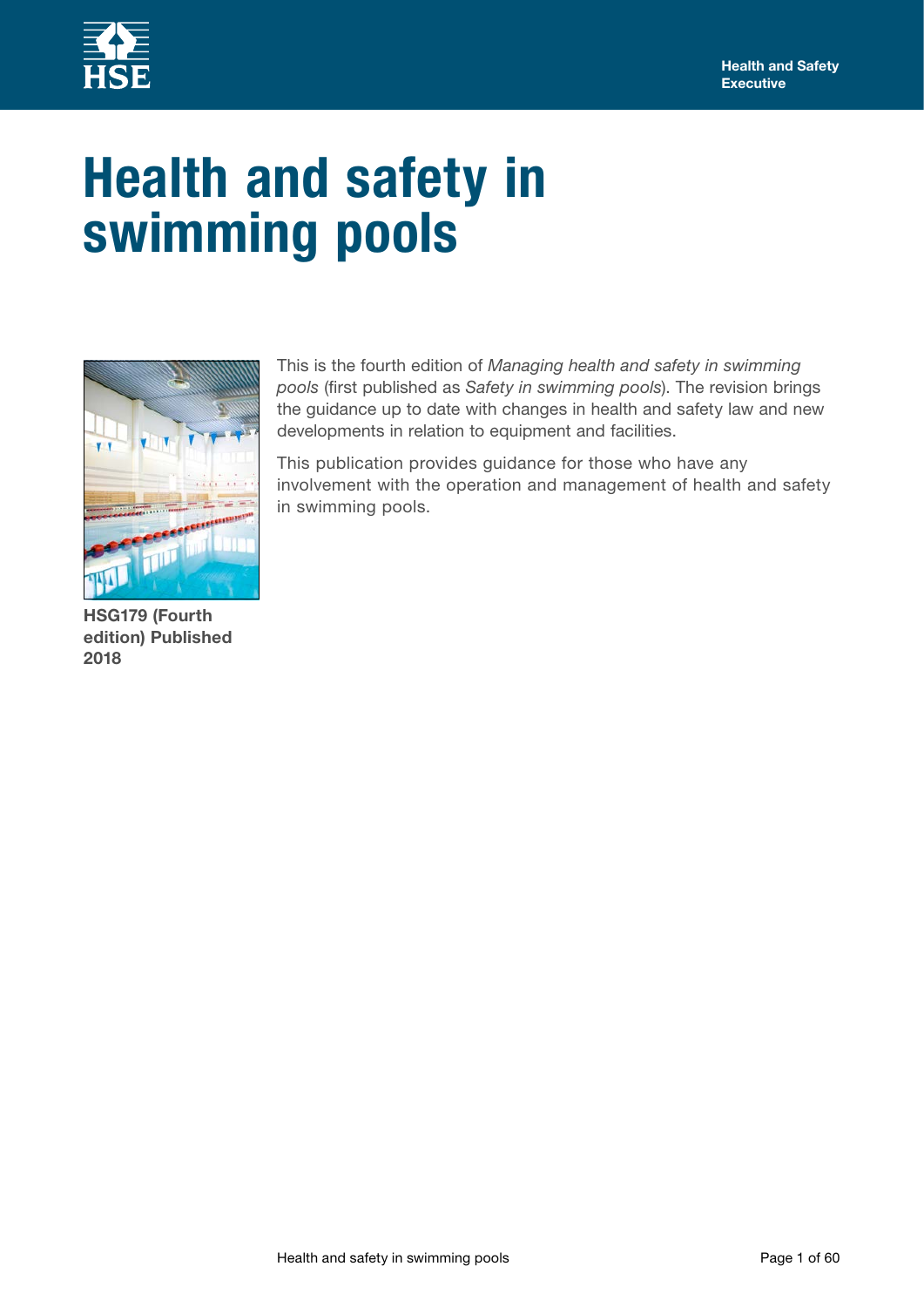© *Crown copyright 2018*

First published 2018

You may reuse this information (excluding logos) free of charge in any format or medium, under the terms of the Open Government Licence. To view the licence visit<www.nationalarchives.gov.uk/doc/open>-governmentlicence, write to the Information Policy Team, The National Archives, Kew, London TW9 4DU, or email [psi@nationalarchives.gsi.gov.uk](mailto:psi@nationalarchives.gsi.gov.uk).

Some images and illustrations may not be owned by the Crown so cannot be reproduced without permission of the copyright owner. Enquiries should be sent to [copyright@hse.gsi.gov.uk](mailto:copyright@hse.gsi.gov.uk).

This guidance is issued by the Health and Safety Executive. Following the guidance is not compulsory, unless specifically stated, and you are free to take other action. But if you do follow the guidance you will normally be doing enough to comply with the law. Health and safety inspectors seek to secure compliance with the law and may refer to this guidance.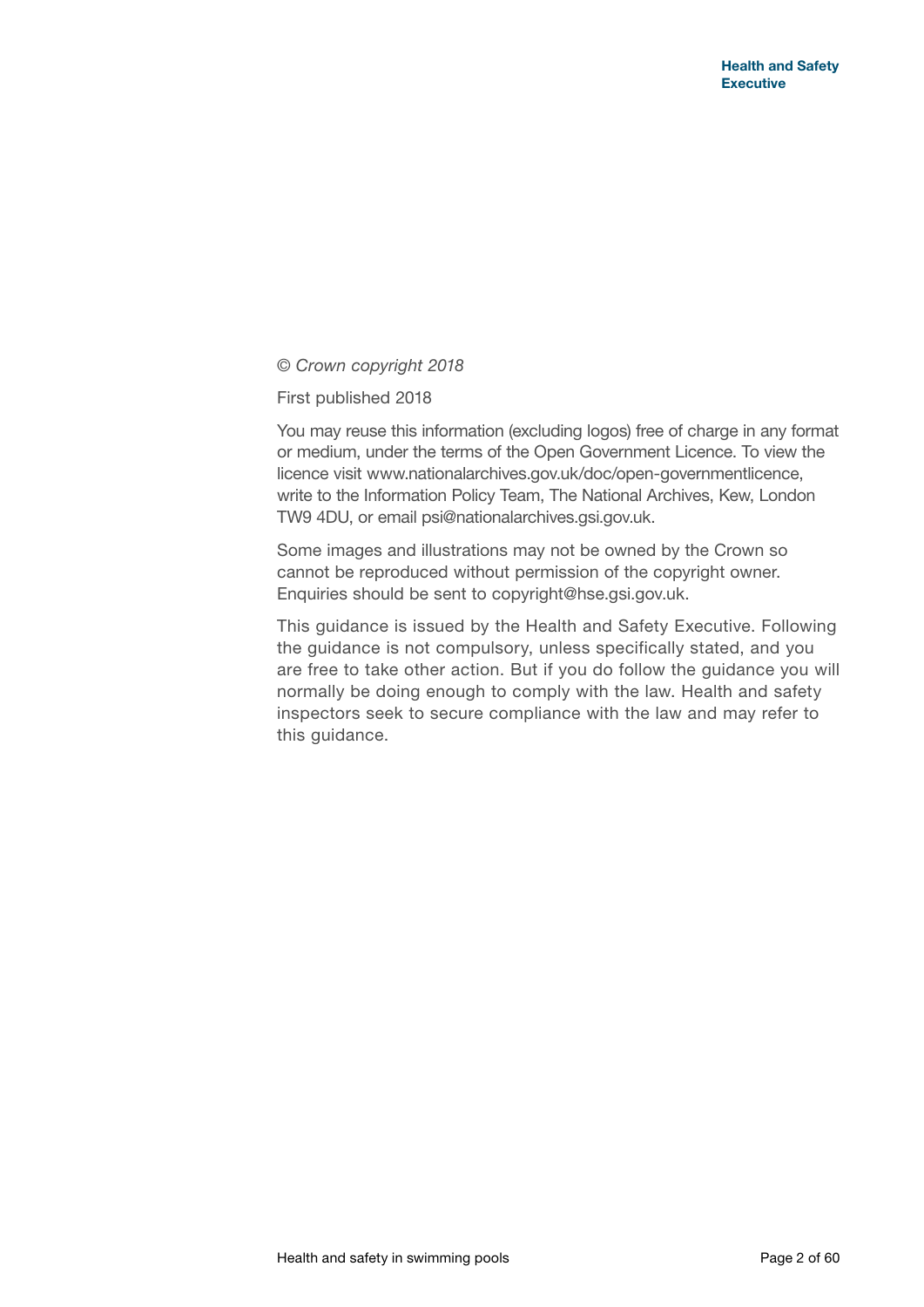## **Contents**

| Introduction 4                          |  |  |  |  |
|-----------------------------------------|--|--|--|--|
| What the law requires<br>$\overline{7}$ |  |  |  |  |
| Managing for health and safety 9        |  |  |  |  |
| Ensuring pool users' safety 17          |  |  |  |  |
| Lifeguards 27                           |  |  |  |  |
| Pool equipment and features 31          |  |  |  |  |
| Maintenance of plant and equipment 37   |  |  |  |  |
| Swimming pool design 44                 |  |  |  |  |
| The pool water treatment system 48      |  |  |  |  |
| Emergency procedures 54                 |  |  |  |  |
| Appendix 1 Further legislation 57       |  |  |  |  |
| <b>Further information</b><br>60        |  |  |  |  |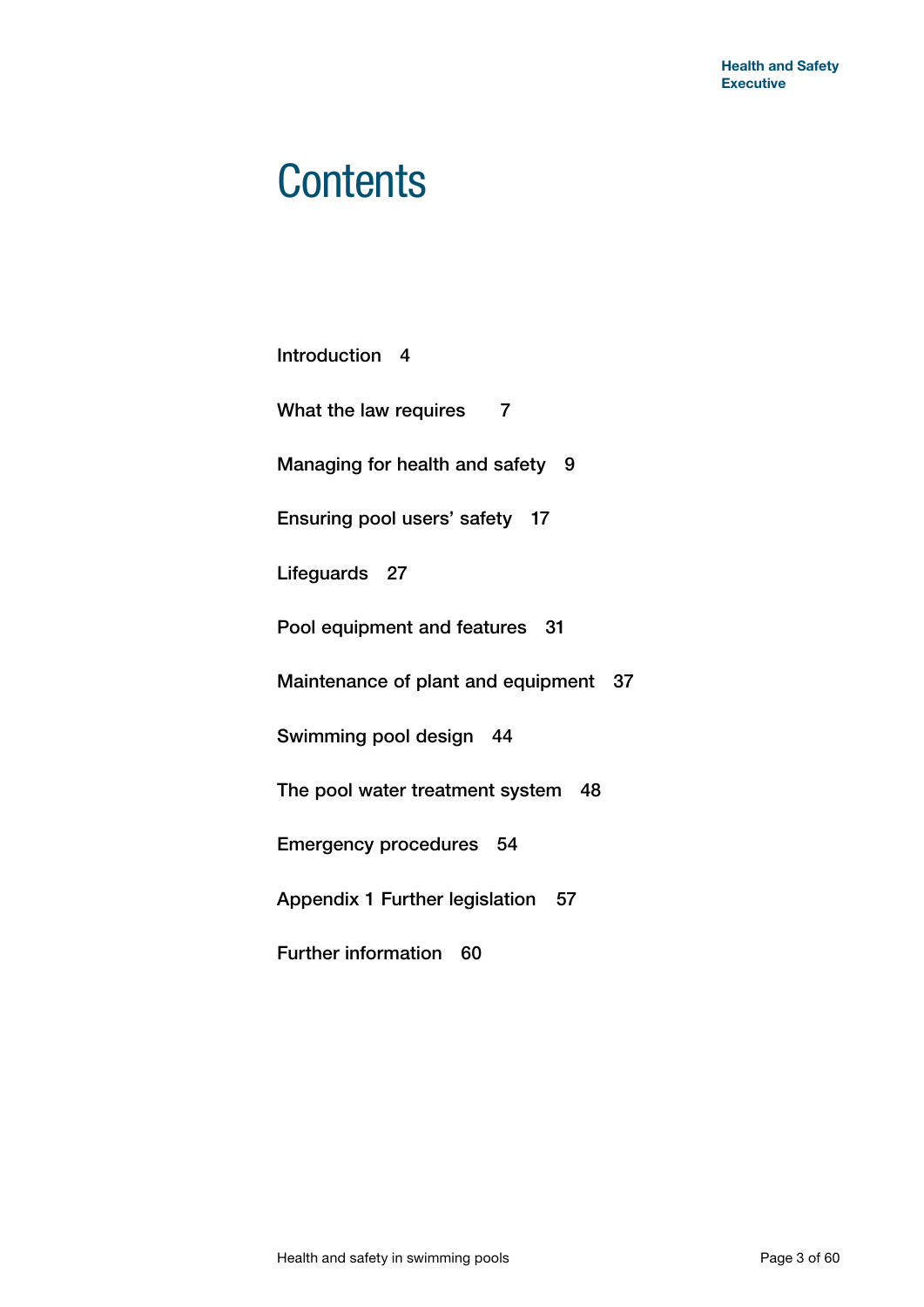## **Introduction**

1 This revised document updates the guidance on health and safety in swimming pools.

2 It complements the requirements of BS EN 15288–1 *Swimming pools Part 1: Safety requirements for design* and BS EN 15288–2 *Swimming pools Part 2: Safety requirements for operation*.

3 If you are a swimming pool operator this guidance is aimed at you, to help you comply with your duties under the Health and Safety at Work etc Act (the HSW Act) and the regulations made under it.

4 A visit to a swimming pool ought to be a safe and enjoyable experience. This guidance will help you to minimise risks to workers and pool users, without unduly restricting enjoyable and beneficial pool activities.

5 You are a pool operator if you are the designated person or organisation responsible for operating the pool.

## **How to use this guidance**

6 This guidance provides practical advice on how to comply with the law relating to the management of health and safety in swimming pools. It covers both worker [\(www.hse.gov.uk/workers\)](www.hse.gov.uk/workers) and bather safety. Following the advice will help you prevent or reduce accidents and ill health.

7 The document gives management advice and technical information on health and safety in swimming pool design and pool water treatment. The information on swimming pool design and pool water treatment is only an introduction to these topics. For more in-depth technical information, you should refer to the specific industry guidance listed below:

- The Pool Water Treatment Advisory Group (PWTAG) Code of Practice [\(www.pwtag.org\)](www.pwtag.org);
- **•** The Swimming Pool Water Book (<www.pwtag.org>):
- **PWTAG Technical notes [\(www.pwtag.org\)](www.pwtag.org);**
- The European Standard EN 13451 *Swimming pool equipment* (Parts 1–11);
- Sport England *Design Guidance Note for Swimming Pools* [\(www.sportengland.org](www.sportengland.org));
- Sport England *Appendix 1: Pool Types and Technical Design Issues* [\(www.sportengland.org](www.sportengland.org));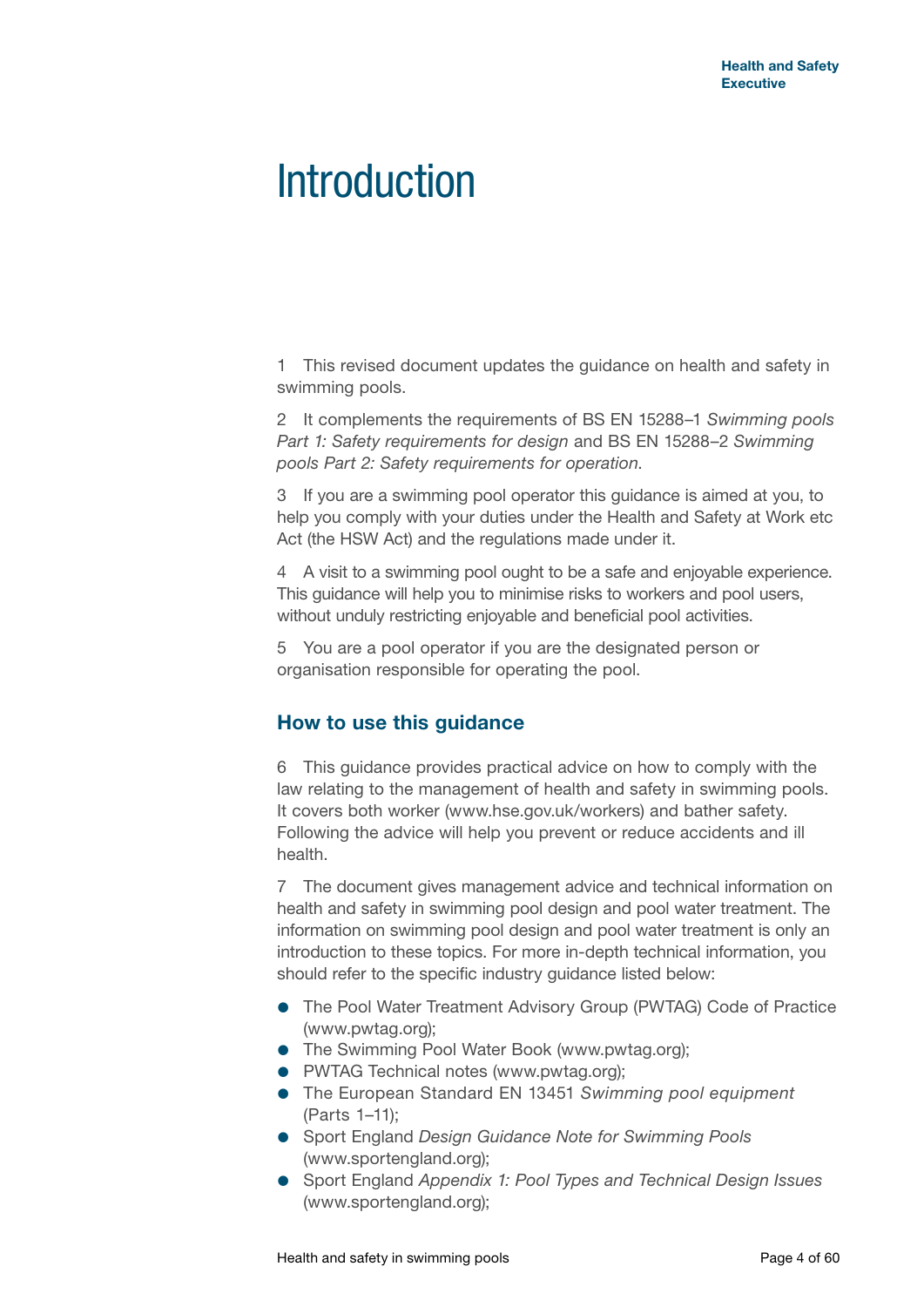- Sport England *Appendix 2: Servicing the Building* [\(www.sportengland.org](www.sportengland.org));
- Sport England *Appendix 3: Construction and specification considerations* ([www.sportengland.org\)](www.sportengland.org);
- Sport England *Appendix 4: Improvement and alterations to existing swimming pools* ([www.sportengland.org\)](www.sportengland.org);
- Sport England *Appendix 5: Further Information* [\(www.sportengland.org\)](www.sportengland.org).

## **Pools covered by this guidance**

8 This guidance applies to pools used by the public for water-related activities, as defined in BS EN 15288–2, as Type 1, 2 or 3. These include:

- **communal pools:**
- **e** leisure pools;
- water parks;
- hotel pools;
- **camping pools:**
- club pools;
- paddling pools that are part of a larger pool or complex;
- therapeutic pools:
- pools in places of education;
- **diving pools;**
- **•** military training pools;
- **•** rescue training pools;
- **•** counter-current training pools;
- **•** scuba-diving pools.

9 The guidance may also apply in other non-conventional settings, such as to holiday lets in residential complexes. It has limited application to pools which consist of segregated areas of rivers, lakes or the sea.

10 Recommendations on safe design, working methods and supervision should be followed where they are relevant. In particular, pay attention to:

- **•** signposting hazards;
- supervision of equipment;
- adequacy of written procedures, including emergency procedures;
- organisation and training of staff.

11 Specific recommendations on training etc, will have limited application in pools with unclear water and irregular natural bottoms.

12 The quidance does not apply to:

- **•** private swimming pools in domestic premises while being used solely by the owner, family and guests;
- stand-alone children's paddling pools in public parks;
- stand-alone spa pools. The HSE publication *The control of legionella and other infectious agents in spa-pool systems* [\(www.hse.gov.uk/pubns/books/hsg282.htm\)](www.hse.gov.uk/pubns/books/hsg282.htm) gives more information.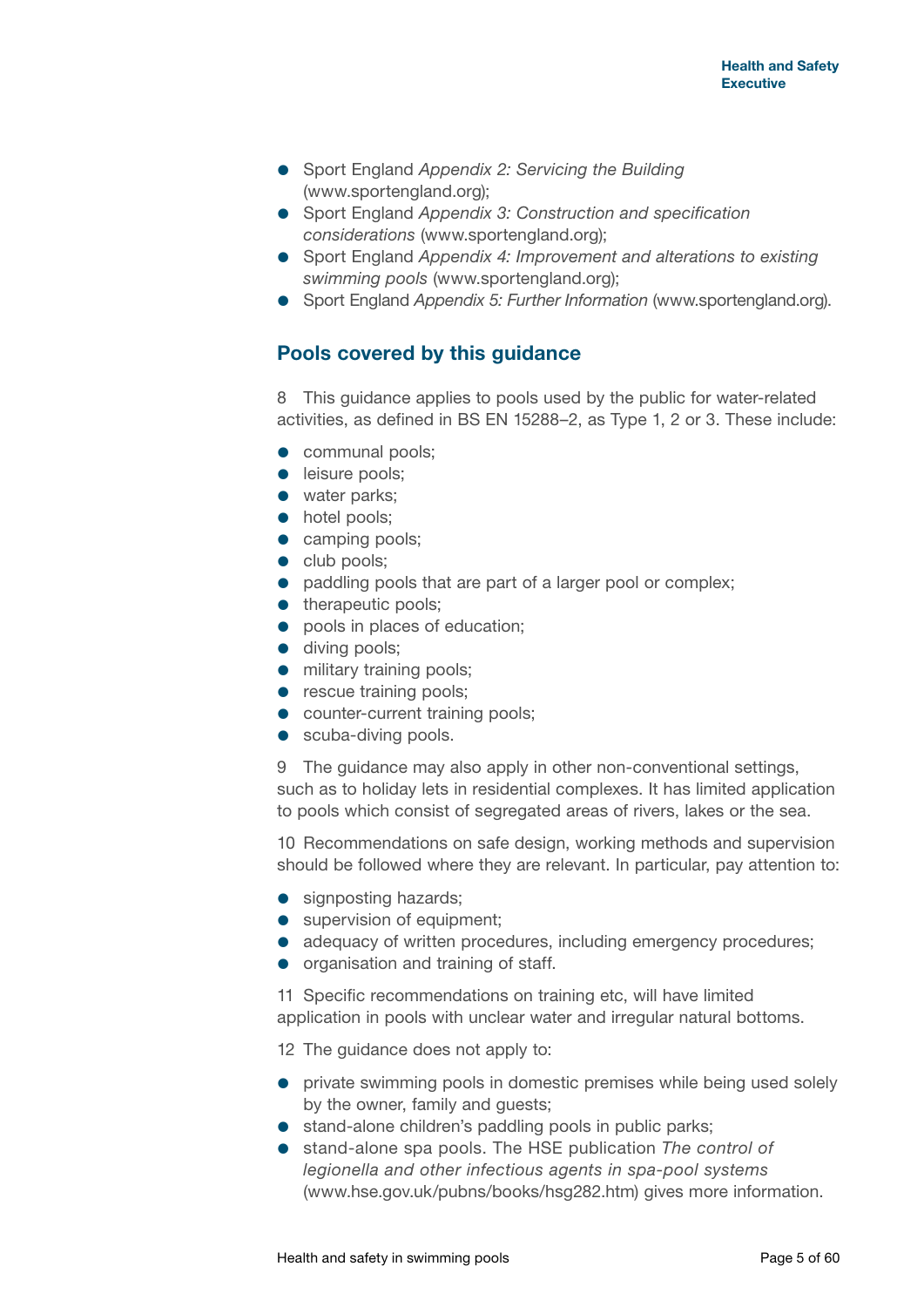13 This guidance contains principles which, if followed, will help to promote a safer environment.

#### **Separate advice on areas not covered in this guidance**

14 You can get advice on the following areas not covered by this guide:

- **Child protection** is the responsibility of the government of each country in the UK (you can find information at [www.nspcc.org.uk/preventing-](www.nspcc.org.uk/preventing)abuse).
- **Access for disabled people** comes under the Equality Act. There is more information at [www.gov.uk/guidance/equality-](www.gov.uk/guidance/equality)act-2010-guidance.
- **Water quality and hygiene** are not included in this guide, except where these issues may also be covered under the HSW Act. You can find information at [www.gov.uk/check-](www.gov.uk/check)drinking-water-quality and <www.scottishwater.co.uk/business>.
- **Advice on fire safety in the workplace** can be provided by your local fire authority.

## **Use of 'must' and 'should'**

15 In HSE guidance, 'must' is used only where there is an explicit legal requirement to take a certain action. 'Should' is used to indicate what to do to comply with the law – although dutyholders are free to take other action if that would result in compliance.

## **Meaning of 'reasonably practicable'**

16 When you see the term 'so far as is reasonably practicable' in this guidance it means balancing the level of risk against the measures needed to control the real risk in terms of money, time or trouble. However, you do not need to take action if it would be grossly disproportionate to the level of risk.

## **Enforcement of health and safety law**

17 Under the Health and Safety (Enforcing Authorities) Regulations, the local authority is the enforcing authority for all pools unless it is the owner and/or occupier with control of the activities or equipment. HSE is the enforcing authority in pools operated by local authorities, in educational establishments and at Ministry of Defence premises.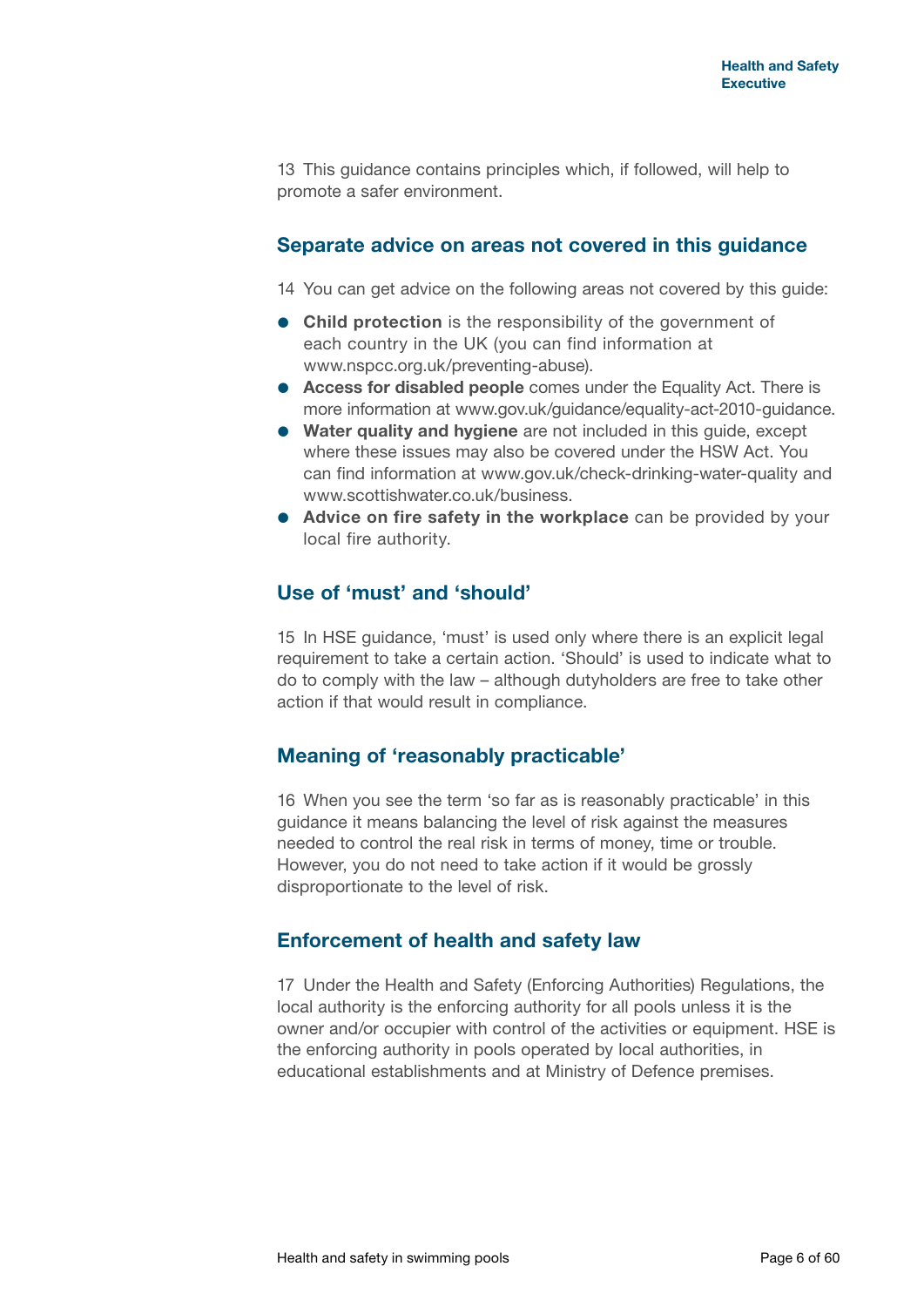## What the law requires

18 Every pool operator is responsible for the health and safety of employees, pool users and other people on the premises. The HSW Act, the Management of Health and Safety at Work Regulations and others place general obligations on pool operators. The following are the key pieces of legislation that all pool operators should be aware of.

19 Appendix 1 includes a list of other legislation, which while not exhaustive, highlights pieces of legislation that may apply depending on the nature of your business.

## **Health and Safety at Work Act**

20 The HSW Act places duties on employers, employees and selfemployed people. It protects not only people at work, including those undertaking voluntary work, but also the general public who may be affected by work activities. The general requirements under the HSW Act are that equipment and plant are safe, the workplace is safe, there are safe systems of work and there is the provision of information, instruction, training and supervision needed to ensure that safety.

21 Employees must do all that is reasonably practicable to take care of their own health and safety and that of others, including those undertaking voluntary work, who may be affected by their acts or omissions at work and they must co-operate with their employers in complying with statutory health and safety obligations.

## **Management of Health and Safety at Work Regulations**

22 As a pool operator, under the Management of Health and Safety at Work Regulations (MHSWR), you must carry out an assessment of the risks which may affect employees, and others, as a result of the work activity. These requirements also take into account members of the public using the pools. You must then take appropriate action to eliminate or reduce those risks as far as is reasonably practicable. See <www.hse.gov.uk/pubns/books/hsg65.htm>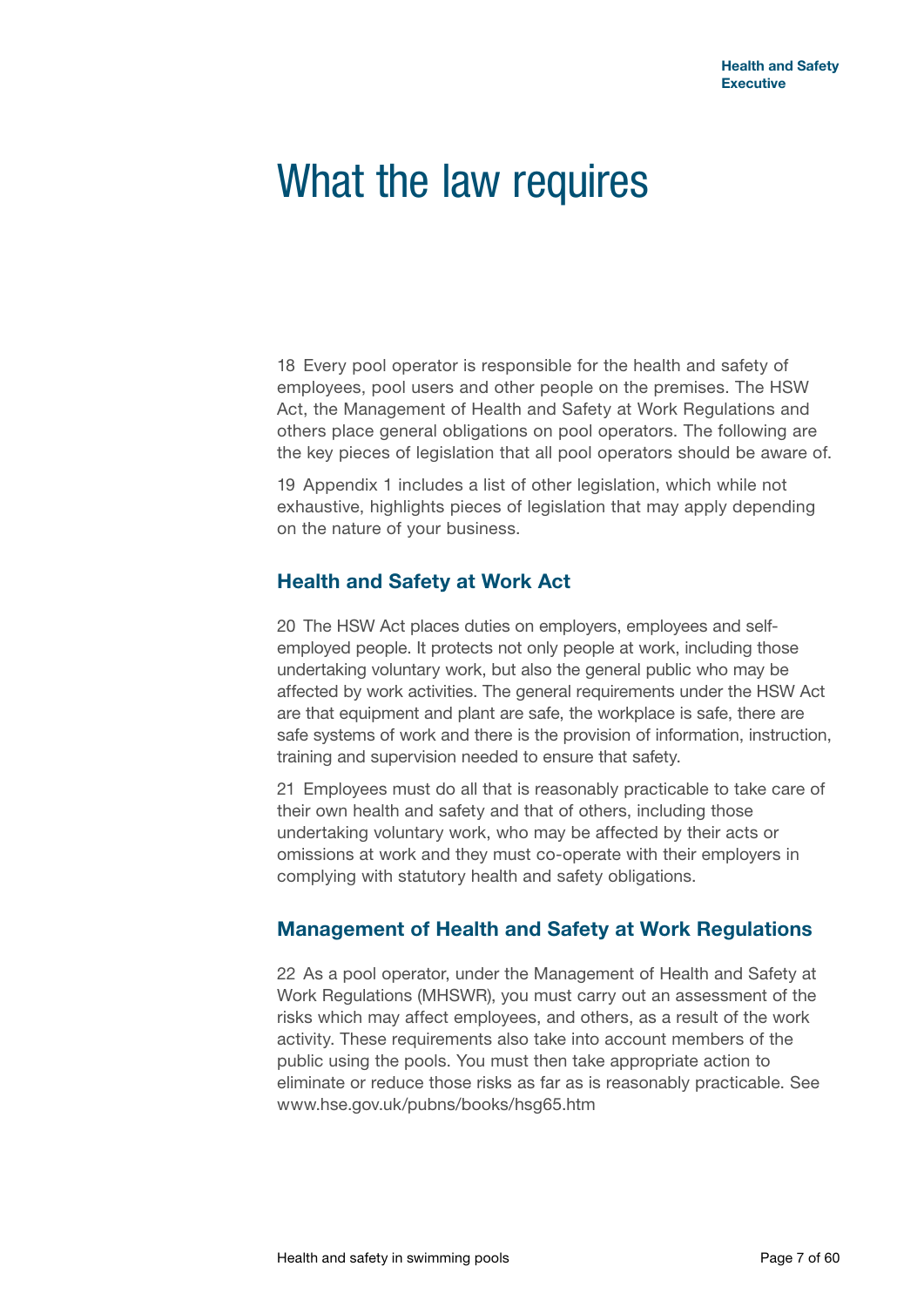## **Control of Substances Hazardous to Health Regulations (COSHH)**

23 As a pool operator, you must carry out an assessment under COSHH to protect your workforce and visitors against health risks from hazardous substances used at work. Having assessed the risks decide what precautions are necessary to prevent or control exposure. Then monitor the procedures and make sure that the control measures are used and maintained.

## **Reporting of Injuries, Diseases and Dangerous Occurrences Regulations**

24 Employers, the self-employed and people in control of premises where work is carried out, including pool operators, have duties under the Reporting of Injuries, Diseases and Dangerous Occurrences Regulations (RIDDOR). You must report certain work-related accidents and cases of ill health to the appropriate health and safety enforcing [authority. For](authority.For) further details about reporting accidents, ill health or dangerous occurrences see [www.hse.gov.uk/riddor/](www.hse.gov.uk/riddor).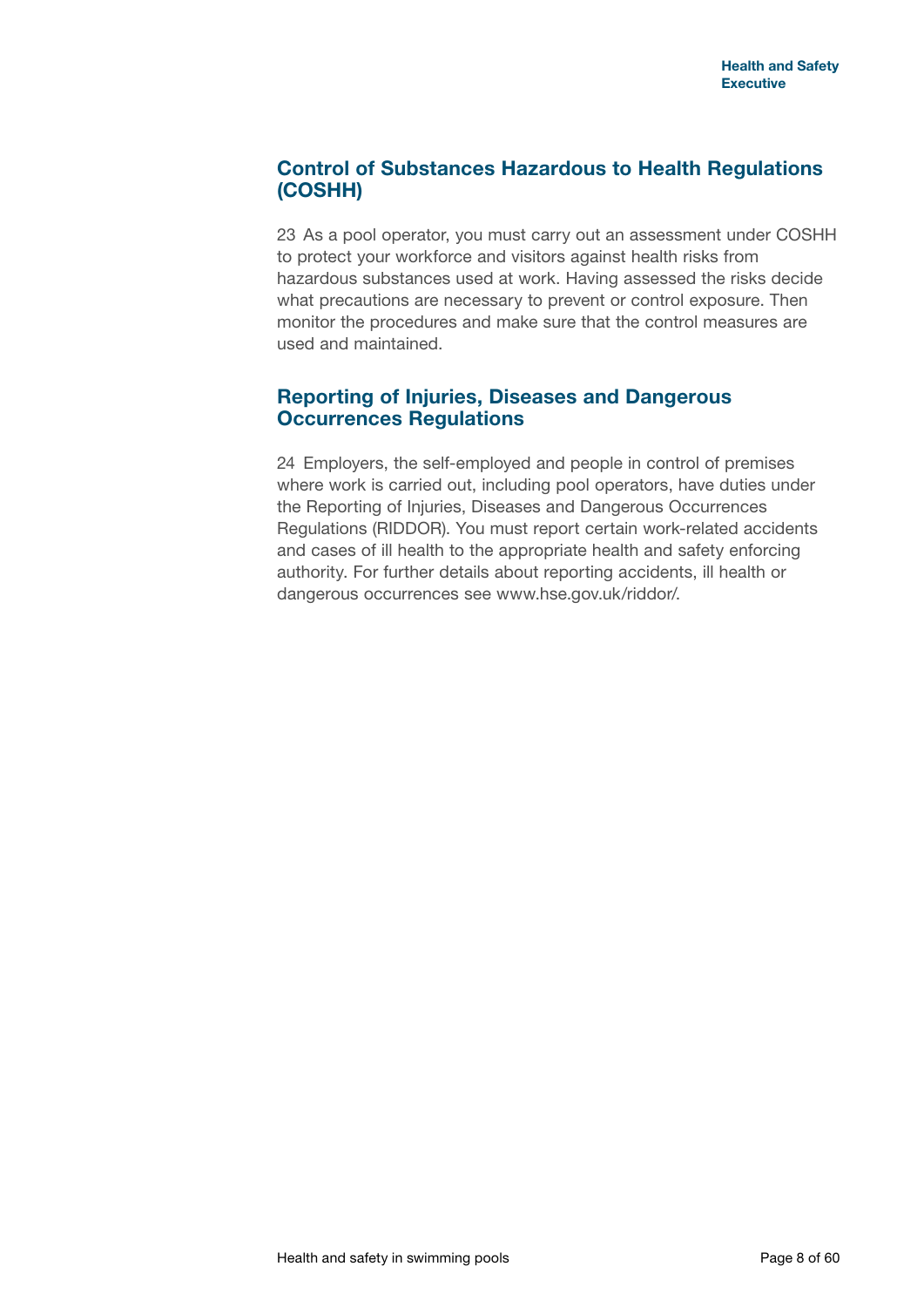## Managing for health and safety

#### **Risk assessment**

25 This section deals with managing risks specific to swimming pools. Risk assessment is central to the effective management of health and safety. It is the duty of pool operators to ensure risks are adequately identified, assessed and controlled to prevent harm to employees and those affected by the work activity. See<www.hse.gov.uk/risk>for more general information about risk.

26 If you have five or more employees, you must record your assessment but, even if you have fewer than five, it makes sense to write down what steps you have taken to identify the risks.

#### **Competence in health and safety**

27 Competence can be described as the combination of training, skills, experience and knowledge that a person has and their ability to apply them to perform a task safely. Other factors, such as attitude and physical ability, can also affect someone's competence. As an employer, you should take account of the competence of relevant employees when you are conducting your risk assessments. This will help you decide what level of information, instruction, training and supervision you should provide. You can find out more about competence and competent persons at [www.hse.gov.uk/competence.](www.hse.gov.uk/competence)

#### **Pool safe operating procedures**

28 Pool safe operating procedures (PSOPs) are commonly used in the swimming pool industry as part of management arrangements. You can base your PSOPs on the information from your risk assessment.

29 A PSOP consists of the Normal Operating Plan (NOP) and the Emergency Action Plan (EAP) for the pool, changing facilities and associated plant and equipment. The NOP sets out the way a pool operates on a daily basis, including details of the layout, equipment, manner of use, user group characteristics etc. The EAP gives specific instructions on the action to be taken, by all staff, if there is an emergency. There is more general information on emergency procedures in paragraphs 273–283.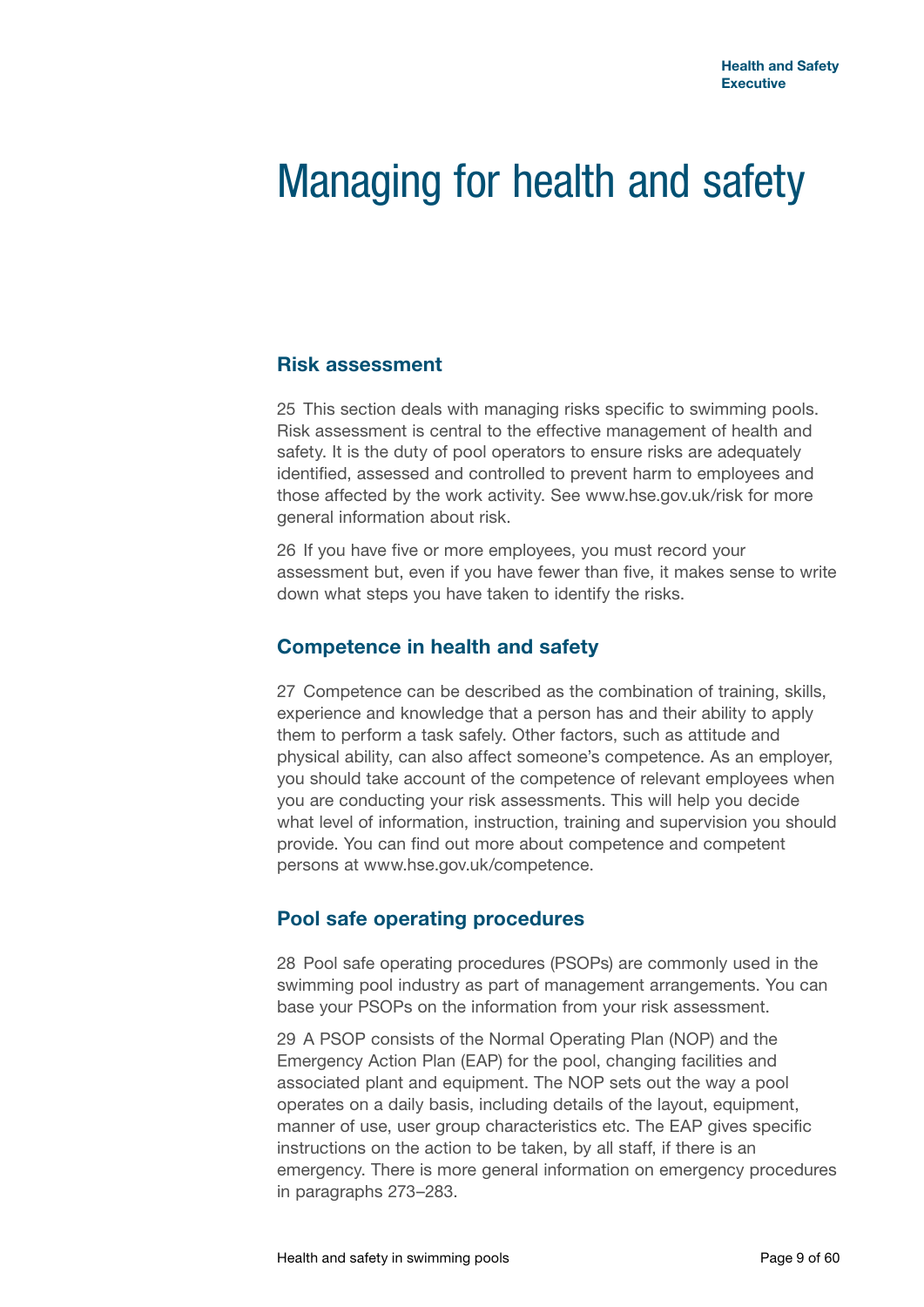30 Your staff, at every level, should understand what these plans are for, what is in them and what part they have to play, as individuals, in their implementation. You should regularly check their:

- knowledge and understanding of the content;
- competence in applying the plans;

as part of your routine staff training.

31 Where a pool is hired by organisations, such as swimming clubs, make sure they understand the relevant sections of the PSOP. Not all the sections of the NOP and the EAP will be relevant but hirers should be completely familiar with the sections that apply to them. It is particularly important that they are aware of the arrangements for dealing with emergencies.

32 Procedures should also be in place for ensuring that any contractors working on site are aware of the parts of the NOP and EAP which may affect their work or which their work may affect, for instance policy and procedures for working at height [\(www.hse.gov.uk/work-](www.hse.gov.uk/work)at-height) or in confined spaces [\(www.hse.gov.uk/confinedspace](www.hse.gov.uk/confinedspace)).

33 A suggested structure for PSOPs is in BS EN 15288–2:2008.

#### **Swimming pool management arrangements**

34 There are various swimming pool management arrangements. For example, a pool can be:

- privately owned and operated by the same company;
- **•** privately owned and operated by a leisure management company;
- **.** local authority owned and operated;
- $\bullet$  local authority owned and operated by a leisure management company;
- **.** local authority owned and operated by a leisure trust (charity);
- **e** leisure trust owned and operated.

35 If you operate a pool on behalf of the owner, discuss and agree the extent of your responsibilities, when you set out the contract. For example the arrangements for the maintenance of the fabric of the building or for electrical or extraction systems may lie with the owner, while the operator may be responsible for day-to-day operational issues, such as water treatment and bather supervision. There may also be areas of shared responsibility, so co-operation between dutyholders and between workers and employers is important to ensure safety.

36 Make sure that all parties are clear about what they need to do and where to go for help with areas outside their area of responsibility.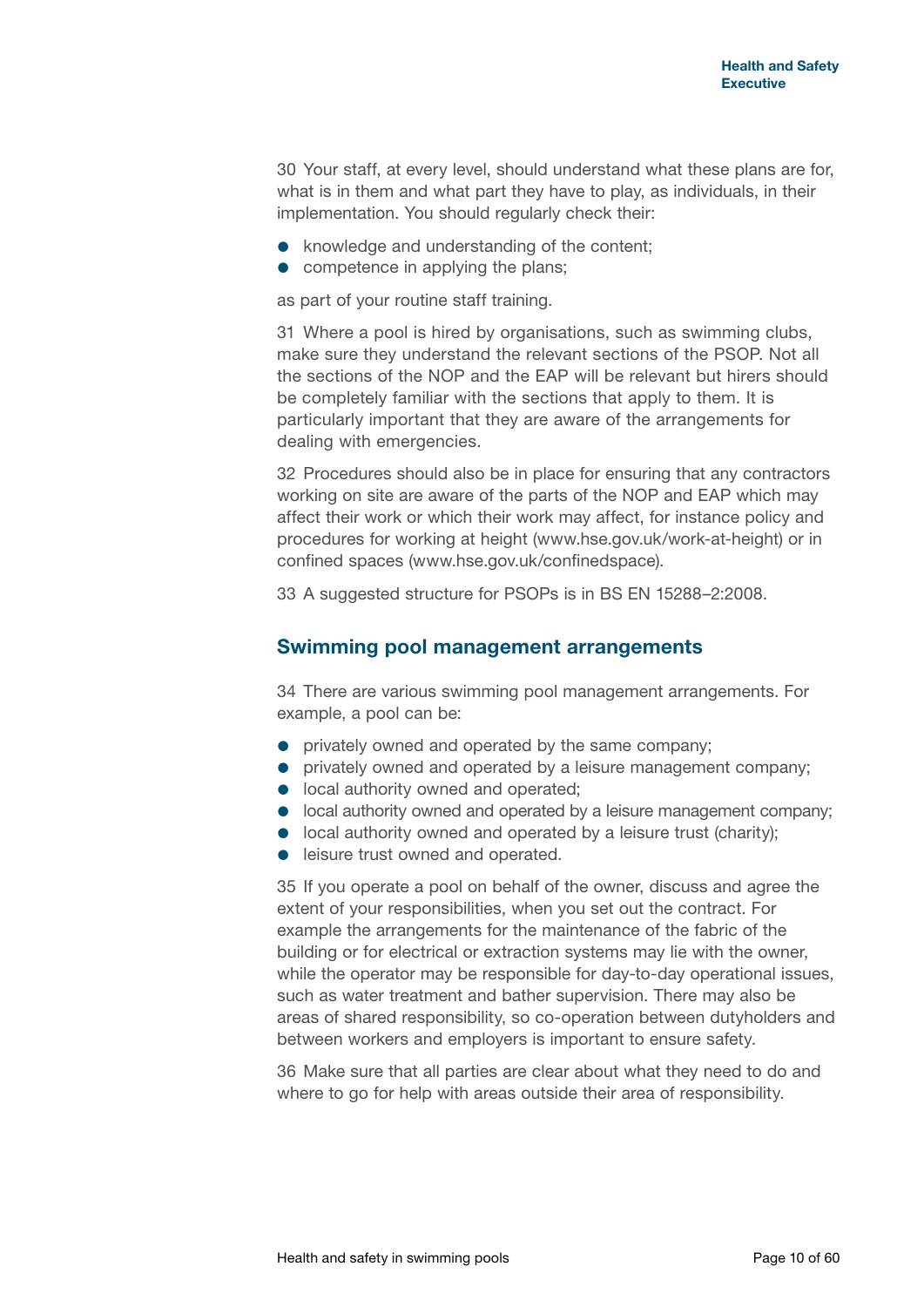#### **Emergency action plan**

37 The EAP should provide details on how to respond effectively to accidents and other emergencies. Plans should be in proportion to the level of risk and the potential extent and severity of the incident.

38 Your plan should detail what to do if there is a more serious emergency requiring evacuation of the premises and a response from the emergency services, for example a release of chlorine gas.

39 Most pool EAPs should address the same basic requirements, to:

- **e** get people away from immediate danger;
- handle casualties:
- **e** deal with the non-injured:
- **•** summon, direct and help the emergency services;
- protect property.

40 Make sure that all workers, no matter what their normal role, understand and are competent in what to do in an emergency, for example the location of exits, emergency equipment, how to raise the alarm and who will give them instructions. Bear in mind that pool users may require protection from the weather (cold/sun) if evacuated outdoors. You should test your emergency plan as often as is necessary to ensure competence is maintained.

## **Alarms**

41 Pool halls may have a number of alarms for different types of emergencies, for example fire, plant failure, help etc. Each alarm should be distinctive and it may help in buildings with a public address system to have recorded messages alerting staff to a particular type of emergency. A visual beacon may be useful in some circumstances, if for example pool users are likely to be hearing impaired and there is no other way to alert them.

42 All alarms should be tested according to the manufacturer's instructions and PSOP. Consider keeping a record of equipment and alarm checks.

## **First aid**

43 You must ensure the safety of non-employees who may be affected by your business activities. The Health and Safety (First-Aid) Regulations (the first-aid regulations) require you to provide adequate and appropriate equipment, facilities and staff to ensure that employees receive immediate attention if they are injured or taken ill at work.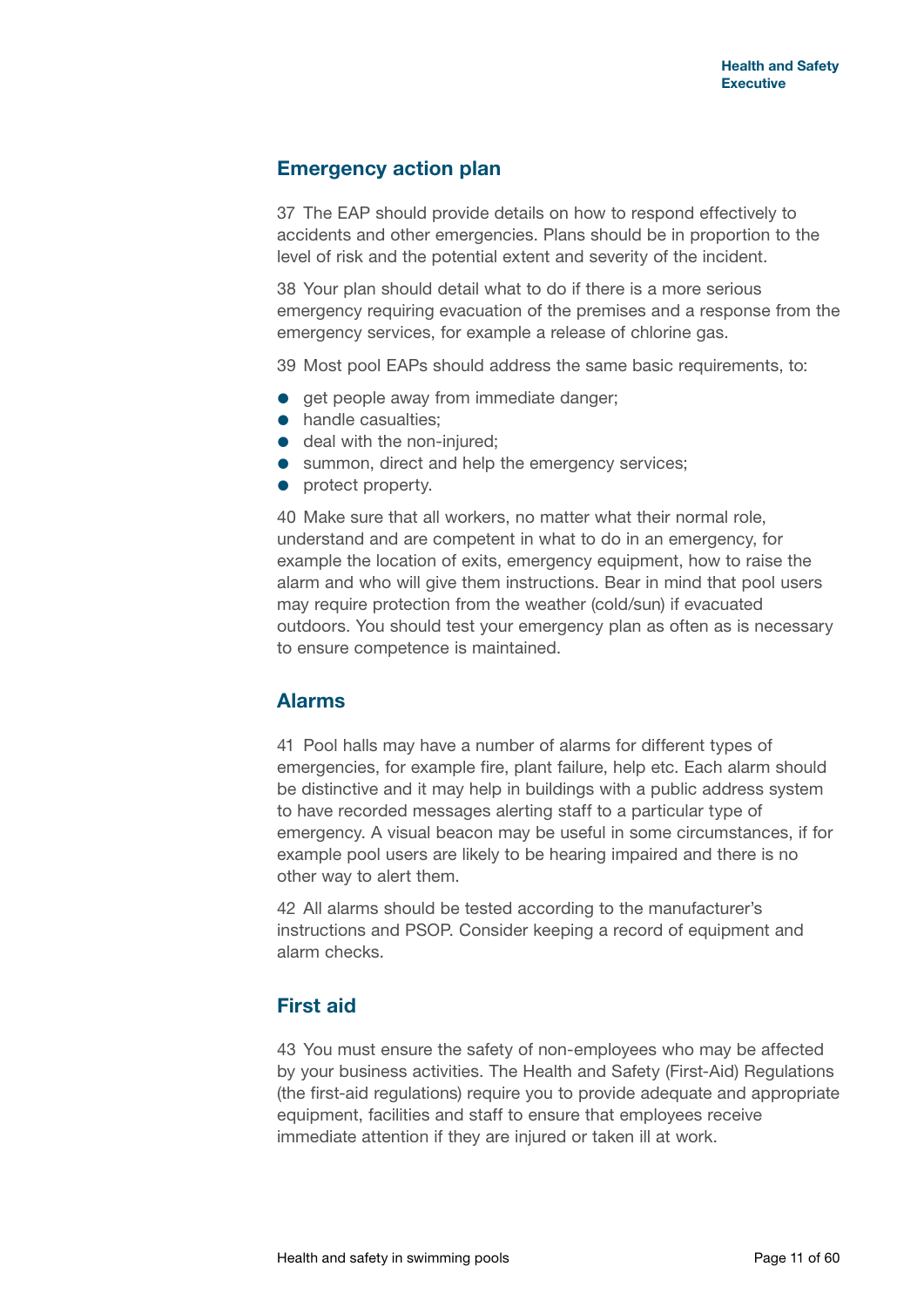44 The first-aid regulations do not require you to make first-aid provision for non-employees, such as pool users and visitors, however HSE recommends that you include them in your first-aid needs assessment and make provision for them as part of your overall duty of care towards them.

#### *What should a first-aid needs assessment include?*

45 At a swimming pool, the first-aid needs assessment should include consideration of the pool design (for example features, visibility) and the nature of activities. It is recommended that you also take into account pool user characteristics, age, ability etc.

46 As a minimum, you must have:

- a suitably stocked first-aid box:
- an appointed person to take charge of first-aid arrangements;
- information for all employees giving details of first-aid arrangements.

47 The findings of your first-aid needs assessment will influence what you include in your first-aid box (there is more information at [www.hse.gov.uk/firstaid\)](www.hse.gov.uk/firstaid). BS 8599–1:2011 may help you to determine suitable contents for your first-aid box.

48 First aid should be carried out by competent staff. The training undertaken by pool lifeguards will generally cover or surpass that required under the first-aid regulations where the lifeguard attends regular ongoing training and competency assessment.

49 First-aid staff and their equipment should be located so they can reach an incident quickly and easily.

50 First-aid equipment should be of a type which, as far as possible, does not pose any additional risk to the injured person.

51 The first-aid provisions should include equipment for dealing with the consequences of direct contact with pool water treatment chemicals. For more information on first aid after direct contact with chemicals, see paragraphs 280–282.

52 Due to the nature of activities carried out in swimming pools, your needs assessment may identify that your first-aiders need additional training in, for example, treatment of drowning or use of a spine board and defibrillator (there is more information at [www.resus.org.uk\)](www.resus.org.uk). There is more information on rescue at [www.rlss.org.uk/](www.rlss.org.uk/HSG)hsg179.

#### **Reporting accidents and incidents**

53 Employers and people in control of work premises have duties under RIDDOR to report certain work-related injuries, cases of ill health and dangerous occurrences, to HSE or a local authority. For more information, go to [www.hse.gov.uk/riddor.](www.hse.gov.uk/riddor)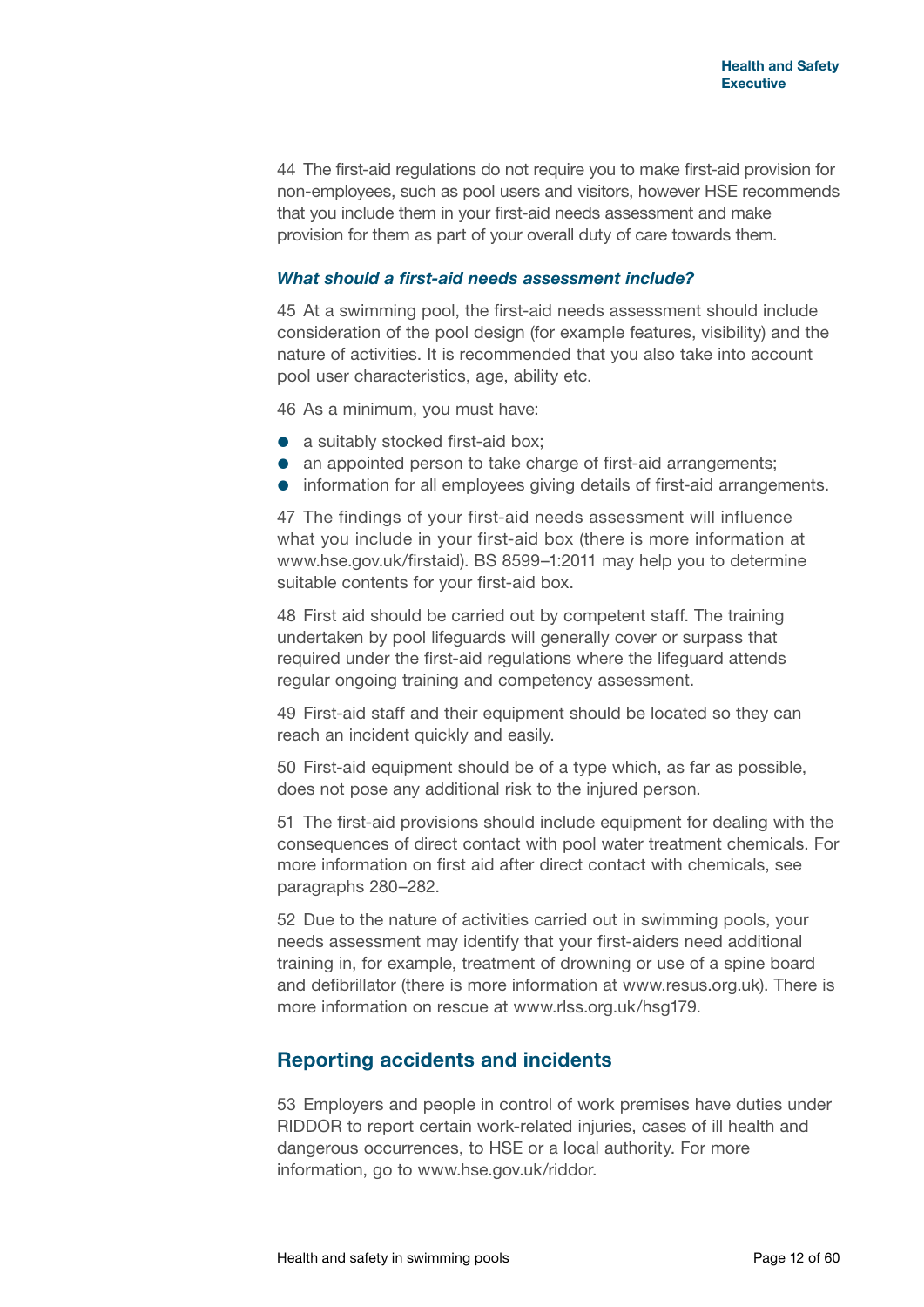#### **Pool access for disabled people**

54 Consult current or potential disabled users and/or organisations on the most appropriate aids to help access.

55 Hoists are one way of helping wheelchair users to get into the pool. You should carefully consider the location of the hoists to ensure they are of maximum benefit, and do not represent an obstruction to the free movement of pool users and staff.

56 You must make sure:

- **•** staff are fully trained and competent in the use of the equipment;
- $\bullet$  the capabilities of the individual are taken into consideration;
- the equipment is inspected and, if necessary, tested periodically by a competent person to ensure that the hoist can continue to safely lift loads up to its marked safe working load.

If slings are used instead of a seat or stretcher, 'dog-clips' are used to prevent the sling floating free in the water.

57 In most cases, moving and handling equipment such as hoists, when used by people at work, are subject to thorough examination under the Lifting Operations and Lifting Equipment Regulations (see [www.hse.gov.uk/work-](www.hse.gov.uk/work)equipment-machinery).

## **Safety information and signs**

58 Safety signs should be considered as a part of your package of risk control measures. They can be used to warn the public where:

- there are any sudden changes in depth and it is necessary to clearly mark the depth of water, especially at shallow and deep ends;
- it is necessary to show areas where it is unsafe to swim, or to dive (and indicating any sudden changes in depth which could pose a hazard);
- there are slippery surfaces;
- it is necessary to provide instructions on the safe use of the pool and its equipment.

59 Where provided, pool operators should:

- maintain safety signs:
- **e** ensure that signs are located in appropriate positions and unobstructed, for example by equipment or plant;
- explain the signs to their employees, and tell them what they should do when they see a safety sign, particularly in relation to bathers;
- maintain the depth of water in accordance with the information displayed.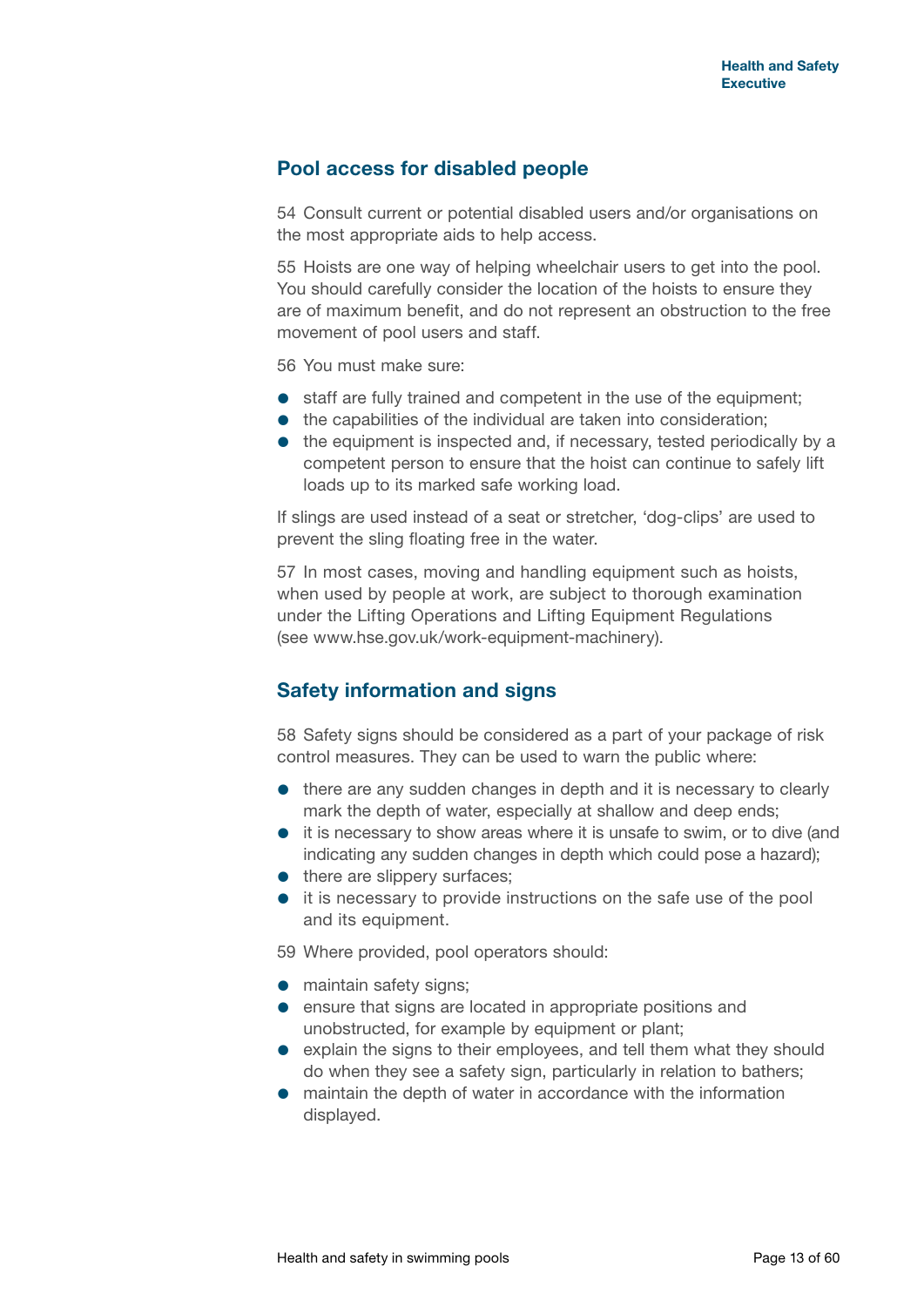#### **Information, instruction and training**

60 Everyone who works for you needs to know how to work safely and without risks to health. You must provide clear instructions, information and adequate training for your employees (see <www.hse.gov.uk/simple-health-safety/provide.htm>).

#### **New workers**

61 Workers are at particular risk of injury in the first six months of a job, when they are more likely to be unaware of risks. Follow these six steps to protect new workers:

- assess the new starter's capabilities:
- plan and provide an induction;
- make sure control measures to protect them against risks are up to date and being properly used and maintained;
- **•** provide relevant information, instruction and training:
- **•** provide effective supervision;
- check workers have understood the information, instruction and training they need to work safely.

62 More information can be found at [www.hse.gov.uk/diversity/new-to-the-job.htm.](www.hse.gov.uk/diversity/new-to-the-job.htm)

## **Young workers**

63 A young person is anyone under 18 and a child is anyone who has not yet reached the official minimum school leaving age which may be just before, on, or just after their 16th birthday.

64 Employers are responsible for ensuring a young person is not exposed to risk due to lack of experience, being unaware of existing or potential risks or a lack of maturity.

65 More information on young people at work can be found at [www.hse.gov.uk/youngpeople.](www.hse.gov.uk/youngpeople)

## **Control of admissions**

66 Think about the maximum number of people who can safely be admitted to the pool or pool area. You should implement an effective method of controlling and recording the numbers of pool users. There are various ways to do this, such as coloured band systems, locker tokens/keys, access kiosks, pre-booked admissions and turnstiles. Warning signs, particularly on outdoor pools, are normally used as an additional control measure.

67 It may be possible to control admissions at the point of entry to the pool facility, rather than to the water itself. Allowance can be made in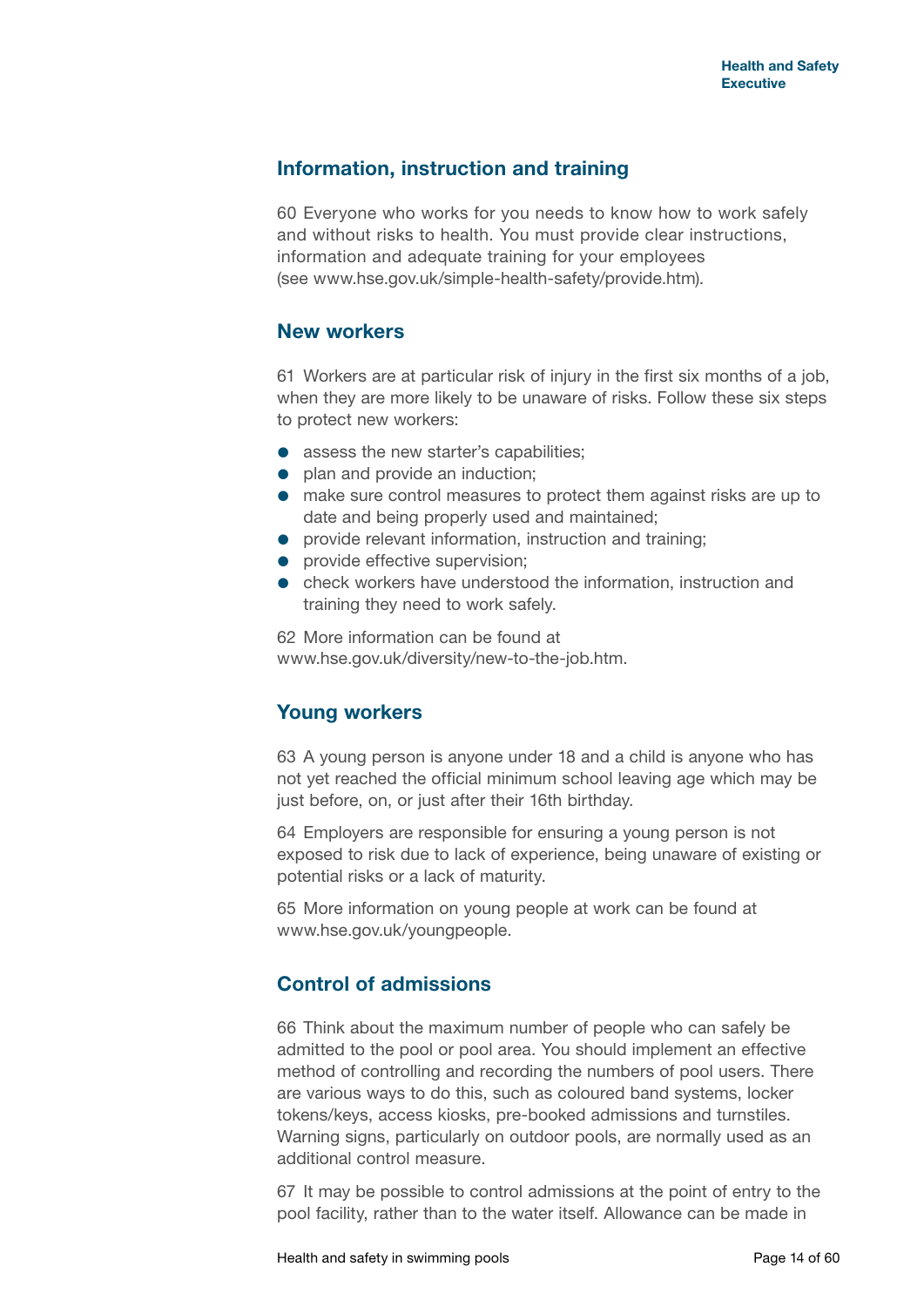setting a maximum figure for the proportion of users likely to be out of the water at any one time.

68 According to BS EN 15288 the typical starting point for determining occupancy ratio is  $3 \text{ m}^2$  of water per pool user. But this is only a guide. Consider the design and surface area of the pool. Pools with a large beach area may be able to tolerate higher occupancy rates. You should also take account of the capacity of the pool water treatment system, pool activities and equipment when determining maximum occupancy figures. Make allowance for any large influxes of users into the water, particularly when associated with operating equipment, such as wave machines, inflatables and play floats.

#### *Child admissions*

69 You should consider the number of young children (under the age of 8 years) allowed into the pool under the supervision of a responsible person aged 16 or over. While adult:child ratios are an essential consideration for safeguarding children, occupational health and safety law does not prescribe what this ratio should be. So consider this during the risk assessment process for the pool. The appropriate ratio should be determined by assessing the risks.

70 Lifeguards should note that some adults may need to be reminded of their responsibility to supervise the children in their care. More information is available at<www.cimspa.co.uk/guidance>.

#### *Preventing unauthorised access*

71 Take effective measures to prevent unauthorised access to a pool intended to be out of use (for example after closing time or while under repair). Plant rooms, chemical stores and other restricted areas should be secured against unauthorised access.

72 For open air pools, consider putting up security walls or fences and/ or installing intruder lighting and/or alarms. Motion sensitive lighting, security cameras and/or alarms can also be effective as a deterrent or as a way of ensuring you are alerted to an intruder or casualty.

## **Information for pool users**

73 Any pool will be safer if swimmers are aware of potential hazards, and act responsibly. As far as reasonably practicable, the hazards should be brought to swimmers' attention as soon as possible. This can be achieved in a variety of ways, such as:

- notices and signs displayed at reception, in changing areas and on the poolside;
- information on websites:
- a leaflet handed to swimmers as they arrive, and to those in charge of organised groups (including school parties);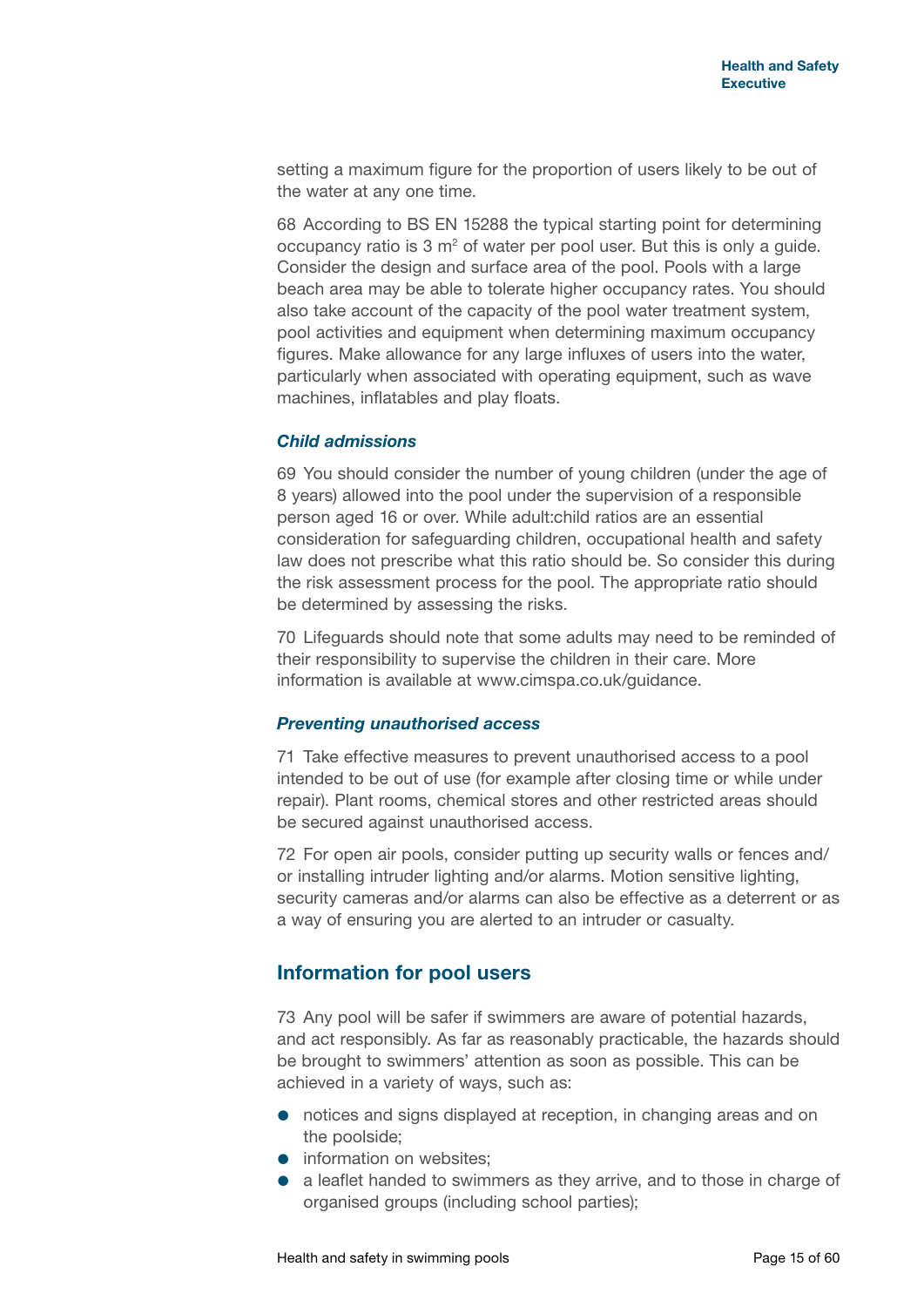- references in contracts with club organisers, schools, etc, hiring the pool;
- **•** including it in membership documents;
- oral reminders, where necessary, by lifeguards.

74 Lifeguards are in the front line of pool-user education and can help prevent accidents; therefore good communication skills are essential. Lifeguards can educate pool users about the hazards and risks associated with a particular pool or activity, and about water safety generally.

75 Information for pool users is particularly important if constant poolside supervision is not in place.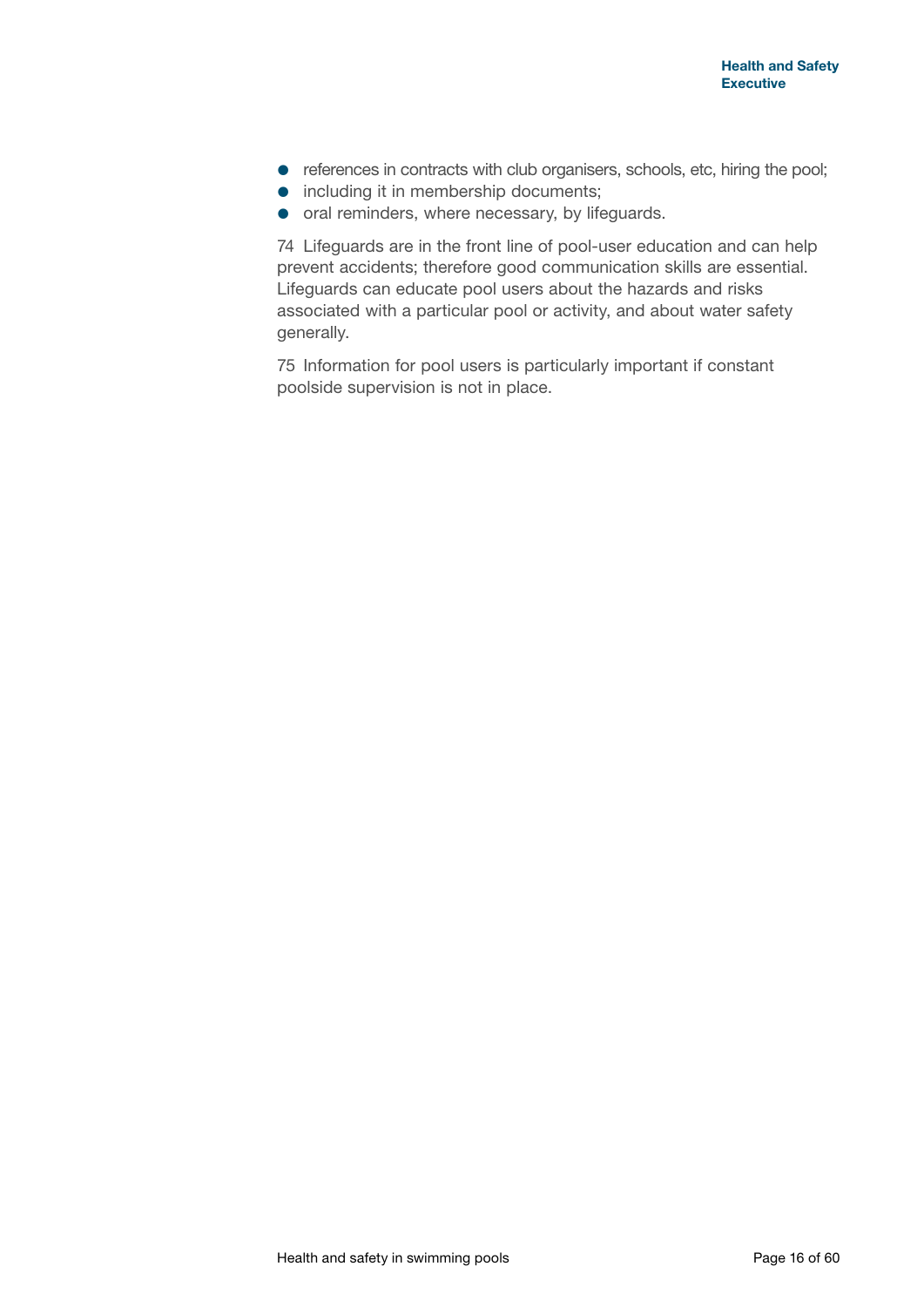## Ensuring pool users' safety

76 The measures required to ensure pool users' safety must be determined by your site-specific risk assessment. Your risk assessment must include not only the physical hazards but those hazards relating to swimmers and swimming-related activities. When you assess the need for supervision you should consider:

- **o** local circumstances:
- the pool structure and equipment:
- the way the pool is used and the characteristics of those who may use it.

77 Pool operators should have an appreciation of the main hazards and risks to users. The following issues have been factors in past deaths or serious injuries:

- inadequate, inappropriate or no supervision;
- **absence of, or inadequate response by, lifeguards in an emergency;**
- glare;
- failure to identify casualties because of unclear pool water, or obstructions in the line of vision;
- unauthorised access to pools intended to be out of use;
- **•** prior health problems (for example heart trouble, impaired hearing or sight, epilepsy);
- **•** consuming alcohol or food before swimming;
- youth and inexperience (half of those who drown are under the age of 15);
- weak or non-swimmers straying out of their depth;
- diving into an insufficient depth of water (leading to concussion, or injury to head or spine);
- **•** unruly behaviour and misuse of equipment.

78 Careful recording and consideration of any incidents or near-misses at the pool will help to ensure that safety arrangements remain relevant. The NOP should draw attention to any particular risk factors and provide information on the control measures to use.

#### **Poolside supervision**

79 Constant poolside supervision (watching the water) by lifeguards provides the best assurance of pool users' safety. Where the site-specific risk assessment has shown that constant poolside supervision is not reasonably practicable, robust, alternative measures must be implemented to ensure the safety of pool users.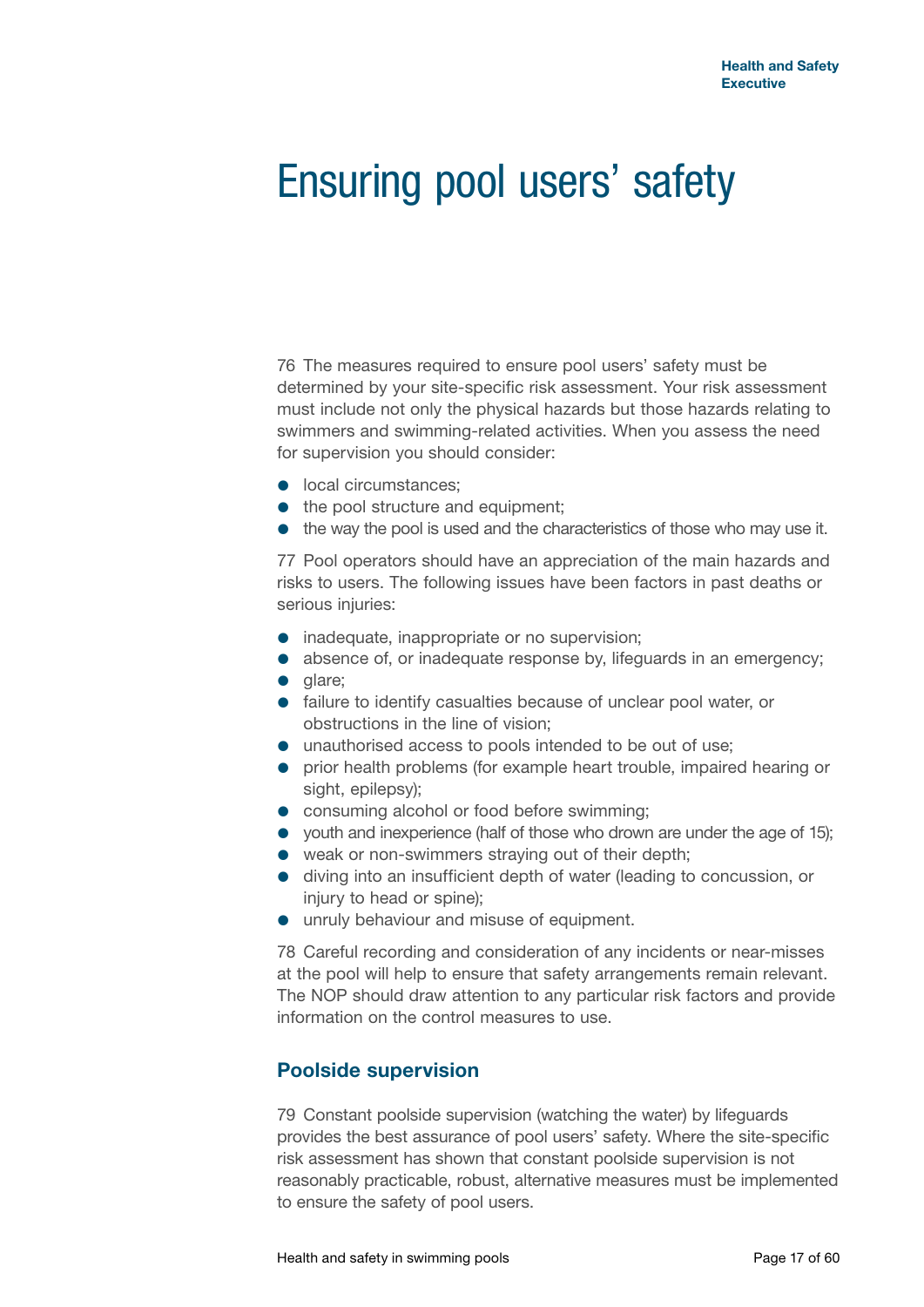80 It is the responsibility of the pool operator to ensure that there are enough lifeguards and that they are competent, effectively organised and diligent in their duties. This should be addressed in the risk assessment and also includes assessing whether hirers of pools have made effective and safe arrangements for supervision.

#### *What level of supervision is required?*

81 You must have robust systems to ensure the safety of pool users. These should focus on:

- preventing pool users getting into difficulty by intervening early and promoting responsible behaviour;
- **•** identifying pool users in difficulty;
- **•** procedures to effectively perform a rescue.

82 A risk assessment must be undertaken to determine the level of supervision required. Consider the following when carrying out your risk assessment:

- the nature of the pool (public, school, hotel, holiday park etc);
- pool design (for example layout, access from changing rooms);
- pool water area:
- pool depth;
- abrupt changes in depth;
- pool and pool hall features (for example glare, reflections, blind spots);
- $\bullet$  the demographic and ability of pool users, if known;
- occupancy levels;
- **•** nature of activities in the pool (children's play session, club swimming, swimming lesson);
- pool features posing additional risk, for example features creating turbulent water, use of inflatable equipment, flumes, diving boards etc;
- **•** if/where diving is permitted;
- $\bullet$  the practicability of enforcing house rules for safe behaviour;
- access/admission arrangements, for example unrestricted access to hotel residents, child admission ratios.

#### *Supervision of disabled people*

83 Consider if there are any additional supervision requirements for pool users who are disabled.

#### *Lifeguard numbers*

84 If your risk assessment has indicated that it is reasonably practicable to provide lifeguards, you should decide how many you need. The number of lifeguards required will depend on their ability to see someone getting into difficulties and being able to respond in a timely manner. This will be influenced by how you intend to deploy them, for example, patrolling the poolside, static in high chairs or in an observation tower. A Lifeguard Zone Visibility Test (LZVT) (see [www.rlss.org.uk/h](www.rlss.org.uk/HSG)sg179) can be used to help you determine the number of lifeguards.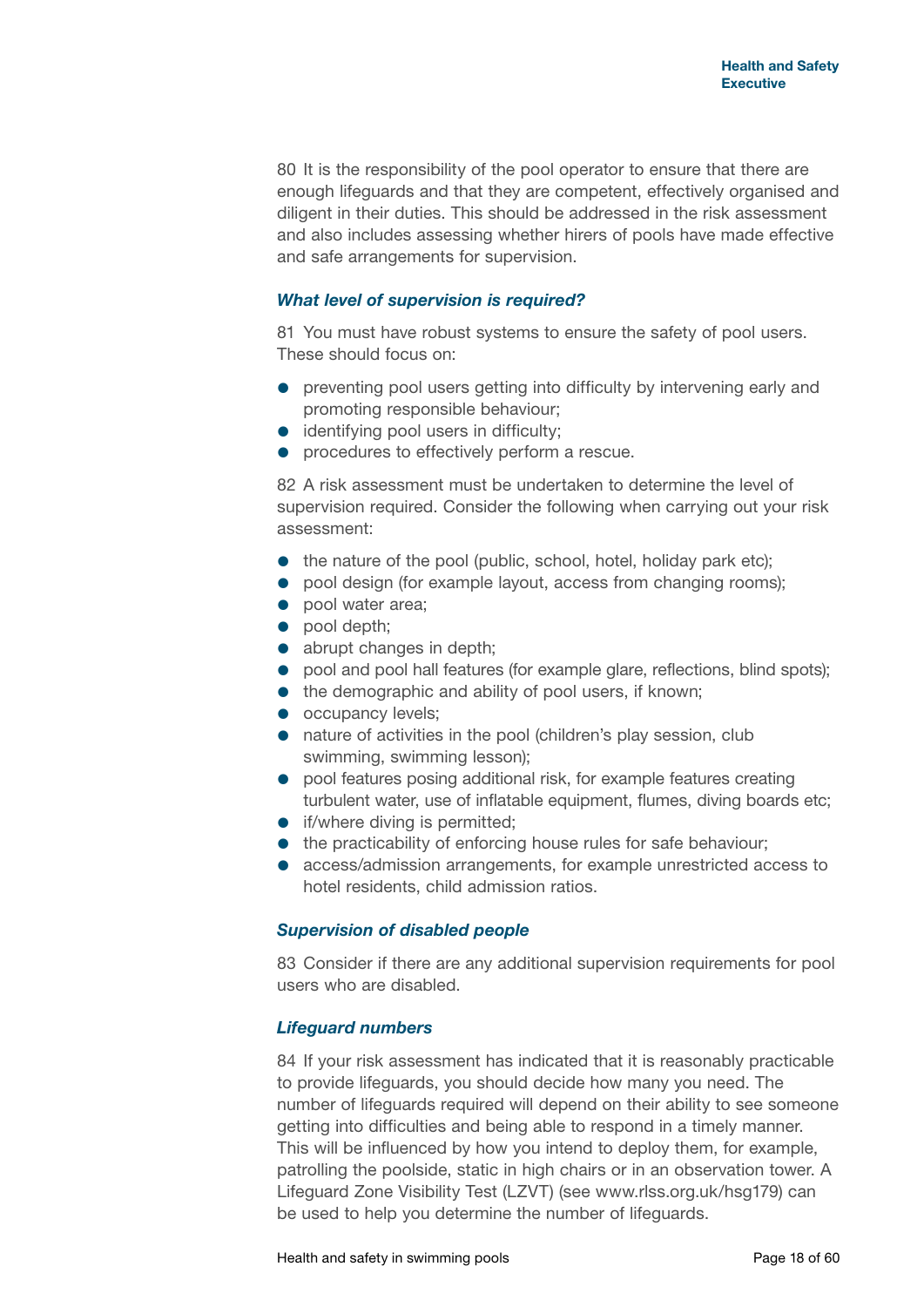85 The LZVT (sometimes called the LZT) is a practical exercise designed to highlight any areas of the pool surface or pool basin floor where a casualty cannot be seen from any particular lifeguard position, especially those furthest away and closest to the lifeguard position.

86 The LZVT will allow you to confirm that:

- your lifeguard numbers are correct;
- **•** positions are correct and give 100% visibility of the pool;
- **•** positions cover the full volume of pool water and designate observation zones for each lifeguard position.

87 Using zones is crucial to ensure that:

- **e** each lifeguard knows and understands which area of the pool they are responsible for;
- **.** lifeguard supervision areas do not unnecessarily overlap;
- lifeguards can scan across the zone in 10 seconds and are positioned no more than 20 seconds from the furthest point if rescue or other intervention is required. This is called the 10:20 rule.

88 Training guidance published by the main lifeguard training bodies has more detail about supervision techniques, scanning the pool and the 10:20 rule.

89 Given the wide range of pool facilities and the ways that pools are used, it is impossible to make specific recommendations on lifeguard numbers. When doing your risk assessment, you will need to consider what is required (this will be determined in the risk assessment) and take account of all relevant local circumstances at any particular time. The general arrangements decided upon should be set out in the NOP.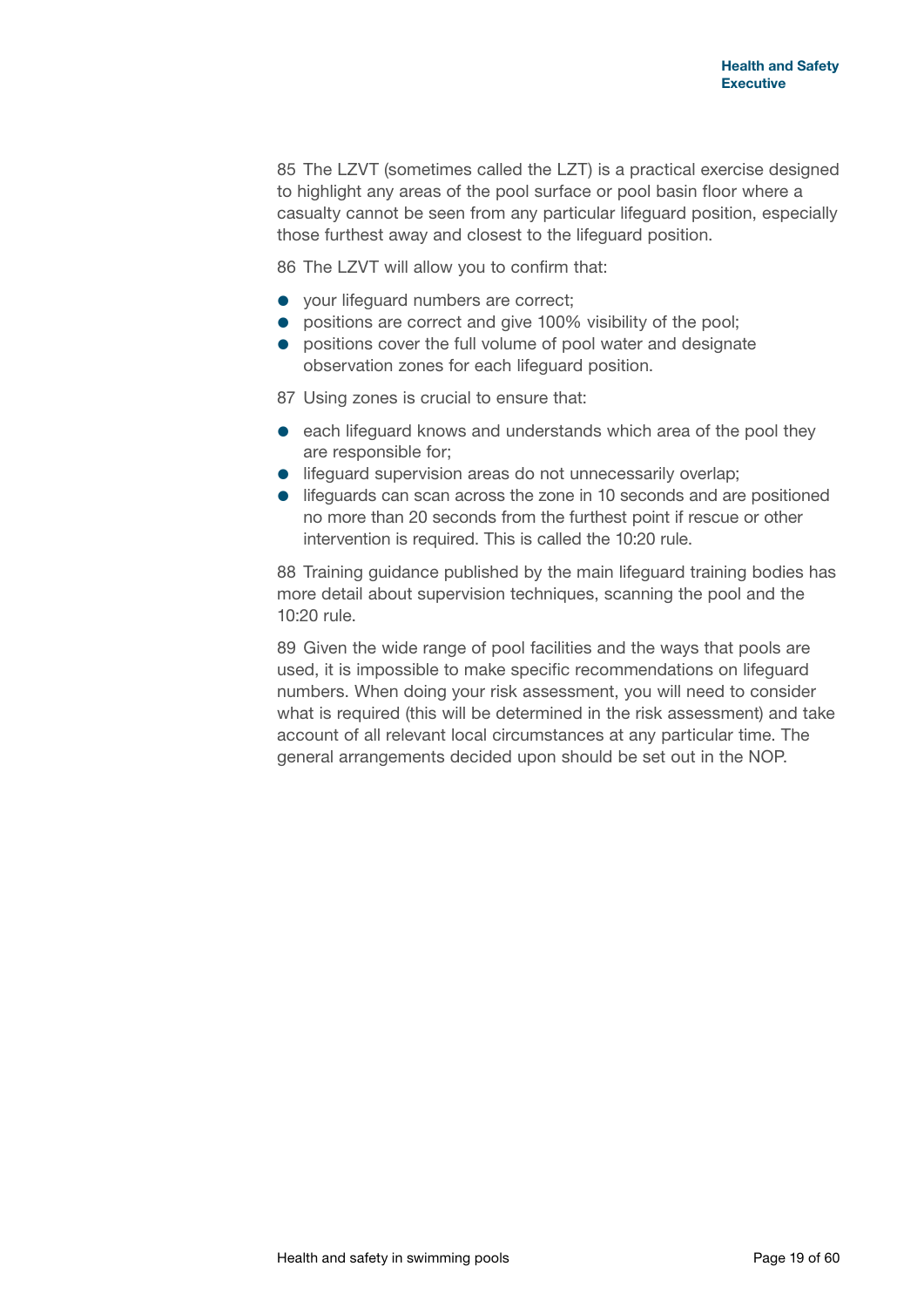Based on a lifeguard zone and the ability to apply the 10:20 rule as a starting point, the table below sets out the indicative numbers of lifeguards. The table describes a range of conventional rectangular pools, when used for swimming sessions and water activities which are not programmed. It does not include consideration of factors such as the use of diving boards or any other special equipment, which would potentially increase the numbers indicated. It is not a legal requirement, nor should it be used in isolation, but you may find it useful when considering your own poolside supervision needs.

| Approximate pool<br>size: m | Area:<br>m <sup>2</sup> | <b>Number of</b><br>lifeguards<br>indicated by LZVT | Number of lifeguards<br>indicated by LZVT for<br>busy conditions |
|-----------------------------|-------------------------|-----------------------------------------------------|------------------------------------------------------------------|
| $20.0 \times 8.5$           | 170                     |                                                     | 2                                                                |
| $25.0 \times 8.5$           | 212                     |                                                     | 2                                                                |
| $25.0 \times 10.0$          | 250                     |                                                     | 2                                                                |
| $25.0 \times 12.5$          | 312                     | 2                                                   | 2                                                                |
| $33.3 \times 12.5$          | 416                     | 2                                                   | 3                                                                |
| $50.0 \times 20.0$          | 1000                    | 4                                                   | 6                                                                |

#### *Notes*

1 Where only one lifeguard is on duty at the poolside there should be adequate means, such as an assistance alarm, for summoning support rapidly to the pool area. This is essential where a single lifeguard is involved in an in-water rescue. The remaining swimmers are no longer supervised until backup lifeguards/staff arrive and the recovery of a casualty from the water often requires at least two people.

2 The figures in the fourth column refer to whenever loading approaches pool maximum capacity.

3 For irregularly shaped pools, including many leisure pools, the figures in the second column of the table, related to the water area, may be a useful starting point.

4 In 50-metre pools where the width is 16 m or more, visibility through the water becomes a problem. In determining the number of lifeguards and their positioning, the LZVT will help you check visibility.

5 Programmed activities are those with a formal structure, ie disciplined, supervised or controlled and continuously monitored from the poolside.

90 When you start to consider more complex freeform designs or add features such as a waterslide along the poolside, there can be a significant impact on the deployment of lifeguards. With leisure pools, the LZVT basic principles apply in terms of lifeguard numbers, positions and deployment.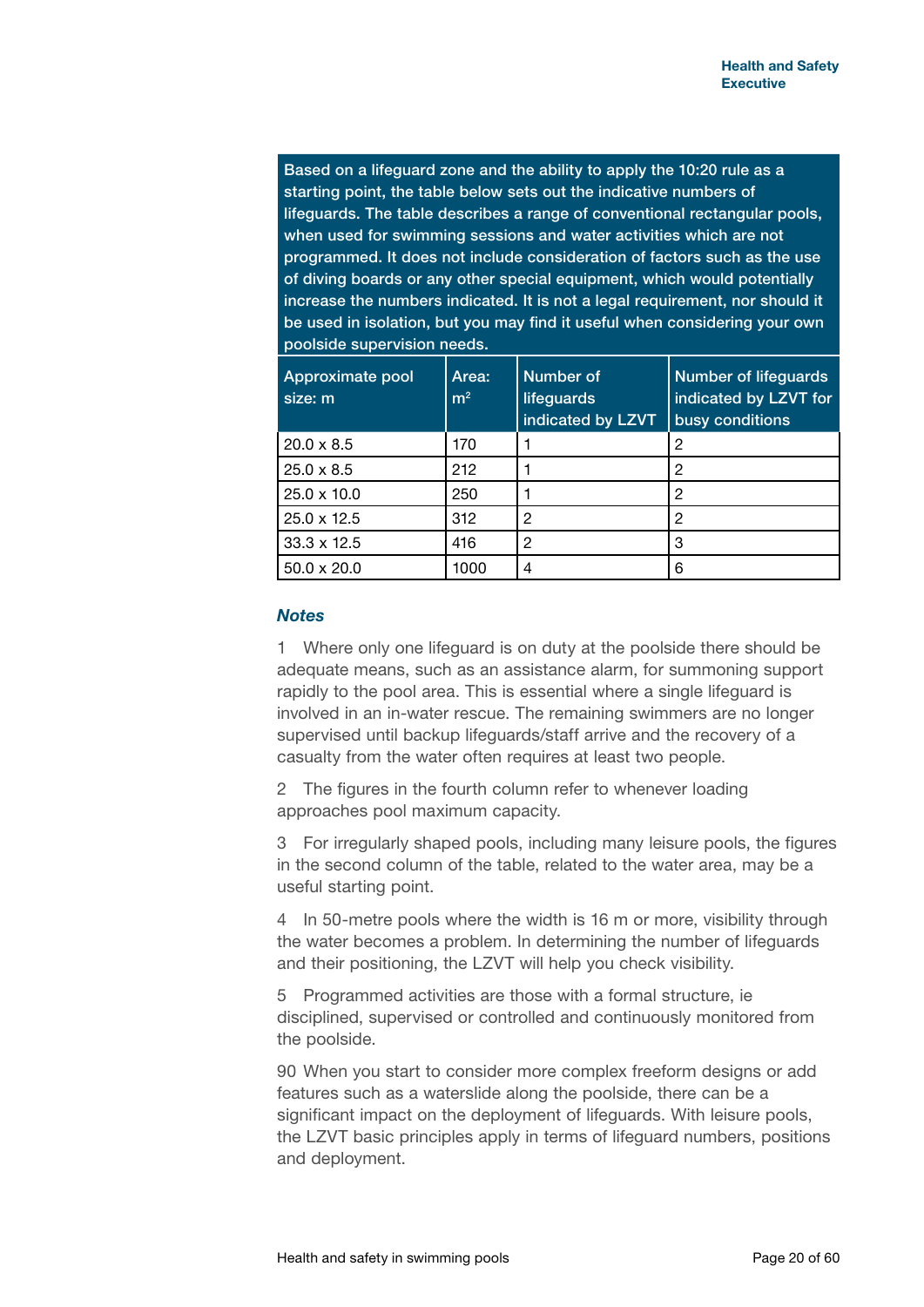91 Conduct a LZVT first to establish the fields of view and the likely minimum level of observation. Consider then the required number of lifeguards in a real-life situation. As an example, a leisure pool may have moving water areas that have vegetation and corners obscuring the view for the lifeguards. Consider how best to observe and supervise swimmers in these areas. You may also consider increasing the number of staff and/or using technology to help existing lifeguards.

92 Fewer lifeguards may be required in non-swimming areas. BS EN 15288 defines areas with a water depth  $\leq$  1.35 m as non-swimmer areas, whereas areas with a water depth  $> 1.35$  m are swimmer areas. Conversely, large areas of deep water or the use of features such as wave sessions in a leisure pool may require additional supervision. Small children can drown in very shallow water so it is important to consider who is going to use the pool when making your decision.

#### *Duty spells and structuring of duties*

93 Effective pool supervision requires a high level of vigilance. Duty spells for lifeguards should be controlled to ensure they do not lose concentration or become fatigued. There are no specific legal limitations but the Royal Life Saving Society UK (RLSS) [\(www.rlss.org.uk\)](www.rlss.org.uk) recommends that you spend no longer than 60 minutes at the poolside, except in exceptional circumstances such as when providing support for lifeguards during an emergency or due to a sudden and unexpected increase in swimmer loading.

94 Regular rotation between lifeguard positions may also assist the lifeguard to remain alert. When structuring rotation patterns, where possible, try to ensure that the warmer positions are the last ones before a lifeguard is given a break away from the pool. RLSS UK advises that the time on poolside, under any conditions, should not exceed 90 minutes. In addition, your rotation should consider other duties which may require the lifeguard to be away from their supervisory tasks.

95 Extra checks may be required if the changing area is particularly busy or there is a large number of unsupervised children, though this duty should be undertaken by other staff if lifeguard resources cannot accommodate this.

96 Where part-time or casual staff are employed or volunteers are used who may have other employment, or where full-time staff are known to have other employment, operators should satisfy themselves that the other employment does not interfere with the efficient performance of lifeguard duties, for example tiredness which may affect vigilance.

97 Specify the maximum period of uninterrupted pool supervision, the length of the working day, and programmed breaks from duty in the PSOP. The Royal Life Saving Society UK produces guidelines (see [www.rlss.org.uk/](www.rlss.org.uk/HSG)hsg179) on this subject, which may be useful.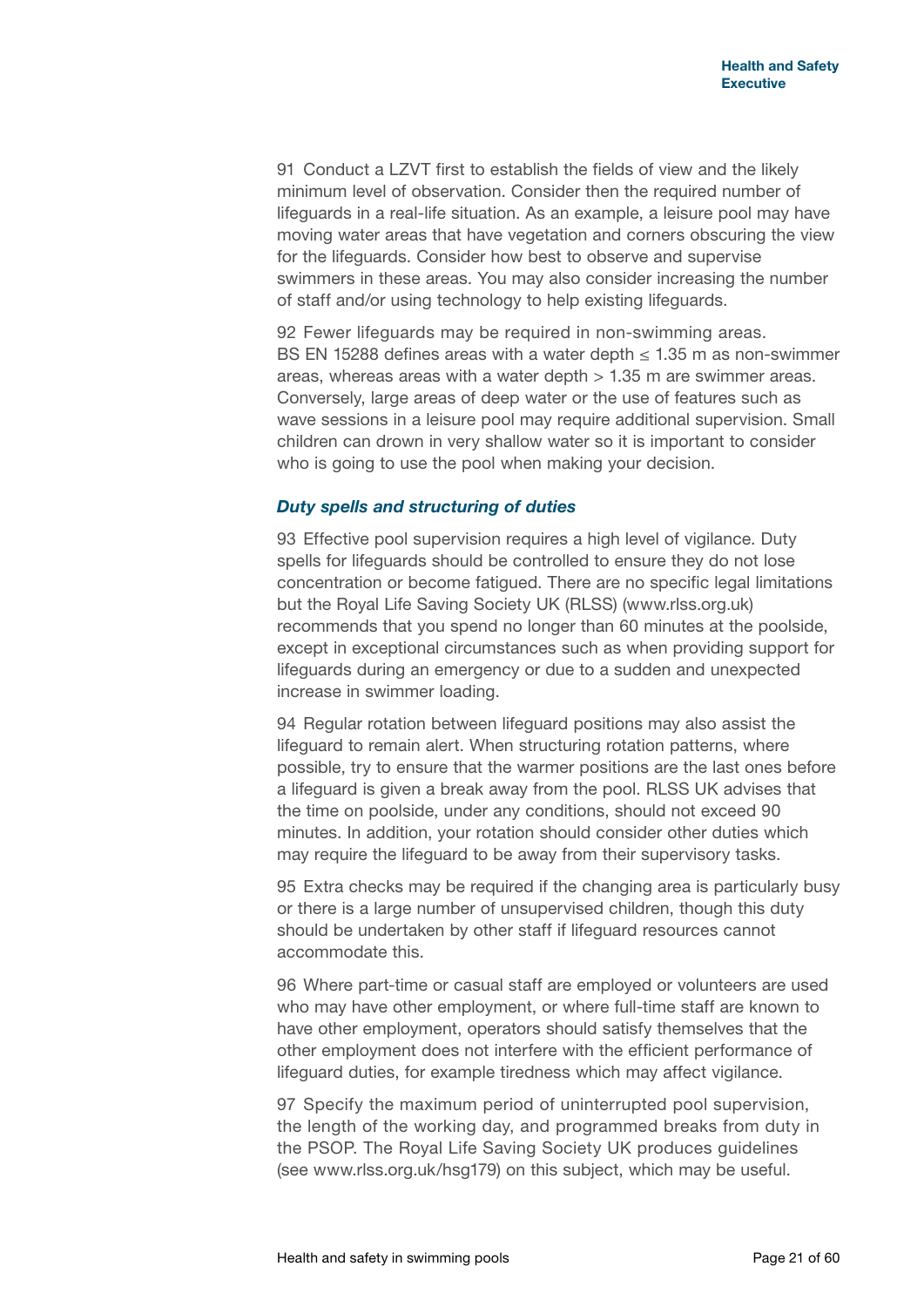98 Think about features of pool design affecting vision, hearing or concentration when you decide on the length of duty spells, such as:

- **•** inappropriate illumination;
- pool occupancy;
- problems of glare and reflection;
- inadequate ventilation system;
- poor acoustics:
- extreme temperatures or excessively high humidity, or hot sun in open pools, solar gain;
- water turbulence, crowded conditions and excessive noise which tend to increase risk;
- wave machines/flumes, features and other equipment;
- activities taking place in the pool;
- distractions from poolside activities, for example radios, ball games and similar activities.

99 Ensure that lifeguards are able to carry out their duties with a minimum of distractions. Having the appropriate number of lifeguards will help ensure this is possible. The following can easily divert attention from their supervision duties:

- cleaning;
- **•** fetching equipment from stores;
- carrying out pool water tests;
- talking to colleagues and/or swimmers;
- using an electronic device such as a smartphone, smartwatch or other device.

100 Pool operators may need to vary the arrangements for supervision from time to time, according to current use, for example public or teaching/coaching sessions, pool parties etc, and this will be reflected in the NOP.

101 See paragraphs 126–150 for more information about lifeguards.

#### **Safeguarding coaching/teaching sessions**

102 Suitably competent teachers and coaches may take responsibility, both for supervision and teaching/coaching of their class/squad.

103 The number of pupils in a swimming lesson class should be determined by your risk assessment, with additional consideration given to the:

- swimming ability of the pupils and how they respond to the teacher in a class environment;
- age of the pupils and their physical attributes in relation to the swimming pool configuration;
- $\bullet$  temperature of the pool water and its effect on the young, older and disabled people.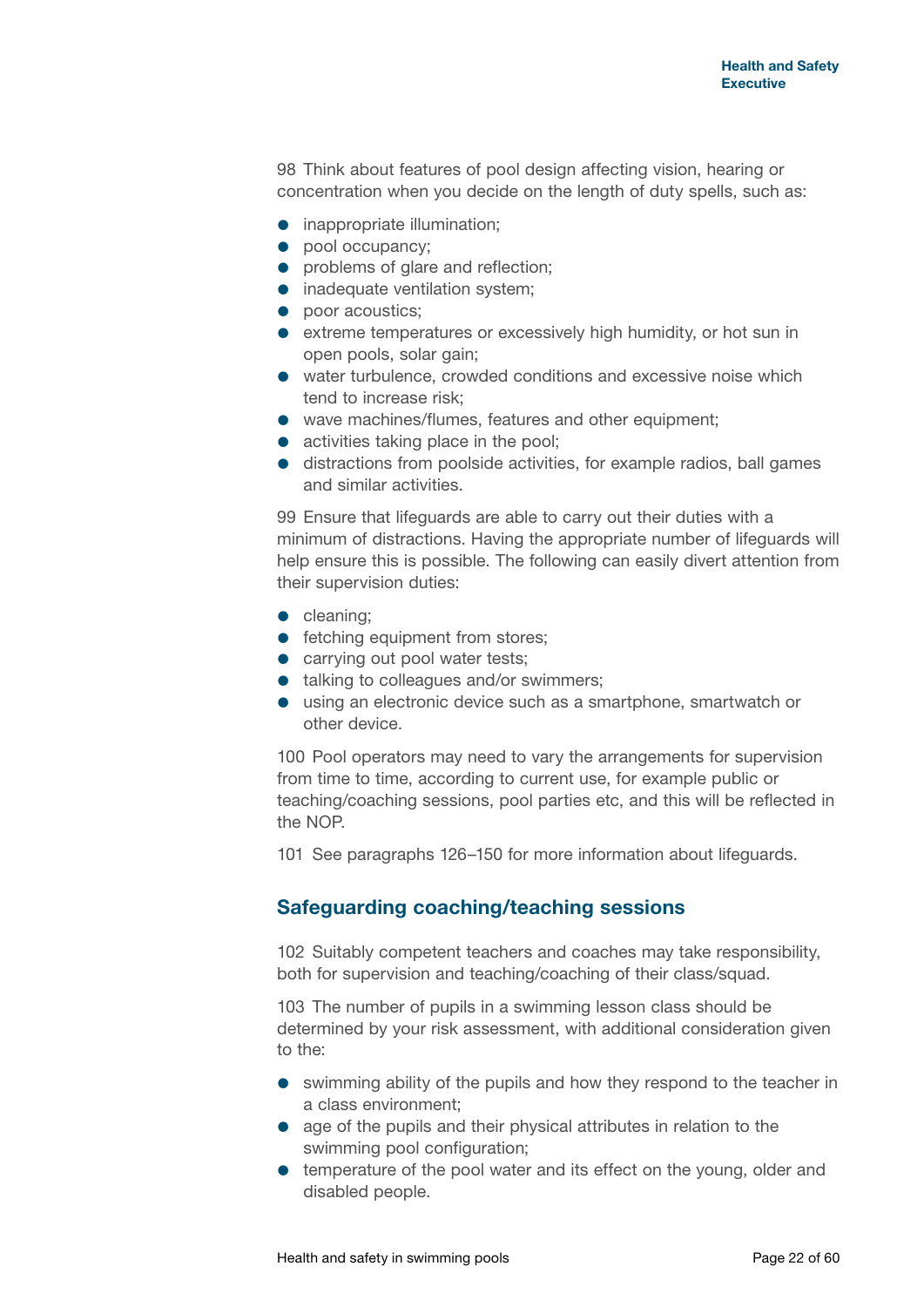104 There is no optimum or maximum ratio but these factors will have an impact on the numbers in the class. Teachers and coaches with the competencies and skills of a lifeguard may take responsibility, both for supervision and teaching/coaching of their class/squad. See [www.swimming.org/swimengland/worker-](www.swimming.org/swimengland/worker)health-and-safety.

## **Specialised activities**

#### *Canoeing and sub-aqua*

105 Competencies to supervise canoeing and sub-aqua require specialised skills and additional knowledge, not normally within the scope of lifeguard training. The number of users should be controlled to ensure competent rescue cover. The British Sub-Aqua Club [\(www.bsac.com\)](www.bsac.com) provides guidance on risk assessment, including the provision of rescue cover. The British Canoe Union (<bculifeguards.org.uk>) also provides information on appropriate lifeguard training.

#### *Social events*

106 Social events, such as pool parties, where high noise and excitement will be generated, may require additional supervision. The risk assessment should take this into account and be reflected in the length of duty spells of the lifeguards.

107 Eating and drinking before swimming can increase the risk of vomiting and/or choking so it is recommended that you organise events so swimming takes place first.

#### *Responsibilities for the pool users' safety when the pool is hired out*

108 Agree in advance with the pool hirer who will provide the necessary supervision cover, and the number and competencies of any lifeguards. Your hire agreement will detail the standard of pool supervision.

109 Where agreement is reached that the hirer will provide supervision, you are responsible for ensuring that the agreed level of supervision by competent persons is provided.

110 Where the hirer shares use of the pool with the general public, you retain primary responsibility for the safety of pool users.

111 You should put measures in place to ensure that the conditions of the hire agreement are being met (through random checks, for example).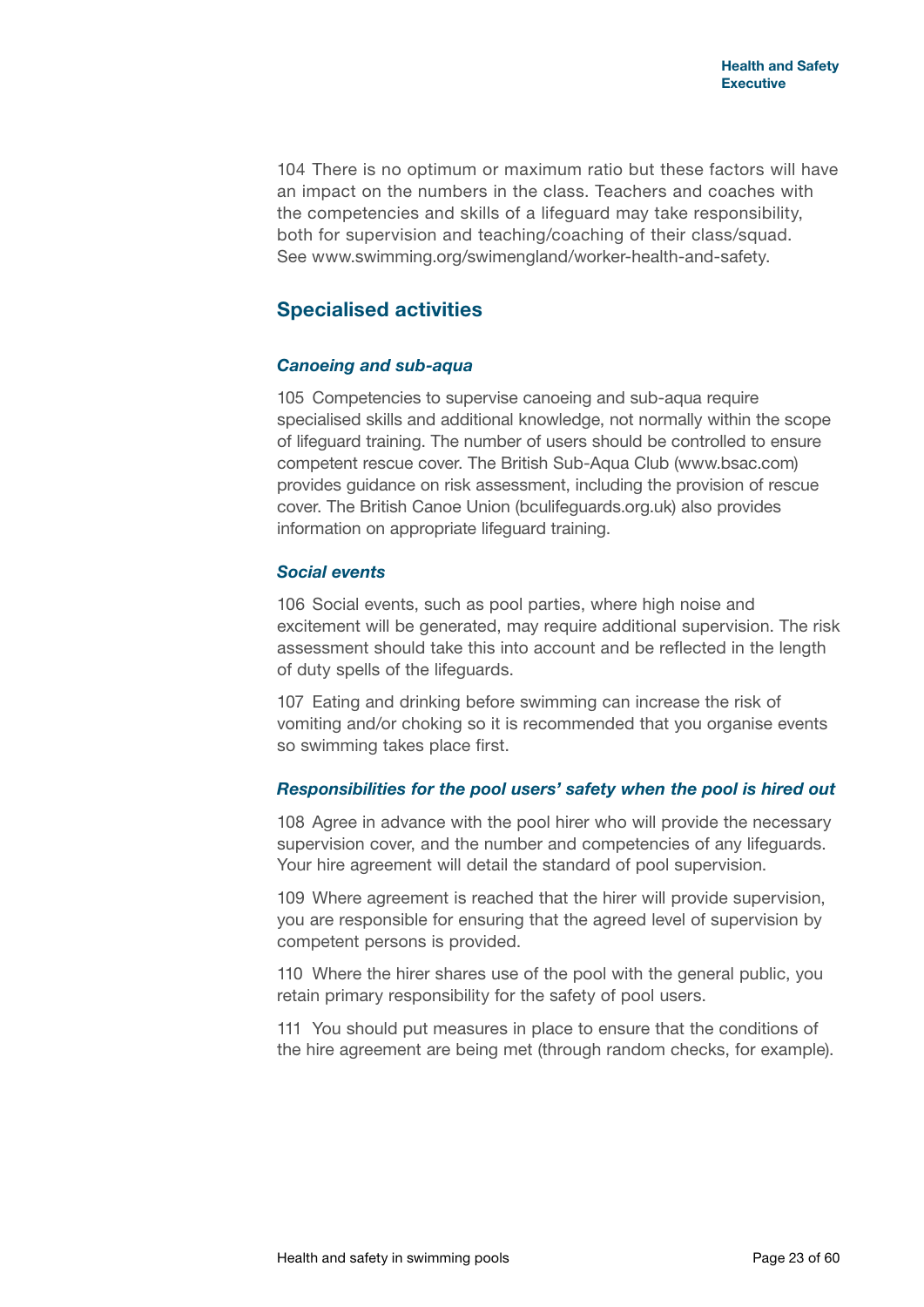#### **Precautions where constant poolside supervision is not provided**

112 Where your risk assessment determines that a pool does not require constant poolside supervision, you must implement effective control measures to reduce the risk to pool users as far as reasonably practicable. These can include a combination of measures such as:

- providing poolside supervision in specified circumstances and/or at specified times;
- signs in the pool area showing the depth of the water;
- **•** poolside checks at agreed intervals:
- suitable rescue equipment (poles, throw bags, buoyancy aids) available by the poolside;
- emergency contact arrangements, for example an alarm to summon help;
- **•** signs at the entrance, in the changing rooms and in the pool area indicating that the pool is not staffed and drawing attention to simple rules of use and safety;
- control and monitoring of the number of people allowed to use the pool at any one time;
- the use of technology and drowning detection systems;
- **•** control of lone swimmers;
- avoiding steep gradients that may take pool users unawares.

113 When the pool is in use, there must be a safe system of work to identify a person in difficulty and ensure that a rescue can be performed. For example, in the absence of lifeguards there should be designated 'on-call' competent staff, to respond immediately to deal with any emergency. They should be suitably trained and capable of reaching the poolside in time to perform a rescue and provide emergency first aid if the alarm is raised.

114 At the outset, you should test your arrangements for identifying someone in difficulty and the effectiveness of your emergency response. Rescue procedures should be tested periodically using an unannounced, realistic drill to ensure that the theory works in practice.

115 If CCTV is used to monitor pool use, it should be arranged to see all parts of the pool hall. Ensure that you have effective arrangements for monitoring the CCTV feeds, with robust procedures to help pool users in difficulty and perform a rescue if required. The person monitoring the CCTV should be able to identify pool users in difficulty as well as anyone behaving irresponsibly.

#### *Using technology to aid observation*

116 There are a wide range of devices and systems that are available to help lifeguards observing a pool. Equipment extends from convex mirrors that increase the field of view where there are small obstructions to active computerised detection that will identify a body on the pool basin floor.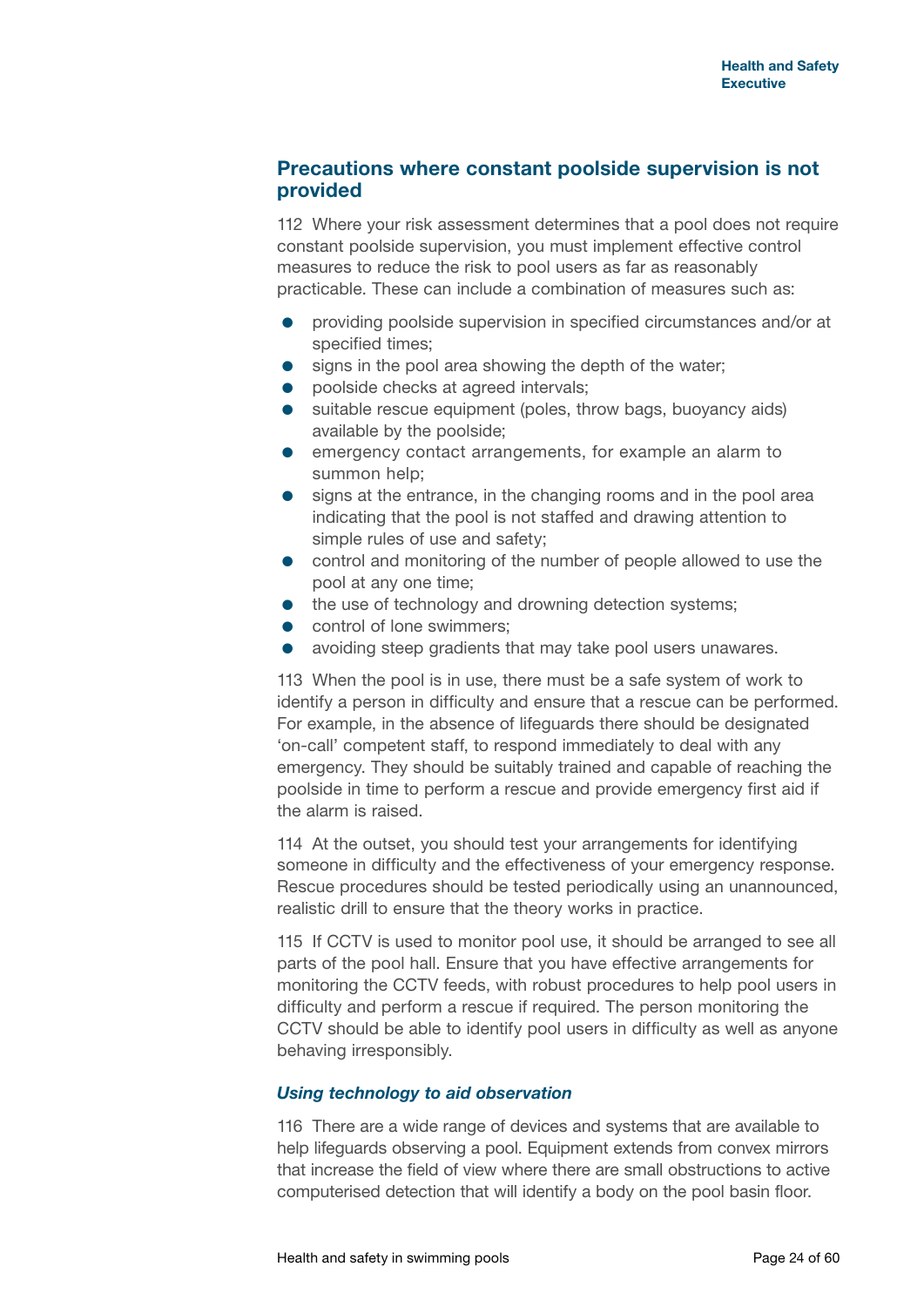117 While these technologies have their limitations, they have helped lifeguards identify potential drowning accidents they had not observed.

118 These systems are essentially intended to support observation by lifeguards and not replace them. However, in situations where your risk assessment has already determined that you do not need constant poolside supervision, some systems can provide additional reassurance. It is important to remember that while these devices are useful, they cannot perform a rescue, so arrangements to respond to an incident will still be necessary.

#### *Drowning detection systems*

119 Drowning detection systems use cameras and computer software to detect a swimmer who may be in difficulty. They can comprise of over and/or underwater cameras linked to a computer, which analyses the information in real time to identify a casualty and sounds an alarm. When considering the installation of such a system, make sure you know what it is capable of. Do not assume that it can detect all possible drowning accidents unless the manufacturer is able to guarantee this. Ask the manufacturer or your supplier about any limitations, because not all systems are the same, for example some cannot detect a person floating on or just under the surface of the water.

120 A procedure should be established by the operator to ensure that all alarms generated by the system are responded to promptly. Where computerised drowning detection systems are installed, staff must be trained in their use. Training should take account of the manufacturer's instructions as well as the PSOP. Operators should make sure the equipment is tested and maintained in accordance with the manufacturer's instructions.

#### *Poolside CCTV to help poolside supervision*

121 These systems differ from computerised drowning detection systems, as they do not raise the alarm automatically. CCTV systems may be provided as an additional method of helping the lifeguard's ability to supervise by providing cameras linked to a monitor at the lifeguard position. The provision of camera systems may in some cases increase the size of a lifeguard's supervision zone. However, the CCTV monitor should be within the lifeguard's scanning zone. The NOP should outline the frequency and duration that the lifeguard should scan their monitor for any swimmers in difficulty. Crucially, lifeguards should still be able to reach any part of the pool quickly enough to rescue someone.

122 Where poolside CCTV systems are installed, staff must be trained in their use. Operators should ensure the equipment is tested and maintained in accordance with the manufacturer's work instructions.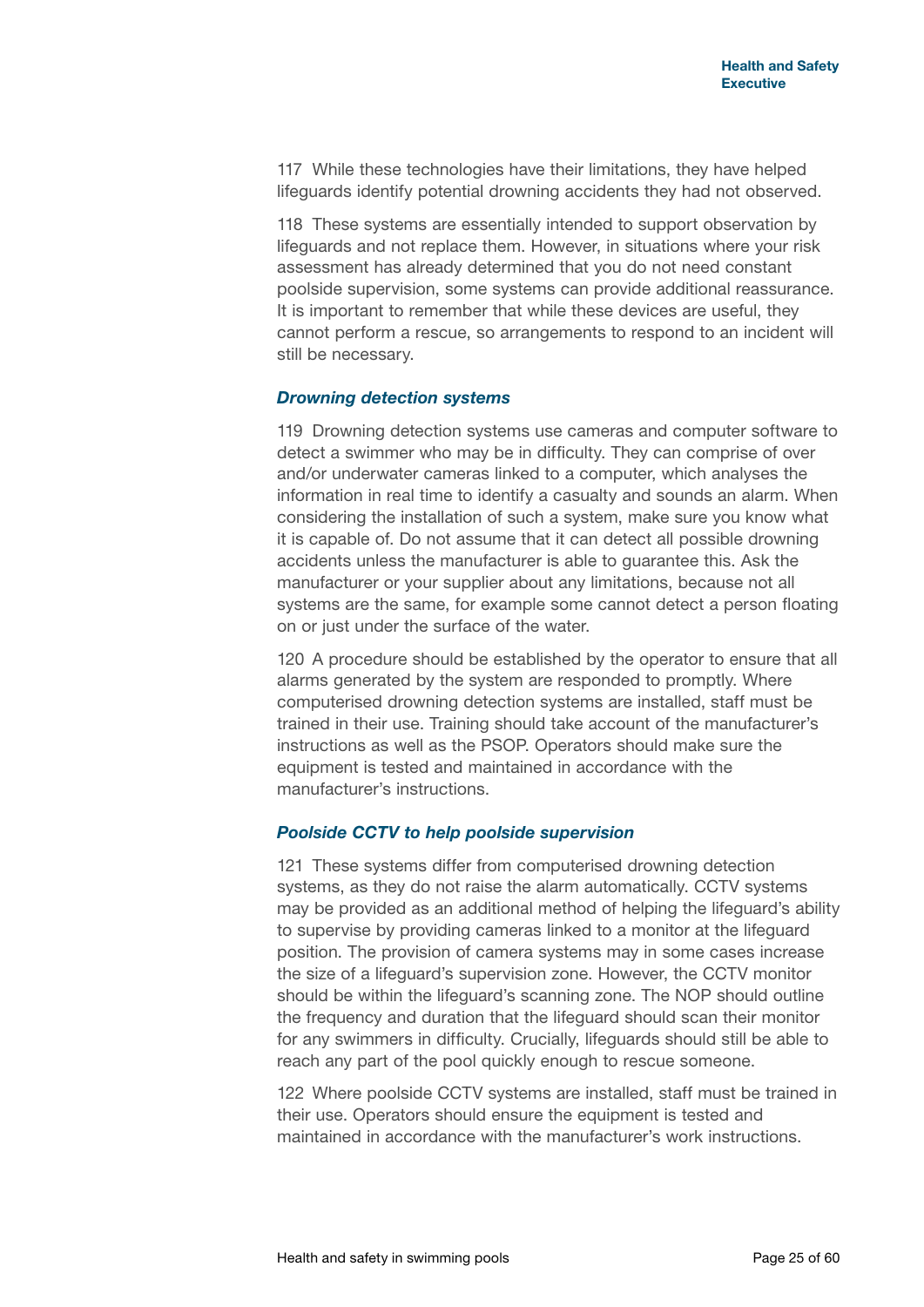#### *Poolside mirrors*

123 Using mirrors may provide operators with an additional method of helping lifeguards observe hard-to-see areas of the pool. Where poolside mirrors are used, they should be checked regularly to ensure they have not moved from their intended area of observation and are not obscured, damaged or covered. Operators should train lifeguards in their use and ensure that the use of the mirror is included in the scanning regime. Examples of their use is to help in observing areas such as spa pools and lazy river rides where bends and features such as vegetation can cause visibility problems.

#### *Motion sensors*

124 Pool motion sensors will sound an alarm to alert you when someone or something disturbs the surface of the pool. These are often valuable in smaller pools or where a pool is closed, but there is the possibility of unauthorized entry. While not a life-saving or observation device, they do give you some time to react if someone uses your pool illegally or falls in.

#### *User-worn drowning detection systems*

125 User-worn drowning detection systems may comprise of a sensor, worn on the wrist and linked to a receiver and alarm system. These can be programmed for depth and/or inactivity and will cause an alarm alert if activated. Operators should ensure that they have effective arrangements for monitoring alarms, with procedures to help pool users in difficulty and perform a rescue if required. Operators should ensure that any electronic equipment under their control is inspected and maintained according to the manufacturer's instructions, and staff are competent to use it.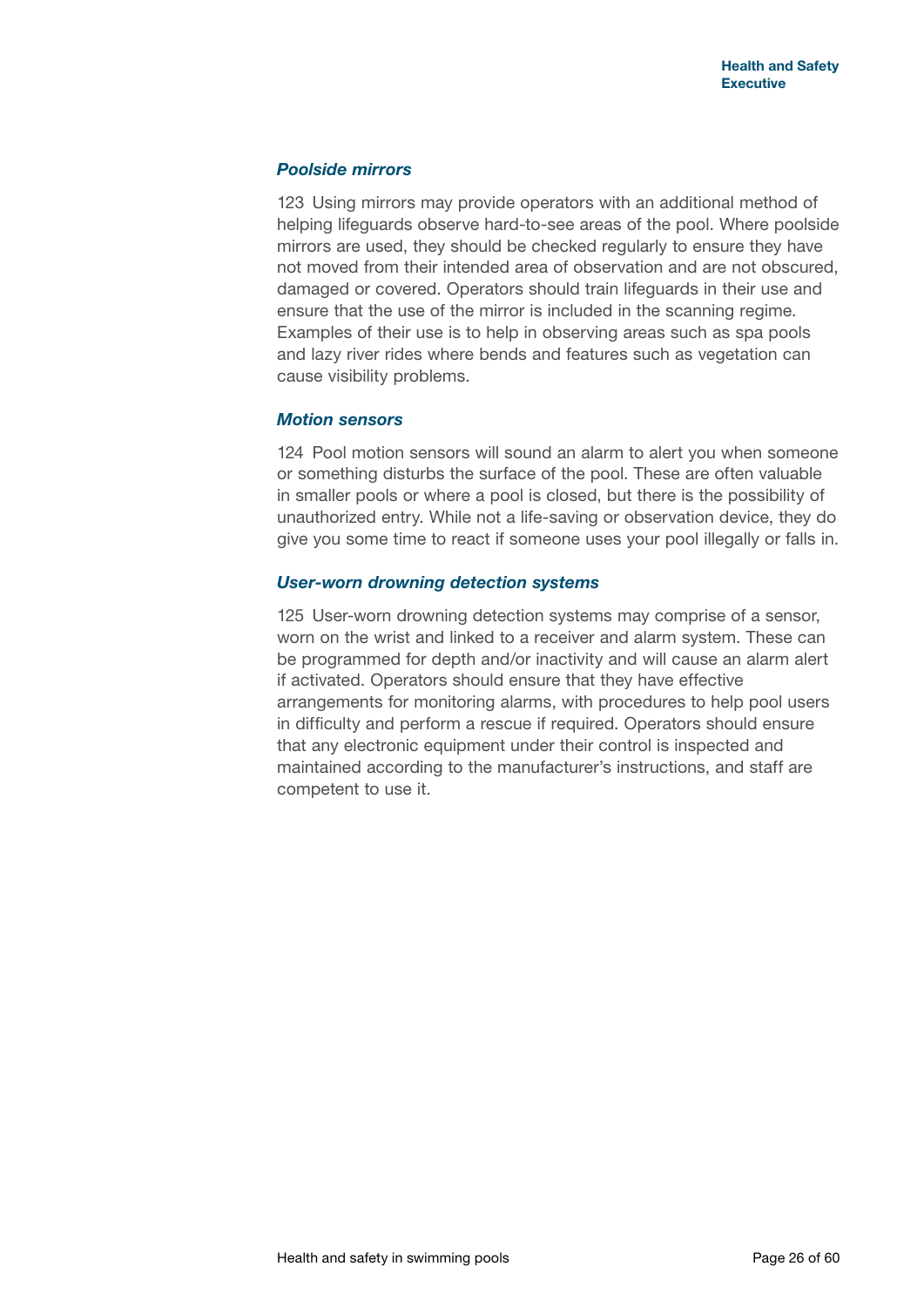## **Lifeguards**

126 A lifeguard can be:

- an employee;
- a contractor;
- a volunteer.

127 Ensure that lifeguards are:

- sufficient in number:
- adequately trained and competent to carry out their assigned tasks;
- **e** effectively organised;
- supervised to ensure they are diligent.

128 The main duties of the lifeguard are to:

- anticipate problems, intervene early to prevent accidents;
- **•** intervene to prevent unsafe behaviour;
- keep a close watch over the pool to identify pool users in difficulty and take appropriate action;
- communicate effectively with pool users, and colleagues;
- **carry out a rescue;**
- **o** give immediate first aid to any casualty;
- **•** perform cardiopulmonary resuscitation (CPR);
- **•** follow procedures and respond in the event of an emergency evacuation;
- raise the alarm if further assistance is required.

129 To perform the duties set out above, lifeguards should:

- **•** be physically fit and able to perform the role;
- be alert;
- **•** be self-disciplined;
- be strong, able and confident swimmers;
- $\bullet$  be trained and have successfully completed a course of training in the techniques and practices of supervision, rescue and first aid in accordance with a syllabus by or equivalent to a national qualifications awarding body;
- have undergone a programme of induction before undertaking their duties, and as specified by the pool operator;
- participate in a programme of regular ongoing training.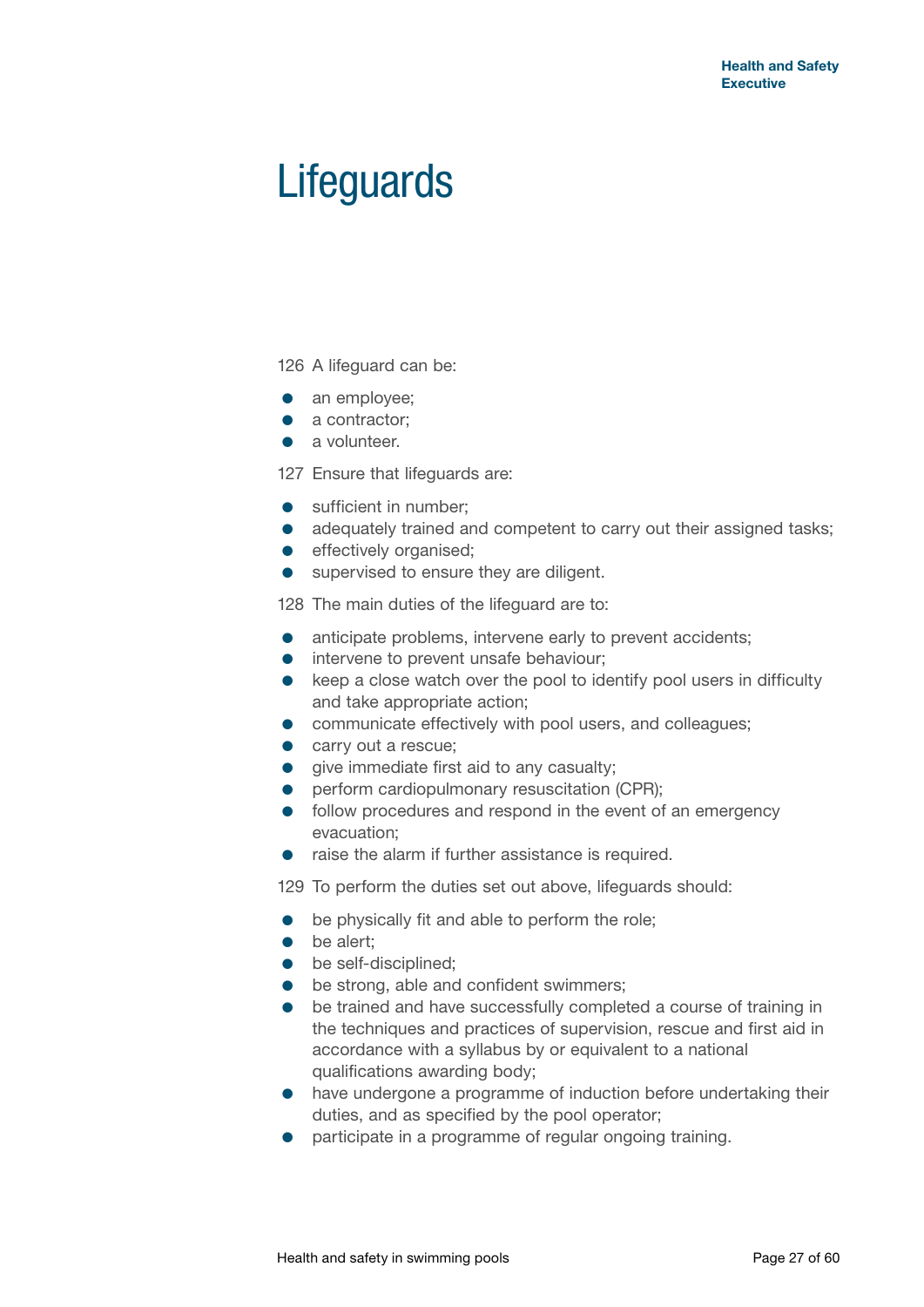## **Specific skills**

#### *Resuscitation of casualties*

130 The ability to administer cardiopulmonary resuscitation (CPR) is an essential skill required by a lifeguard where any casualty is assessed to be not breathing normally.

#### *Extended life support*

131 Pool operators should be aware, and apply as appropriate, approved methods of extended life support, including the skills of automated external defibrillation (AED) and oxygen insufflation (where appropriate). Information on the safe use of oxygen in the workplace can be found at [www.hse.gov.uk/pubns/indg459.pdf.](www.hse.gov.uk/pubns/indg459.pdf)

132 The provision of an automated external defibrillator (AED) is now commonplace in many pools and where these devices can be deployed in a resuscitation emergency, staff should be trained to use the equipment and integrate its use into their EAP.

#### *Safe management of spinal injuries*

133 The number of in-water emergencies where a spinal cord injury is suspected is very small, but the potential for this type of injury should not be ignored.

134 When such an injury is suspected, it is essential that the methods used in rescuing the casualty, recovering them from the pool and administering any subsequent CPR and first aid can be done without further compromising the casualty's condition.

135 You should make sure any training and qualification programme used as part of the competency assessment includes an awareness of spinal injuries. This is so that lifeguards can ensure, during a rescue and subsequent recovery, that there is an absolute minimum of movement of the casualty's spine when:

- they are moved through the water, onto the poolside;
- ensuring a clear airway as part of both primary and secondary casualty assessment.

136 Where your risk assessment identifies that there is a significant risk of a spinal injury, you should ensure that a suitable aquatic pool extraction board is available to support the whole of the casualty's body and prevent flexion of the spine when they are removed from the water. Where they are provided, lifeguards should be trained, individually and as a team, in their use. They should practise their techniques as often as necessary to maintain competence. When selecting an aquatic pool extraction board, information can be obtained from a recognised pool lifeguard training provider.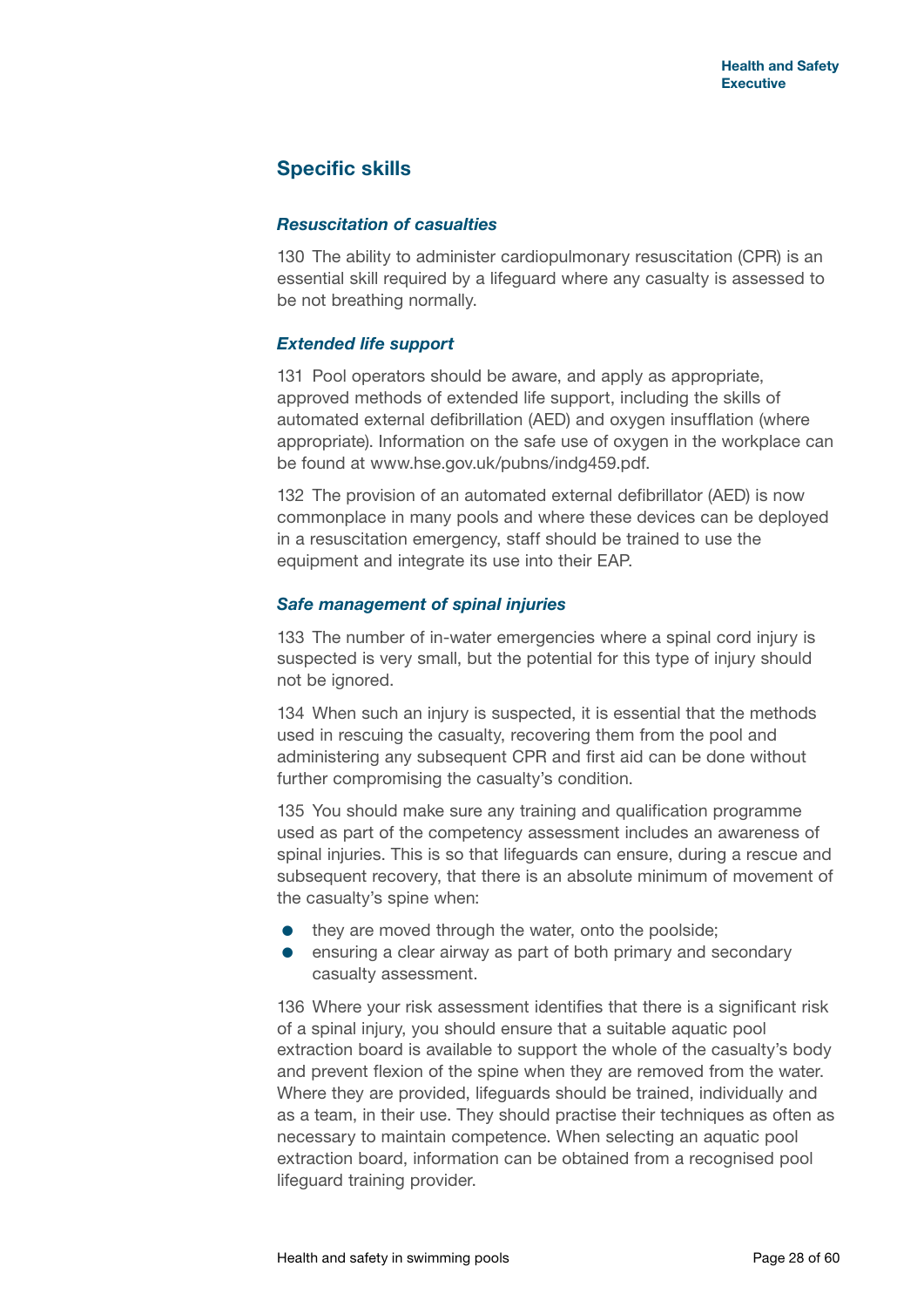## **Competencies**

137 Lifeguards must be competent to carry out the full range of duties they are assigned to.

138 Competence can be described as a combination of training, skills, experience and knowledge that a person has and their ability to apply them to perform a task safely. Other factors, such as attitude and physical ability, can also affect someone's competence.

139 Duties should be suitably restricted and supervised until competencies have been acquired.

140 Lifeguard competencies have two elements:

- core or foundation knowledge and skills:
- site-specific knowledge and skills.

141 Training can be provided in-house and/or by attendance at courses. Site-specific training should ensure a full understanding of the PSOP and facilities and how they should be used.

142 Possessing an up-to-date qualification in lifeguarding/poolside supervision, recognised by a national qualifications awarding body, is the best way to demonstrate an acceptable level of competence.

143 There are organisations which can provide information on suitable lifeguard training (see <www.rlss.org.uk>and <www.sta.co.uk>).

144 It is recommended that you maintain records of training sessions which include:

- the names of those involved;
- the date:
- what they did, including use of equipment;
- $\bullet$  the duration of the training sessions.

145 All lifeguards will benefit from suitable refresher training (see [www.rlss.org.uk/h](www.rlss.org.uk/HSG)sg179), to ensure they retain these skills. Frequency of refresher training is not defined because it varies depending on how often lifeguards practise and/or use their skills and any changes to their work environment or to current industry standards. Changes in the health or physical fitness of individual lifeguards may also indicate that refresher training is required, especially if they have been off duty for a significant period of time. A review of an incident may also indicate a need for refresher training.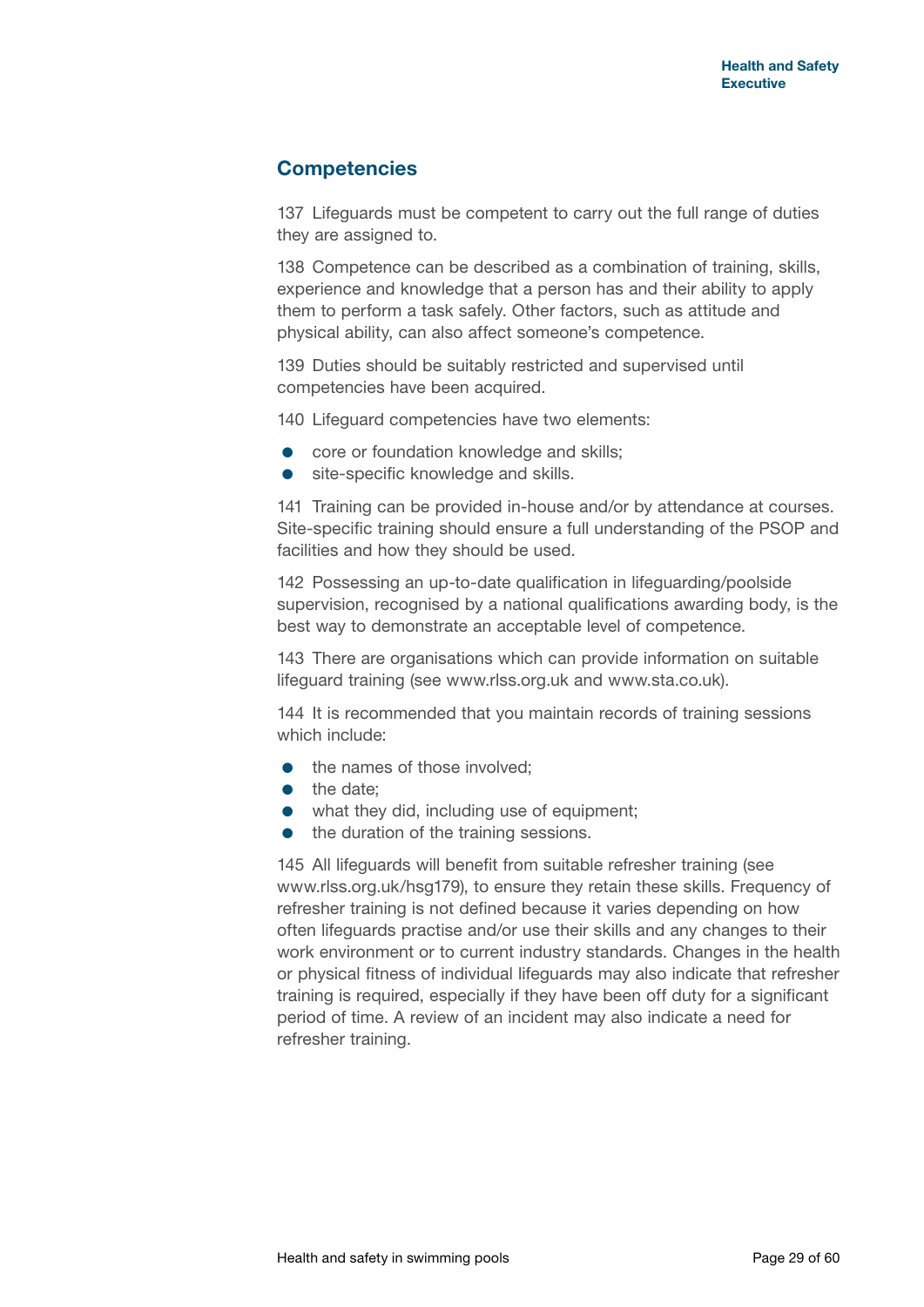## **Core knowledge and skills**

146 Training should be delivered and assessed by competent persons and include both knowledge and practical skills in:

- fitness training, with swimming ability acquired before starting a course;
- role and responsibilities of the lifeguard:
- water safety and accident prevention;
- **e** early intervention, casualty recognition, principles of rescue and manual handling of a casualty;
- **•** principles of PSOP:
- **•** pool observation and supervision skills:
- scanning. This is the skill required to supervise a particular zone using a sweeping action. The internationally recognised practice known as the 10:20 system requires lifeguards to be able to scan their supervision zone in 10 seconds and to be close enough to get to an incident within 20 seconds;
- use of poolside rescue equipment:
- a dive to the bottom of the deepest part of the pool to recover a simulated casualty (manikin);
- **•** CPR, first aid and spinal cord injury management;
- $\bullet$  understanding pool features and pool activities;
- **•** communication methods and working as a team.

#### *Site-specific training*

147 Lifeguards should have site-specific knowledge and skills to operate effectively at the locations where they work. These should relate to the PSOP. This would form part of the lifeguard's induction delivered by the pool operator.

## **Clothing/uniform**

148 Choose clothing and footwear for lifeguards appropriate to their role, making sure it does not hamper them during an in-water rescue. Lifeguards, once trained, should continue to train, and be able to demonstrate competence, wearing their work clothing.

149 Make sure lifeguards are easily identifiable to pool users. Pool operators may wish to consider the internationally accepted colours of red and yellow. Lifeguards will usually require a whistle for attracting attention.

150 While there are practical concerns for lifeguards at outdoor pools (for example prolonged exposure to the sun or cold and wet), select clothing with rescues in mind.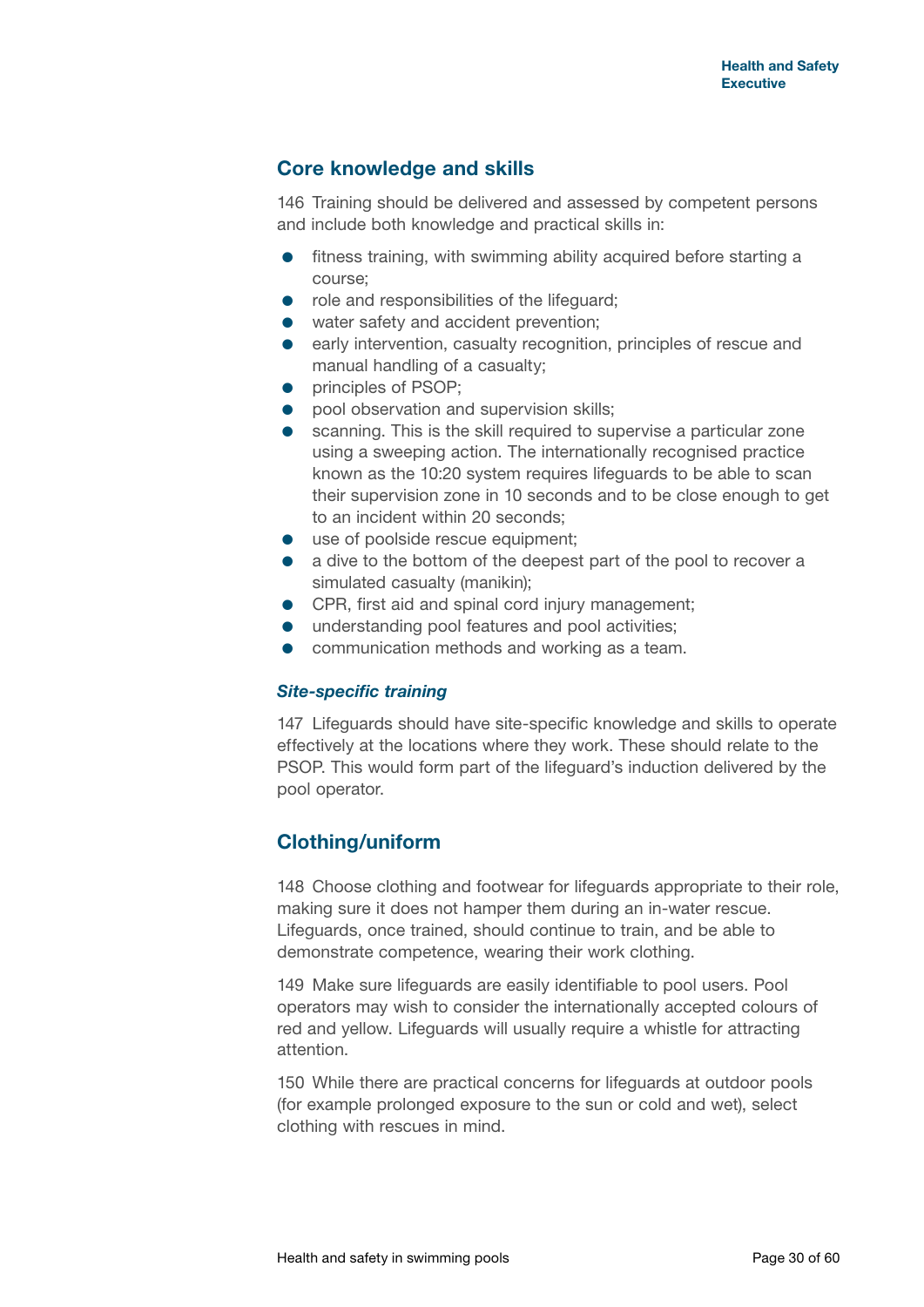## Pool equipment and features

151 The risk assessment should consider hazards from the use of equipment and pool features. The risk control measures should be included in the PSOP.

## **Diving boards**

152 Consider procedures to ensure correct and safe use, and that pool users and divers do not endanger each other. Where diving boards are positioned over an area of a main pool, some form of segregation on the surface of the water should be provided if other swimmers are using the pool.

## **Diving from the poolside**

153 Consider carefully the advisability of allowing diving from the poolside to take place during unstructured sessions. There are some pools where, because of a lack of water depth, a high freeboard or the pool floor profile, diving from the poolside should not be permitted.

154 The risk assessment should determine if, when, and from where, diving can take place. Factors to consider include:

- water depth The Amateur Swimming Association (ASA) recommend a minimum depth of 1.5 m for shallow diving with a forward clearance of at least 7.6 m;
- **•** freeboard height (pool surround above the water level the ASA recommend a height of no more than 0.38 m);
- **•** pool floor profile:
- age/skill level of pool user;
- water features (for example wave machines);
- nature of pool session.

155 Prohibition signs should be displayed when and/or where you have identified it is not safe to dive.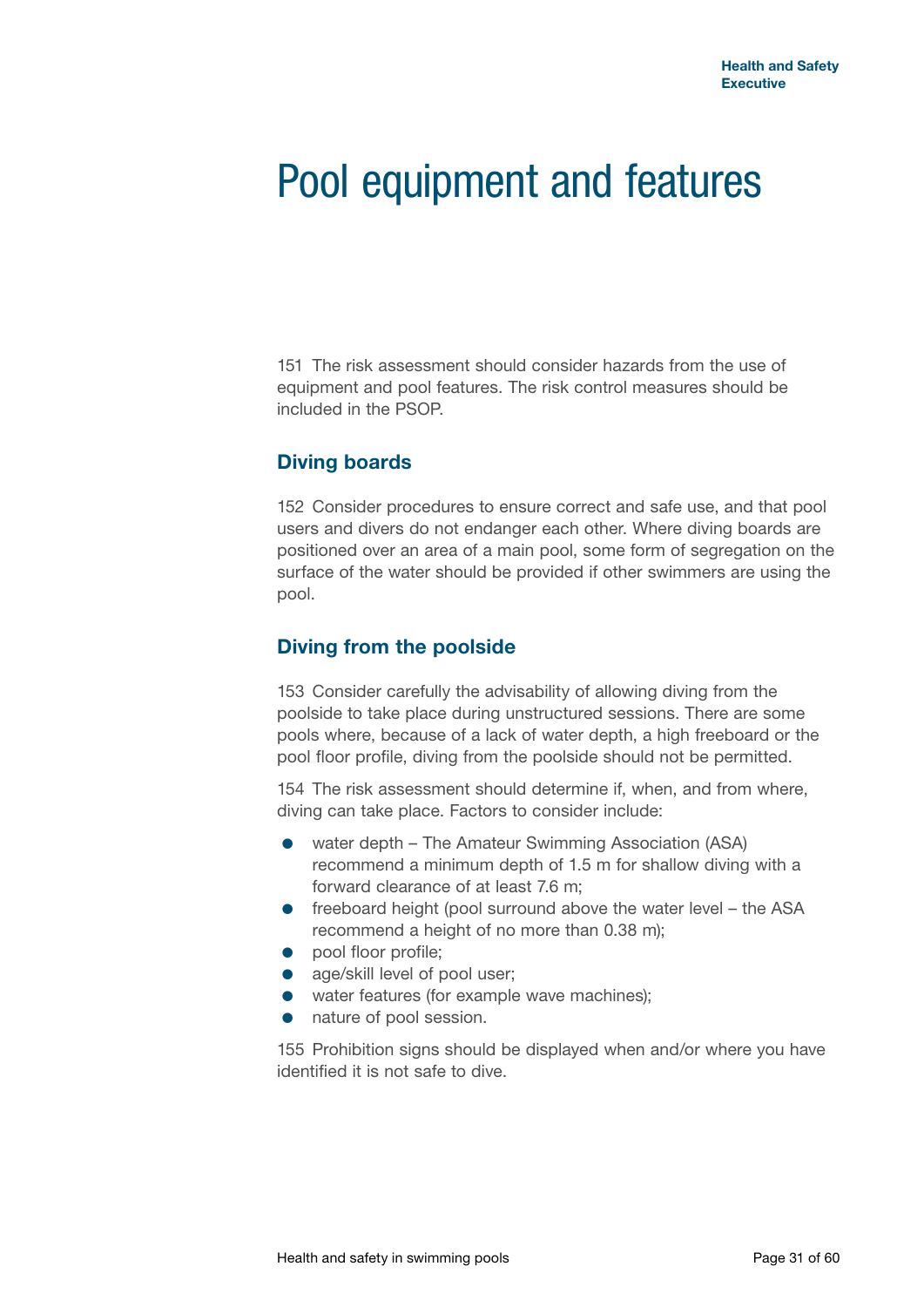156 Pictorial and written notices advising on safe diving techniques and dangerous diving actions may also be appropriate. Examples of dangerous diving actions include:

- **•** running dives;
- **•** backward dives:
- **o** dives without hands in front of the head;
- indiscriminate diving;
- somersault entries;
- 'bombing'.

157 Your decisions should be based on your risk assessment.

## **Starting platforms**

158 Unauthorised use of starting platforms should be prevented. Again, this decision will be based on the findings of your risk assessment.

## **Teaching platforms**

159 Take account of any hazards the teaching platforms may introduce, for example:

- the inability of the lifeguard to see under (open structure) or beyond (solid structure) the platform;
- **•** pupils slipping or falling onto the pool edge, or from the platform;
- swimming under the structure;
- **•** swimmers colliding with the structure;
- changes in water depth.

160 Operators should ensure:

- platforms are positioned so as not to obscure the view of lifeguards;
- the use of platforms is supervised at all times;
- the maximum number of users is not exceeded (refer to manufacturers' guidelines);
- the structure is not left unattended and is removed from the pool at the end of the supervised session;
- no swimming or playing under the structure is permitted;
- the manufacturer's quidelines are followed.

## **Water slides**

161 Make appropriate arrangements for use and supervision of the slide. Your risk assessment should consider:

- **•** manufacturer's instructions, for example on method of riding;
- how to prevent access to the slide when not in use;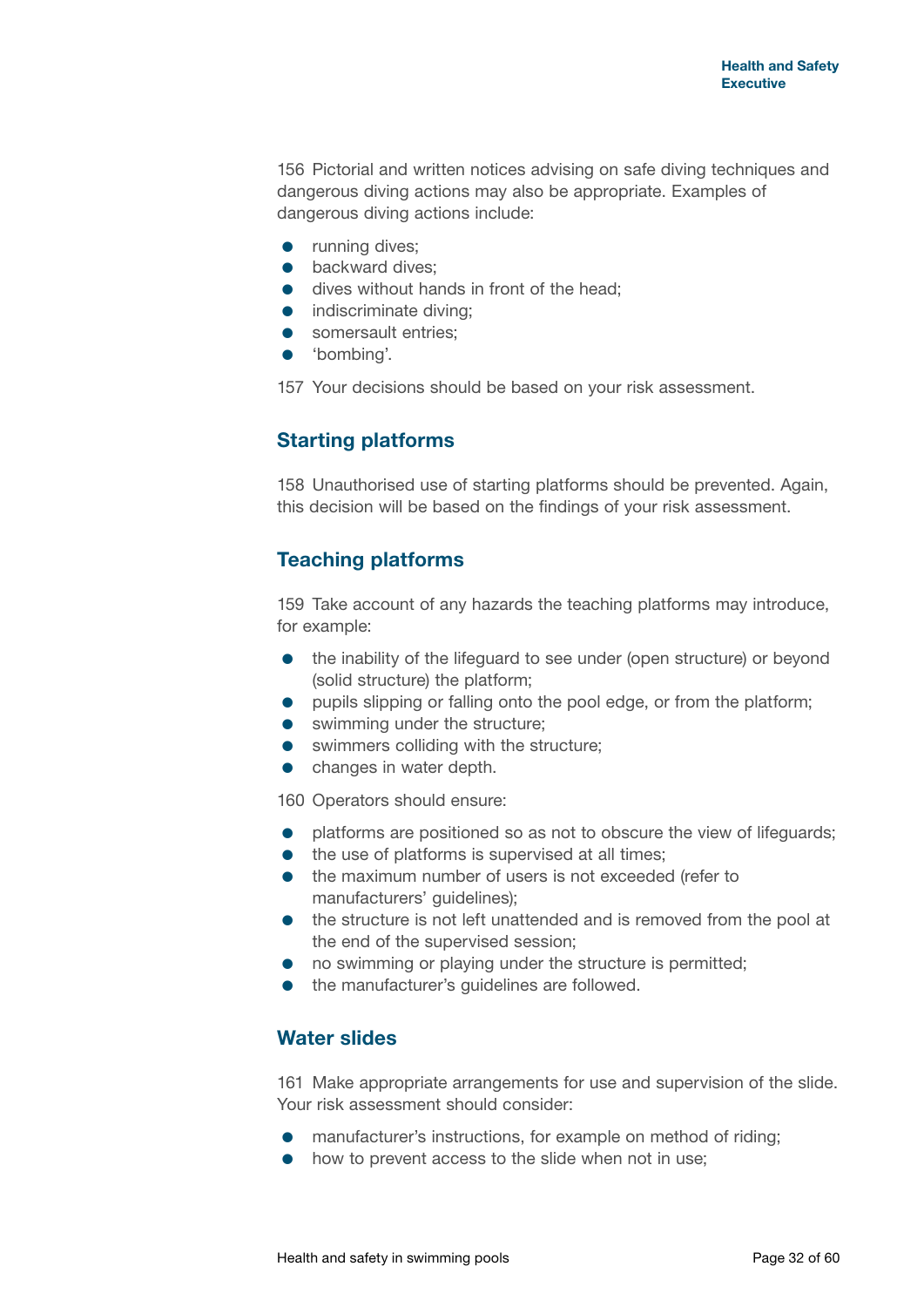- the display of suitable instructions and safety signs appropriately sited, including at the bottom of the stairway to the launch platform and the launch platform itself;
- how to control entry and landing points and, where there is a need for lifeguards at both the entry and exit points, how to ensure effective communication between them;
- control of entry so that riders are adequately spaced;
- procedures for dealing with an accident or emergency.

162 If a lifeguard controls the entry point, duties to consider include:

- **e** ensuring the body position of users is correct;
- spacing of users:
- **•** preventing 'chains' of users going down the slide together;
- **•** preventing 'head-first' entry unless the ride is designed for it:
- **•** preventing users making a running start, thereby gaining excessive speed;
- **ensuring orderly queuing.**

163 If a lifeguard controls the discharge point, duties to consider include:

- **e** ensuring that users move quickly out of the path of the slide;
- being particularly vigilant because users, especially children, may be disorientated and turbulence may make swimmers difficult to see.

## **Wave machines**

164 Safe systems of work must be in place for use of wave machines. You should:

- refer to the manufacturer's instructions:
- use announcements requesting poor or non-swimmers to move to the beach area and pool users to clear the immediate area in front of the wave machine (if necessary). This may be supplemented by audible and visual warnings, for example flashing lights;
- consider the locations of lifeguards. Supervision is best done from the sides, to see between the waves;
- be aware that extra vigilance will be needed in view of the possible added risks depending on:
	- intervals between successive operations;
	- the effect of the waves on other features:
	- the ability to quickly and safely switch the machine off in an emergency;
- ensure that the 'grilles' are designed to be safe (ie less than 100 mm between the grille bars);
- consider the impact of a large influx of swimmers into the water when the machine is to be operated and decide how you will manage this;
- make sure that lifeguards are aware that there could be high excitement, and possible disorientation, especially among young children;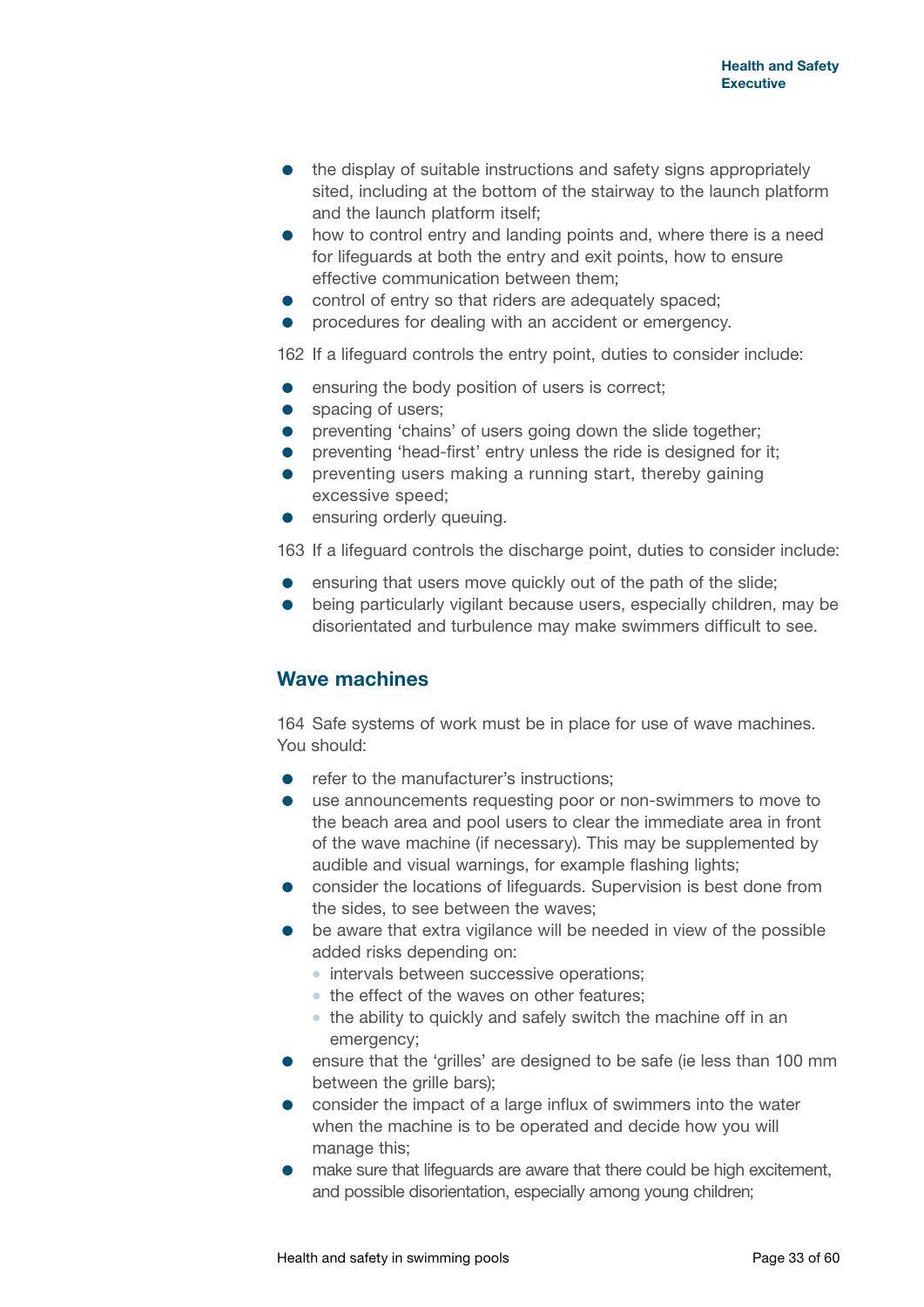- consider pool users, particularly poor and non-swimmers and children, being struck by waves;
- make sure pool users are aware of any additional safety instructions, such as no jumping and diving while the wave machine is operating;
- ensure that, where appropriate, pool users are made aware of different wave patterns and strengths and that the waves will make swimming more difficult.

## **Inner-tube rides**

165 Where inner-tube rides are being used, consider supervising the intermediate pool and the main splashdown area to ensure that pool users are not experiencing difficulty or are becoming trapped under the water and other pool users.

166 Where inner-tube rides have been designed to produce a whirlpool effect in the intermediate pool, lifeguards will have to make sure there is a steady movement of users and, where necessary, help forward motion.

## **Slow and fast rivers**

167 Consider:

- adequate monitoring of entry and exit points to prevent riders hitting walls or steps;
- adequate lifeguard numbers to visually cover the whole of the river path;
- the ease with which pool users can leave the stream of water;
- the procedure for cutting off/stopping the feature in an emergency.

## **Falling rapids**

168 These involve riders descending an inclined channel in a fast-flowing stream of water. There may be intermediate pools with weirs at the start of separate sections of the channel.

169 Consider:

- positioning lifeguards to provide observation of the complete ride, and to allow easy access if there is an emergency;
- the control of the entry point, and of the flow of users in each section of the ride, to prevent congestion and an increased risk of injury by rider-to-rider impact;
- a procedure for rescuing panicking, injured or unconscious users.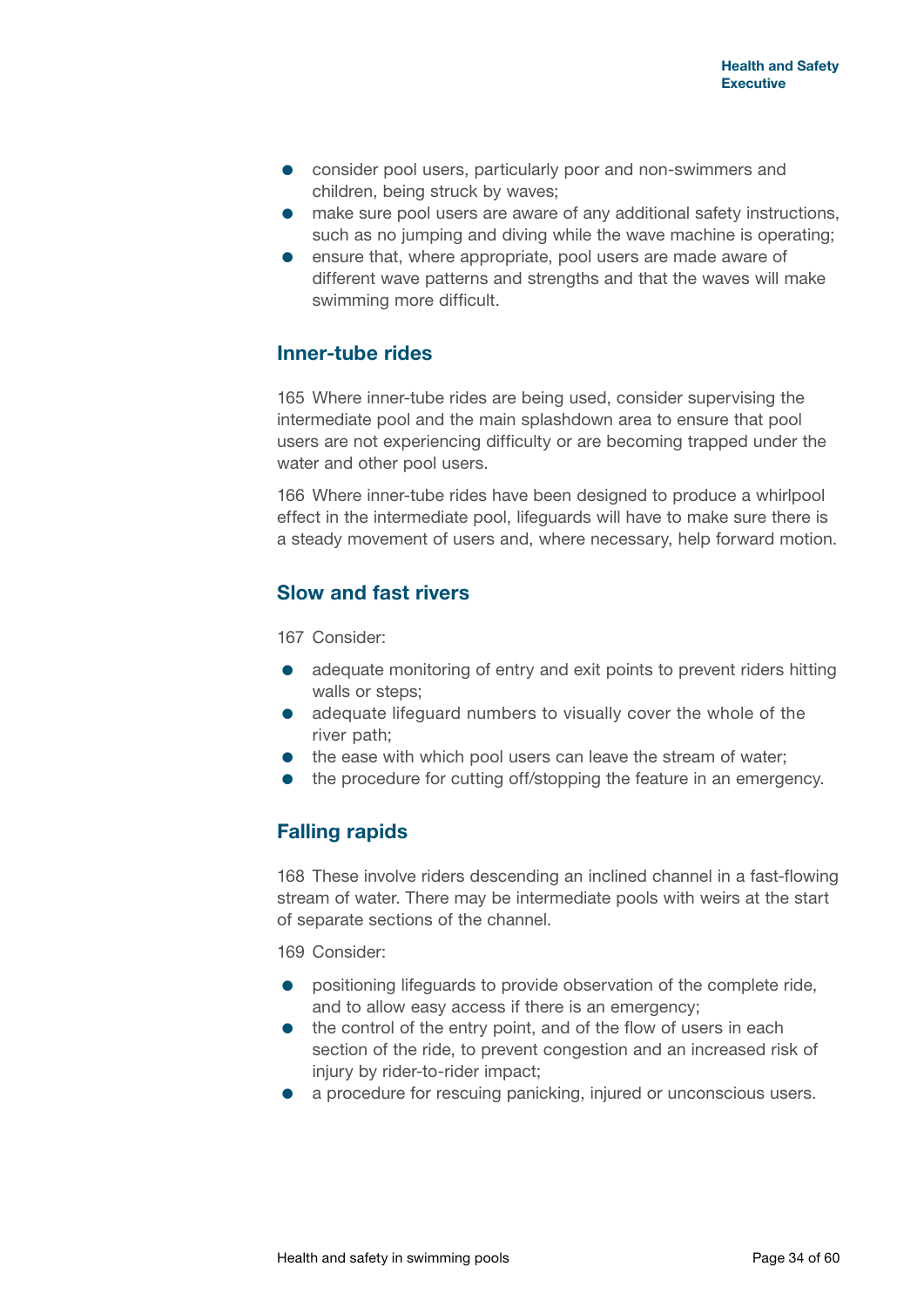## **Inflatable play structures**

170 Usually, larger inflatables are tethered to prevent them moving in the pool. Make sure the means of anchorage/tethering does not create a hazard to pool users. Before buying a piece of equipment, consider its suitability to the pool. Make sure that:

- you position it, so users cannot fall from it onto the pool edge;
- you ensure there is an adequate depth of water if a user dives or falls from the structure. If the inflatable is not a floating structure, for example it takes the form of a water slide, you should consider access and depth of water into which it discharges;
- there are enough anchorage points in the pool surround and in the inflatable itself, and they are of suitable strength;
- $\bullet$  if an electric blower is used, it is suitable in wet conditions;
- it is cleaned, maintained and inspected in line with the manufacturer's instructions;
- you assess the need for additional supervision given that:
	- inflatables restrict vision through the water, including people directly under the inflatable, and that they encourage users to congregate in a small area;
	- there may be a risk of entanglement;
	- swimmers may be more likely to participate in boisterous behaviour.

171 Underwater lights and cameras may make it easier to see people underneath the equipment.

## **Movable floors and bulkheads**

172 Consider:

- how using these features complicates sight lines;
- $\bullet$  the difficulties where steep changes in level occur;
- the procedures for lowering floors or moving bulkheads.

173 Include the detailed supervision requirements for the various alternative settings of the bulkheads and movable floors, highlighting any hazards which need to be considered, including the need for additional ladders in the pool.

## **Spa pools**

174 Individual supervision may not be necessary, depending on the siting of the spa pool, but you should consider a system of regular checks.

175 Spa pools pose a significant risk of spreading legionella bacteria if not properly cleaned and maintained. HSE has published guidance on *Control of legionella and other infectious agents in spa-pool systems* [\(www.hse.gov.uk/pubns/books/hsg282.htm\)](www.hse.gov.uk/pubns/books/hsg282.htm).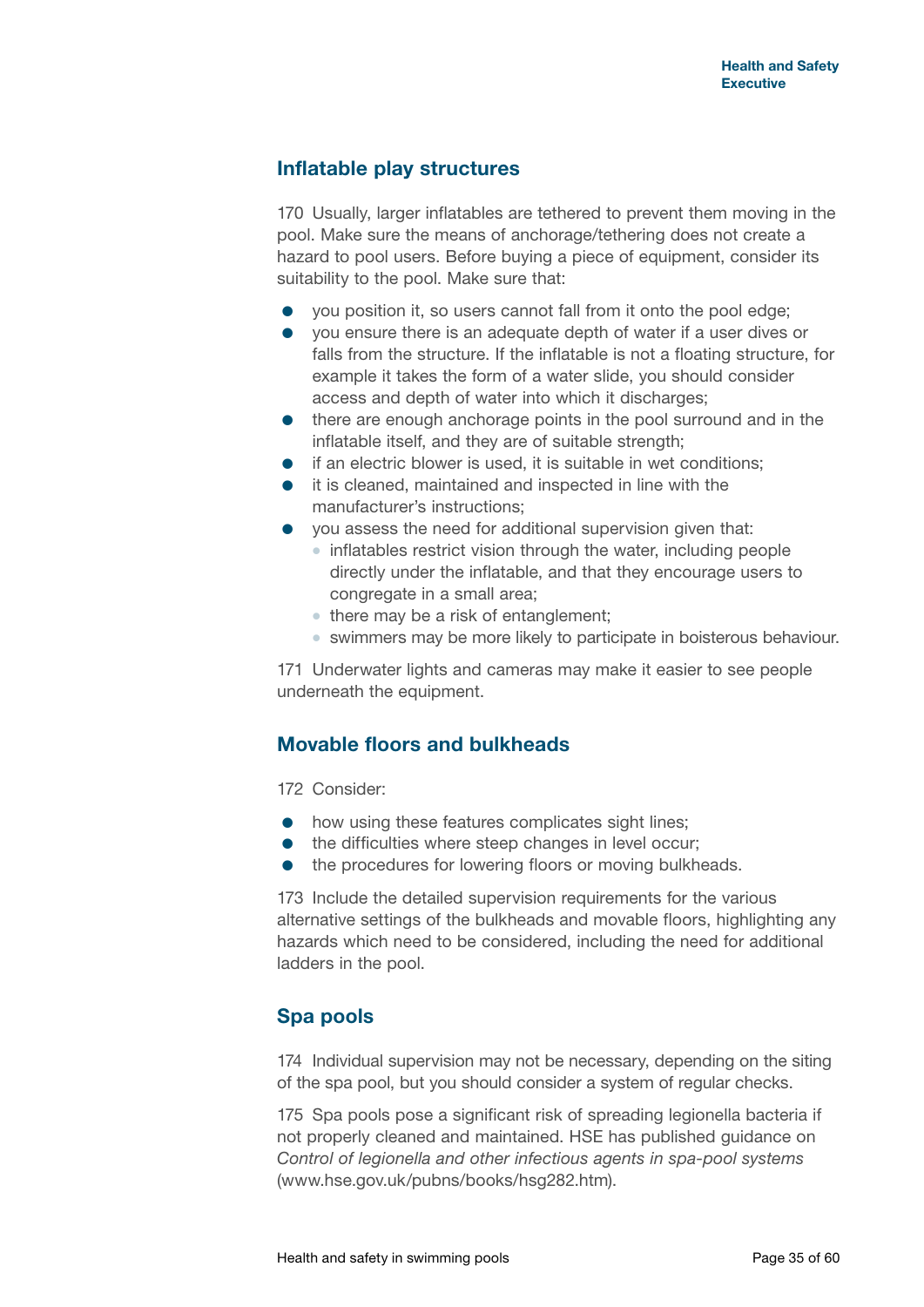## **Emergency equipment**

176 The risk assessment should identify any essential rescue equipment. It should be kept in its proper place, checked daily and must be maintained in good working order.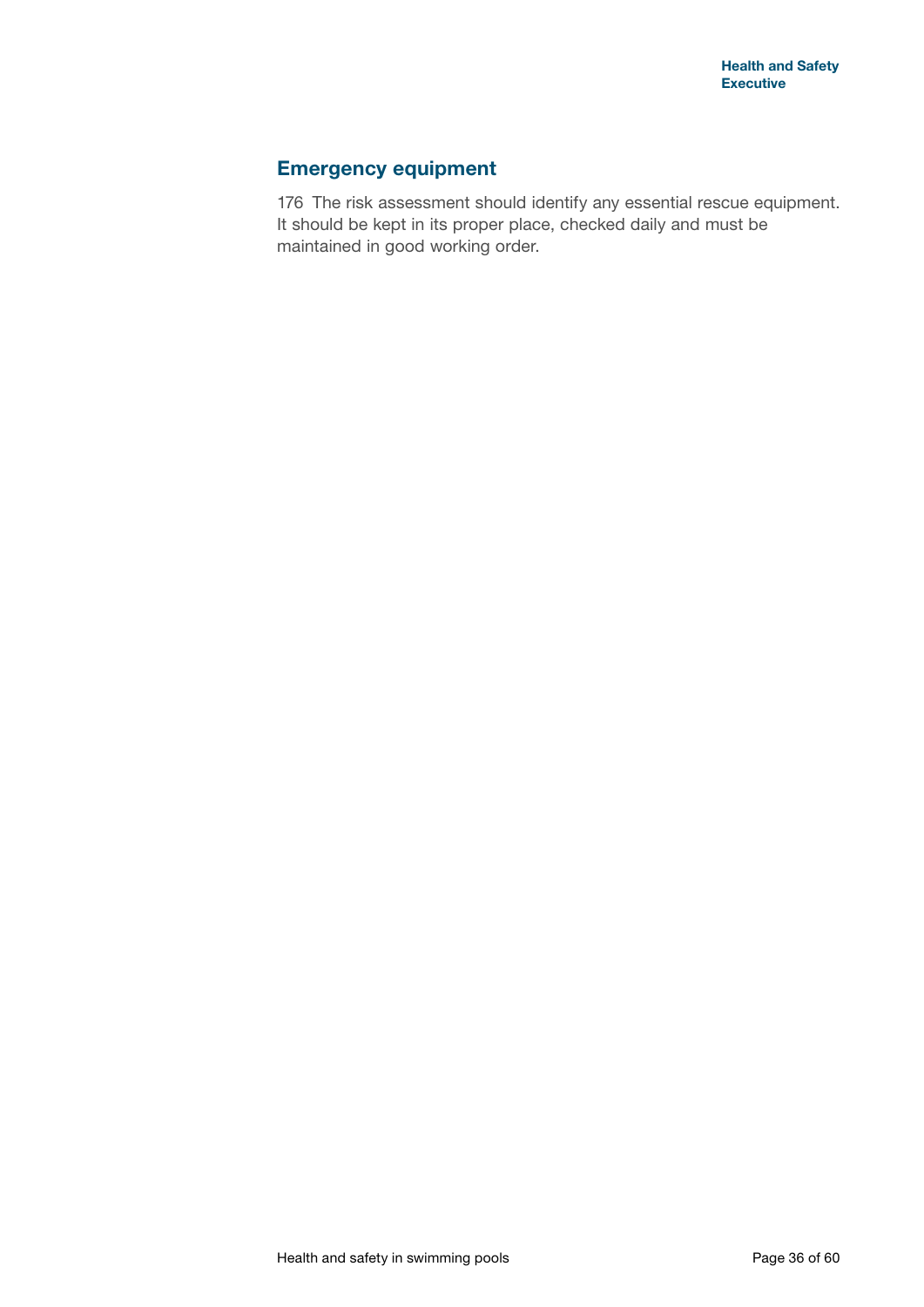## Maintenance of plant and equipment

177 Regular and correct maintenance of buildings, plant and equipment is important in ensuring the health and safety of employees and pool users. You must provide and maintain plant and systems of work that are, so far as is reasonably practicable, safe and without risks to health.

178 The designer's (or manufacturer's) instructions should specify the preventive maintenance procedures and intervals. They should also indicate the competence and/or qualifications for those carrying out the work.

179 Manufacturer's instructions on operation of plant and equipment should be available to attendants, for example by attaching copies to the plant itself.

180 Pool operators should ensure that inspections and tests are carried out at the specified intervals as a preventative measure, and any remedial action is promptly dealt with.

181 Where divers are used for installing, maintaining, repairing or cleaning swimming pools, the requirements of the Diving at Work Regulations and Approved Code of Practice should be followed. If suitable specifications are not available from designers or manufacturers, you should draw up your own, and include them as part of normal operating procedures.

## **Protecting the public**

182 Suitable precautions should be taken to protect the public who may be present during maintenance/work activities. Effective measures should be taken to prevent unauthorised public access to a pool intended to be out of use. In particular consider where the public may have access – unauthorised or otherwise – alongside a pool which is empty, or at a reduced depth. Pool operators should consider who may be at risk, and the possible need for edge protection.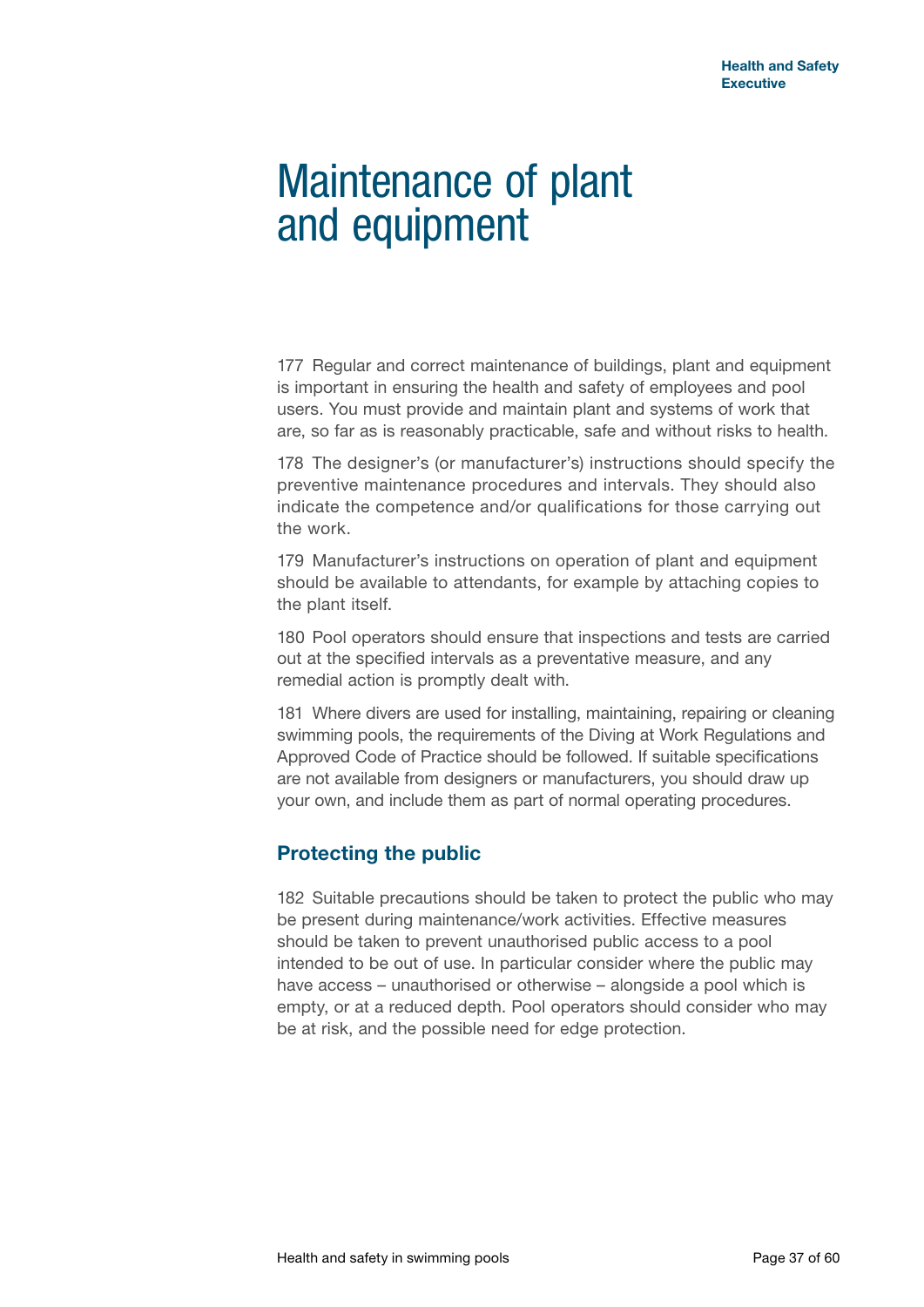## **Cleanliness**

183 Pool operators should ensure that:

- floors and stairs are kept clean, drained where necessary, and are not slippery;
- premises are kept clean, including internal walls, ceilings, furniture and fittings;
- appropriate containers are provided for waste material;
- refuse and trade waste are disposed of regularly;
- spillages are promptly cleared up.

## **Heating, ventilation and air-conditioning systems**

184 Effective and suitable ventilation should be provided throughout the building by a sufficient quantity of fresh or purified air. This can be achieved by mechanical ventilation or air-conditioning systems.

185 Where necessary, for reasons of health and safety, ventilation equipment should be fitted with audible or visual warning of any failure of the ventilation system.

186 Careful consideration should be given to any air recirculation system where pool hall air is to be used because recirculation of contaminants could increase overall contamination levels. Further advice is available in the *Workplace health, safety and welfare. Workplace (Health, Safety and Welfare) Regulations 1992. Approved Code of Practice and guidance* [\(www.hse.gov.uk/pubns/books/l24.htm](www.hse.gov.uk/pubns/books/l24.htm)). The swimming pool hall, changing rooms and other occupied areas should be maintained at a comfortable temperature and have an adequate number of air changes per hour. Recommendations for pool water and air temperatures are published in the PWTAG code of practice [\(www.pwtag.org.uk\)](www.pwtag.org.uk).

187 Where, for heat recovery purposes, ventilation air is recirculated, you must take care to ensure there is not a build-up of harmful compounds in the pool hall air – a minimum of 30% fresh air should be provided. Care should be taken with ventilation to avoid draughts.

188 Wet air conditioning systems can harbour legionella bacteria if they are not managed properly. Hot and cold water systems, which include hot and cold water outlets, such as showers, should be managed along with your pool water system to ensure safety (see <www.hse.gov.uk/legionnaires>).

189 High temperature, poor humidity control and inadequate ventilation or air distribution can be major factors in any potential deterioration of the pool structure and finishes, and can increase risks associated with electrical fittings. The concentration and efficiency of pool staff, and users' safety, can also be affected.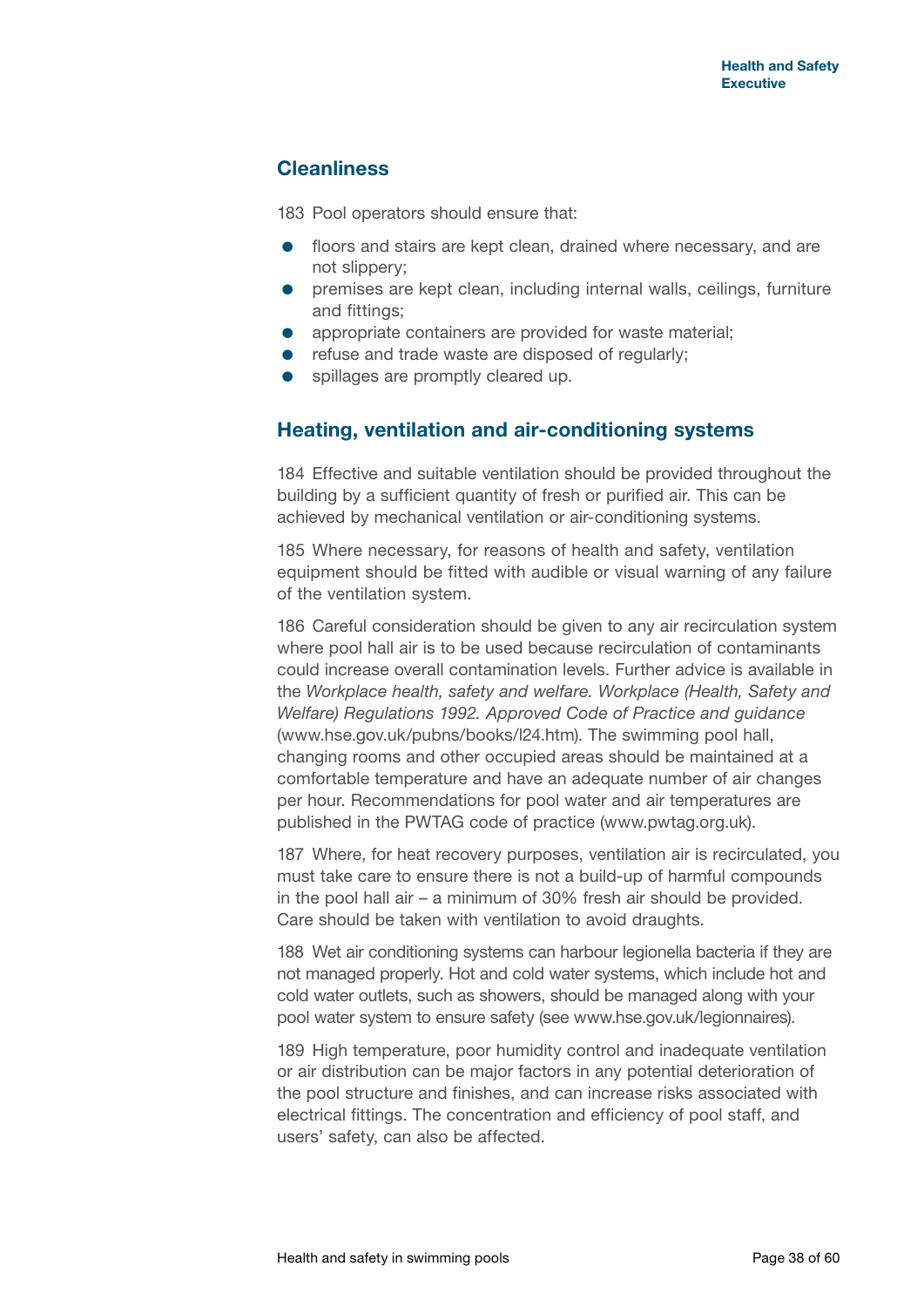190 A safe environment depends on good standards of design and installation of systems and equipment. When you commission new installations, they should be assessed to ensure that they meet the original design specification.

191 There are requirements for the design, construction, installation and operation of pressure equipment, used for example in the pool's heating system (see [www.hse.gov.uk/pressure-](www.hse.gov.uk/pressure)systems).

192 A written scheme of examination, which has been approved by a competent person, must be prepared before a system can be operated. The system must also be properly maintained in good repair, to prevent accidents and incidents.

## **Safe working practices**

193 Pool operators should ensure that:

- pipework is lagged if it is likely to become hot enough to cause injury (this may not apply if pipes are at a high level);
- where necessary, pipelines are marked either with warning signs or labels in accordance with the Health and Safety (Safety Signs and Signals) Regulations – your risk assessment will decide this. If the risk is not significant, there is no need to provide a sign. If the contents of the pipelines change regularly, there is no need to mark them, provided other equally effective measures are in place to protect employees;
- employees do not enter a confined space because of the risk of serious injury, for example being overcome by gases, fumes, etc. Entry to a confined space should be carefully controlled under a safe system of work in accordance with the Confined Spaces Regulations.

## **Asbestos**

194 You must take reasonable steps to find out if there are materials containing asbestos in the premises, how much is present, where it is and what condition it is in. A record of the findings must be made and kept up to date and you should manage the risks to health that exposure to asbestos may cause (see <www.hse.gov.uk/asbestos>).

## **Lighting**

195 Suitable and sufficient lighting should be provided (by the use of natural light) so far as is reasonably practicable and maintained throughout the building.

196 Automatic emergency lighting, powered by an independent source, should be provided where sudden loss of light would create a risk, for example during a power failure, so that emergency evacuation procedures can be carried out safely.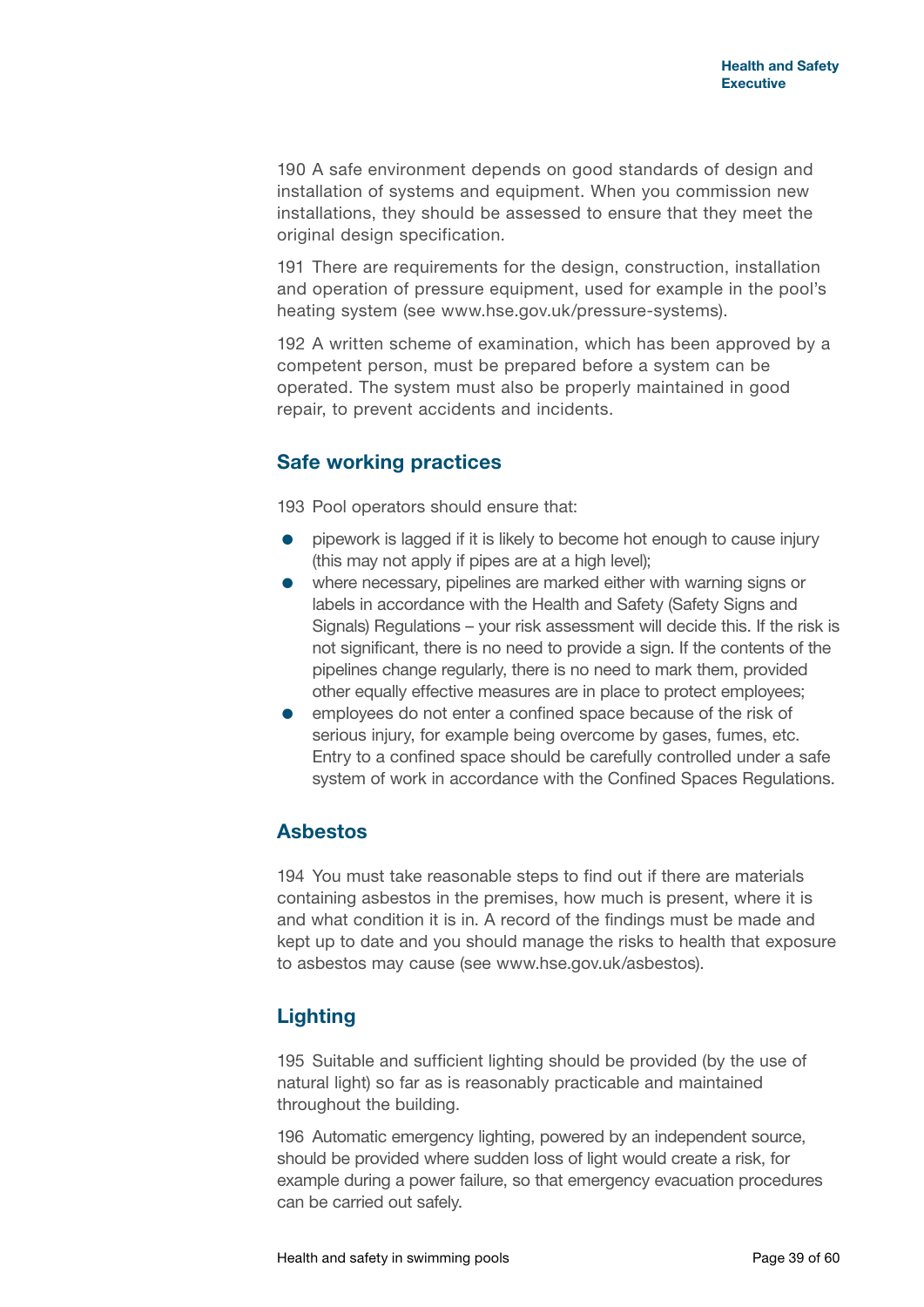197 See *Workplace health, safety and welfare. Workplace (Health, Safety and Welfare) Regulations 1992. Approved Code of Practice and guidance* [\(www.hse.gov.uk/pubns/books/l24.htm\)](www.hse.gov.uk/pubns/books/l24.htm) and *Lighting at work* [\(www.hse.gov.uk/pubns/books/hsg38.htm](www.hse.gov.uk/pubns/books/hsg38.htm)) for more information.

## **Glazing**

198 Glazing, including windows in transparent or translucent surfaces in walls, partitions, light fittings, doors and gates should, where necessary for reasons of health and safety, be made of safety material or protected against breakage.

199 If there is a danger of people coming into contact with glass, it should be marked, or the pool operator should incorporate features to make it apparent. You should consider, as part of your risk assessment, whether there is a foreseeable risk of people being injured either by direct contact with glazing, or as a result of the glazing being broken.

#### *Maintenance of glazing*

200 To ensure that the standard of lighting is maintained:

- **e** external windows should be kept clean;
- artificial lighting should be maintained in good working order, with units kept clean (where appropriate), and a provision made for replacement if a defect causes illumination to fall below a safe level where a view of the pool bottom is impaired;
- **e** emergency lighting should be tested daily;
- illumination values should be checked annually to make sure there is no deterioration.

201 Access for cleaning windows and light fittings poses some particular problems in addition to the general problems associated with working at heights. See <www.hse.gov.uk/cleaning/topics/window-cleaning.htm>.

## **Electrical installations and equipment**

202 Contact with live electrical equipment can result in death or serious injury. It can also result in damage to property and lead to other types of injuries, such as falls. See <www.hse.gov.uk/electricity> for more information about hazards and management of risks.

203 The risk of injury from electric shock is magnified by the wet and corrosive conditions in pools and associated areas. Pool operators must take appropriate precautions. The Electricity at Work Regulations set out the legal requirements for safe electrical installations, equipment and safe working practices.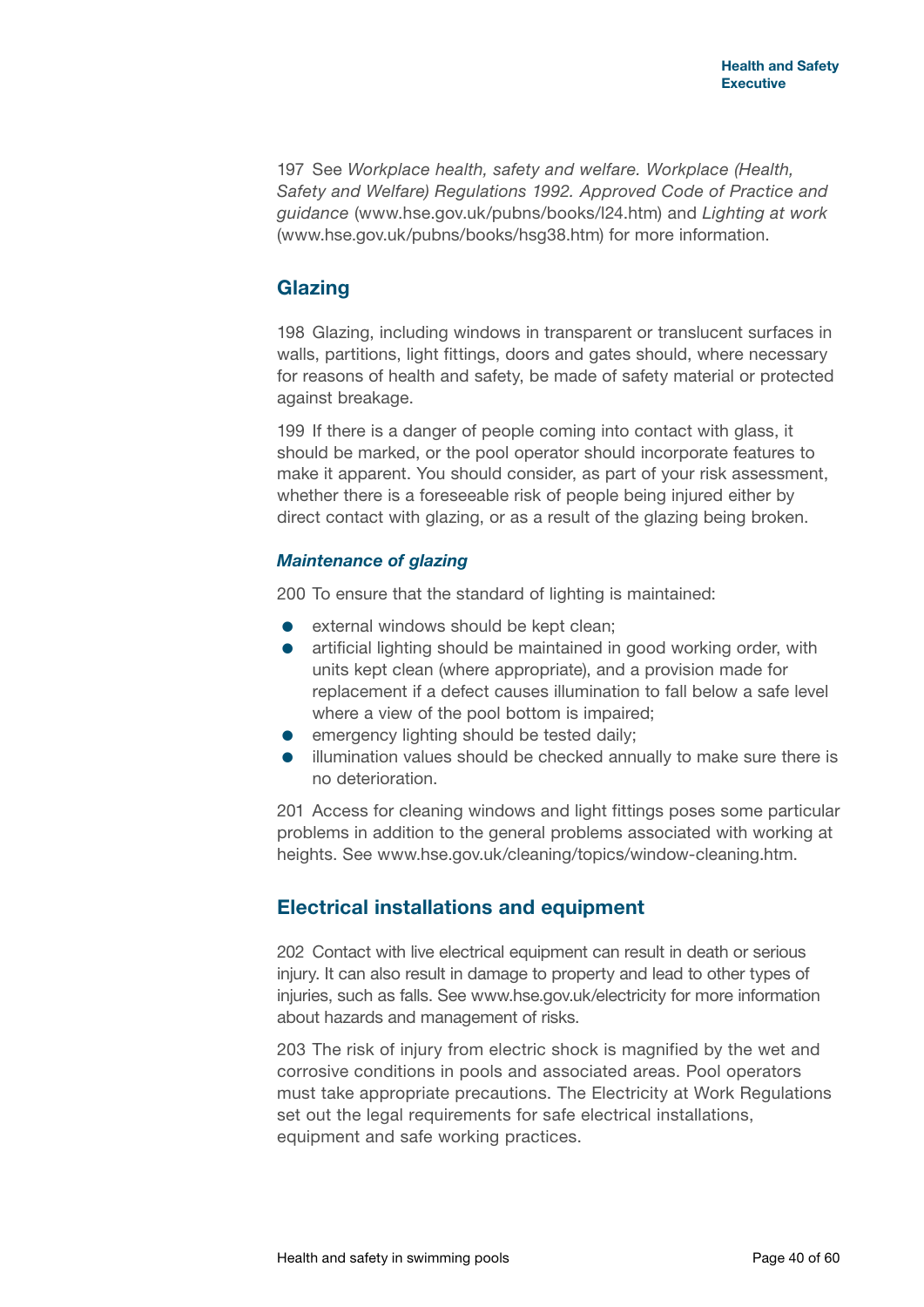204 Work on electrical installations and equipment requires specialist knowledge and skills. It should only be undertaken or supervised by those who possess the appropriate knowledge or experience to ensure the work is done safely.

#### *Fixed installation*

205 Fixed electrical installations and any subsequent alterations, extensions and repairs should be to a suitable standard, such as *Requirements for electrical installations* BS 7671:2008+A3:2015 (also known as the Institution of Engineering and Technology (IET) Wiring Regulation, though these Regulations are not in fact statutory duties). BS 7671:2008 sets out, among other things, the types of electrical systems suitable for different locations within the pool complex, the application of measures against electric shock, and the types of switchgear and accessories that may be suitable.

206 The responsibility for ensuring that the electrical installation is effectively earthed and bonded where necessary rests with the pool operator. Operators should seek specialist advice on this if necessary.

207 Where possible, switches should be fitted to enable parts of the installation to be disconnected from the supply. These switches should be of the type designed to provide electrical isolation so that maintenance, modification and/or repair can be undertaken safely.

208 Socket outlets should not normally be located in wet areas. Where they are, they should be of a type suitable for that environment, in accordance with BS EN 60309–2:1999+A2:2012, IEC 60309–2:1999 (formerly known as BS 4343). Particular care should be taken where hoses or water jets are used.

209 The supply to these outlets, and those used to supply leads and equipment to be used in wet areas, should be protected to reduce risk from electric shock. This can be either by the use of earth monitoring systems (particularly for 415 V ac supplies) or supplies fed via nonadjustable residual current devices (RCDs) with a rated tripping current not exceeding 30 mA. Pool operators may need specialist advice regarding installation of RCDs.

210 RCDs should be:

- installed in a damp-proof enclosure (the test button and reset button should be accessible but exclude damp getting in) and all cable entries should be properly sealed (see the manufacturer's instructions);
- **•** protected against mechanical damage and vibration;
- checked daily by operating the test button;
- inspected weekly, together with the equipment it is supplying, during the formal visual inspection;
- **•** tested every three months by an electrician using appropriate electrical test equipment.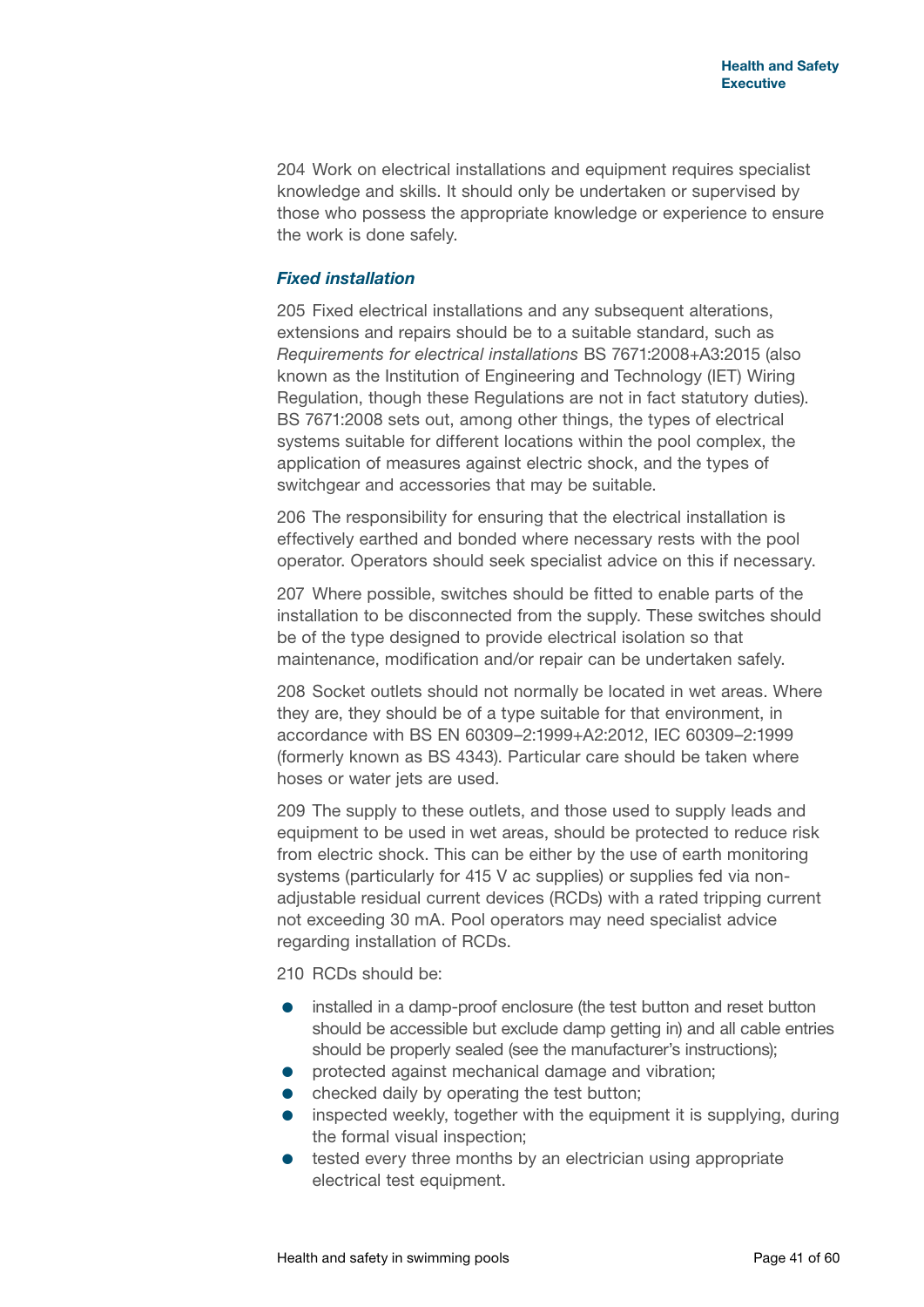211 The tests should not be carried out on RCDs when loss of power may affect other work activities or the public in the complex.

#### *Potentially flammable atmospheres*

212 It is unlikely an explosive atmosphere will be created in any chemical treatment area. However, if electrical equipment is to be used in an area where an explosive atmosphere could occur, for example adjacent to an electrolytic sodium hypochlorite generator which produces hydrogen as a by-product, or where there is a possibility of an explosive dust cloud, it should be suitable for such use. See BS EN 60079–14:2008 for guidance on the selection and installation of suitable equipment.

#### *Portable electrical equipment*

213 Electrical equipment should not normally be used in wet areas. Where it is necessary to use portable electrical equipment at or near the poolside, it must be selected and used carefully to reduce electrical risks. The use of certain types of equipment will eliminate, or reduce substantially, these electrical risks, for example:

- air-powered tools;
- **e** equipment designed to withstand immersion in water;
- **•** battery-operated tools;
- 25 V waterproof portable hand lamps (IP56 or IP57, or IPX6 or IPX7);
- 50 V tools fed from a safe extra low voltage (SELV) system;
- 110 V tools fed from a reduced low voltage (RL V) system. This is usually an isolating transformer (see BS EN 61558–1:2005+A1:2009) that is centre tapped to earth on the secondary output winding.

214 A voltage as low as 50 V can be fatal to someone immersed in the water, so pool operators should consider fitting electrically powered equipment used on or adjacent to the pool or over the pool, with restraints or erecting barriers to stop it falling into the water.

215 Mains voltage audio and similar equipment should not be allowed on or near the side of the pool unless it was specifically designed for use in or around water. Pool operators should ensure that third parties, for example aqua aerobics coaches, do not bring unsuitable electrical items onto the poolside. Electrical equipment not designed for use in or around water should be located in a dry room away from the pool and where possible equipment such as loudspeakers and electronic clocks should be situated out of reach of pool users and water. In addition, they should be connected by permanently installed cabling with proper connection facilities. Where temporary installations are used during non-programmed sessions, equipment and cabling should be situated out of reach of pool users.

216 Some items of equipment can also involve greater risk than others. Extension leads are particularly liable to damage – to their plugs, sockets, connections and the cable itself. Other flexible leads, particularly those connected to equipment which is often moved, can suffer from similar problems.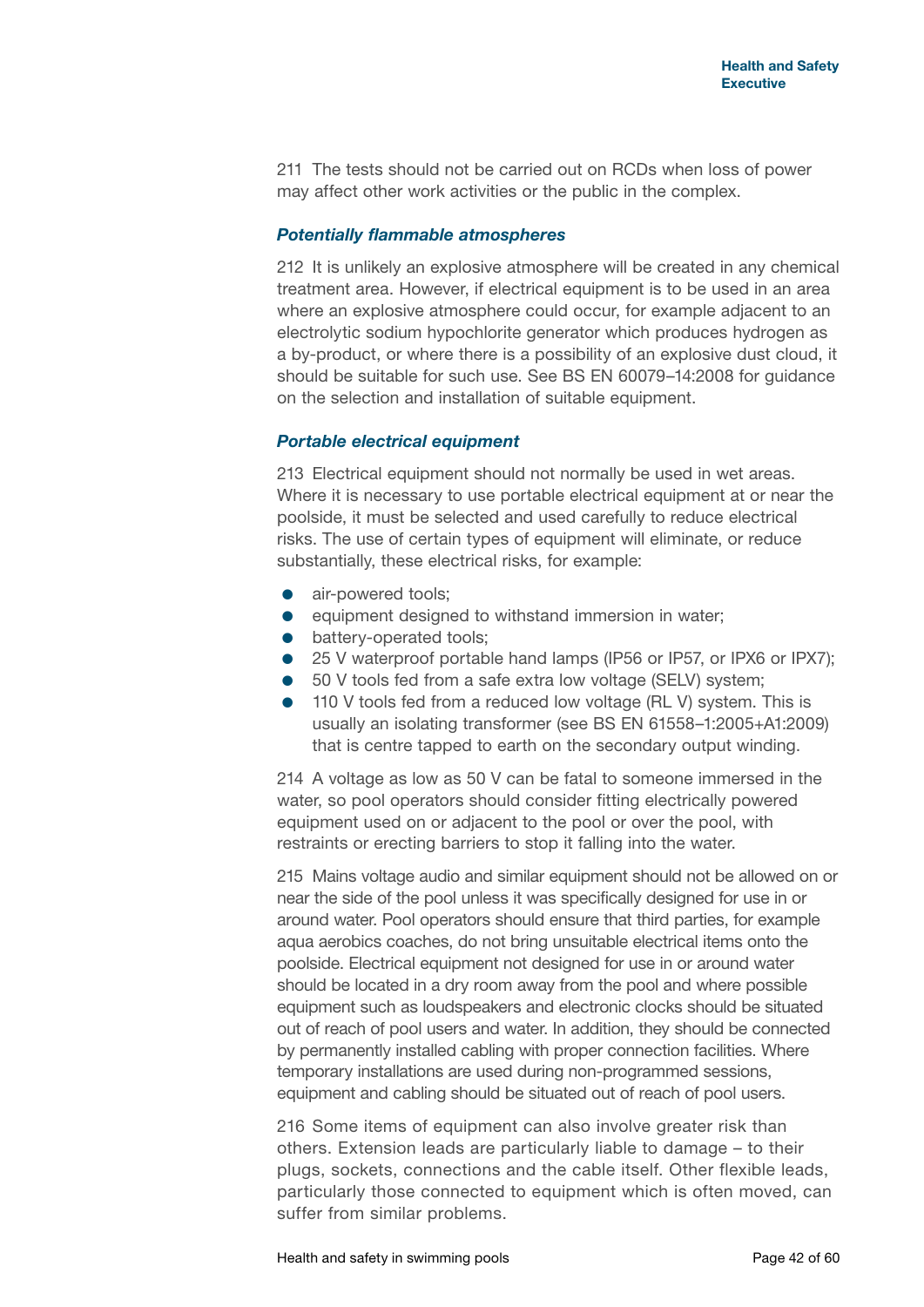217 HSE's booklet *Maintaining portable and transportable electrical equipment* (<www.hse.gov.uk/pubns/books/hsg107.htm>) gives general advice on the electrical safety aspects of maintaining portable and transportable equipment.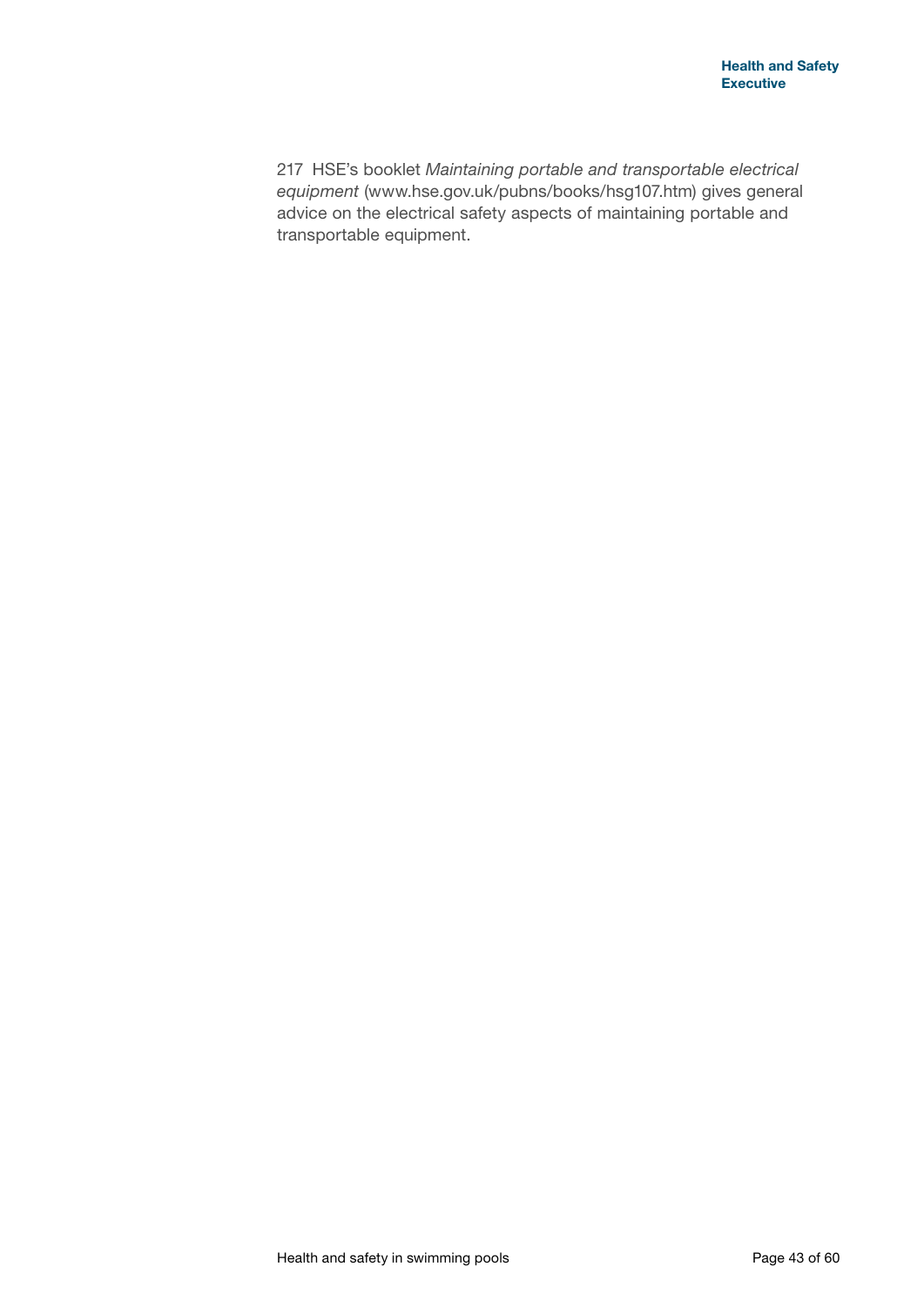## Swimming pool design

218 Effective management of health and safety in any swimming pool starts with careful design. Those involved in specifying, designing or constructing new pools or refurbishing existing ones, must provide, so far as is reasonably practicable, a safe facility for pool users and staff.

219 It is advisable to include an experienced facility manager on the pool design/refurbishment team. It may not be possible to include the person who will ultimately manage the facility. But someone from the client organisation, or who is managing a similar facility elsewhere, could give advice and guidance during the various development stages of the project.

220 Factors to consider which can impact on worker and pool user safety include:

- designing the layout of the pool hall, pool tank (including its dimensions, profile, impact of glare and reflection, and any water features), to make the safe use and supervision of the pool easy to achieve without complex or costly management arrangements;
- designing the layout of the ancillary areas, including the plant room, changing, clothes storage, shower and toilet areas, for safe use;
- selecting structural elements materials, finishes and details which are used in the construction of these areas – including the pool hall enclosure, tank and equipment, and the way they are assembled, to achieve a safe-to-use physical environment.

## **Role of the designer**

221 Designers have a duty under the Construction, Design and Management Regulations (CDM) (see <www.hse.gov.uk/construction>), to eliminate hazards that may give rise to risks, and reduce risks from any remaining hazards.

222 The main sources of published technical guidance for swimming pool design are: BS EN 15288–1 *Swimming pools: Safety Requirements for design* and the Sport England Swimming Pools Design Guidance Note: *Sport England Design Guidance Note for Swimming Pools* [\(www.sportengland.org\)](www.sportengland.org);

 Sport England *Appendix 1: Pool Types and Technical Design Issues* [\(www.sportengland.org\)](www.sportengland.org);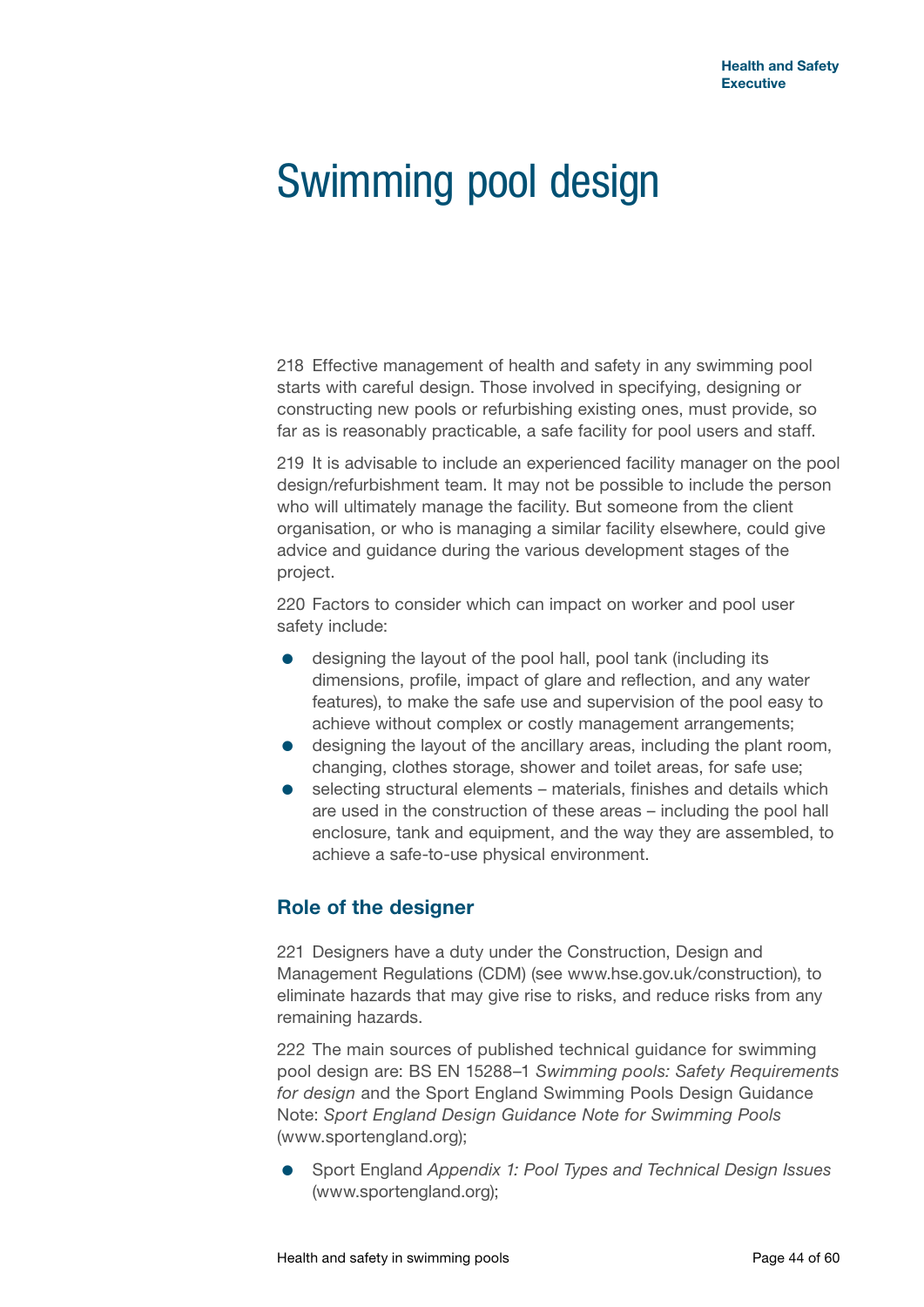- Sport England *Appendix 2: Servicing the Building* [\(www.sportengland.org\)](www.sportengland.org);
- Sport England *Appendix 3: Construction and specification considerations* [\(www.sportengland.org](www.sportengland.org));
- Sport England *Appendix 4: Improvement and alterations to existing swimming pools* (<www.sportengland.org>);
- Sport England *Appendix 5: Further Information* [\(www.sportengland.org](www.sportengland.org)).

223 Paragraphs 224-235 outline the main safety considerations when designing or refurbishing a swimming pool. Designers are advised to refer to swimming pool technical guidelines for detail on design and material specification.

## **Building materials and specifications**

#### *Pool tank*

224 Pool tank profile:

- Avoid abrupt changes in depth and steep gradients.
- **IDENTIFY** changes in depth by using colour-contrasted materials or patterned finishes to make them clear to pool users. Select colours that will not reduce the visibility of a body lying on the pool bottom.
- Consider additional hazards that could be created by the introduction of movable floors or bulkheads.

225 For the pool tank edge:

- **•** Consider colour-contrasting the edge with the pool water to make it clearly visible to pool users in the water and on the pool surround. This is particularly important for deck-level pools where the pool edge may be partially submerged. Where the pool tank bottom slopes gently from a beach area to deeper water, you may not need to highlight the water's edge, providing there are no 'upstands' or steps between the pool and its surrounds.
- Consider providing fixed raised pool ends for main pools with decklevel edge channels, where a pool is used predominantly for training and/or racing. The raised ends help the pool user to easily identify the end walls of the tank.

226 For pool tank detailing consider:

- ensuring the pool tank has no sharp edges or projections that could cause injury to pool users, especially below the water level;
- recessing handrails into the pool tank, so it is not possible for limbs to become trapped between the grab-rail and the rear wall of the recess or the tank wall (see BS EN 13451:2);
- recessing resting ledges into the pool wall, or providing colourcontrasted ledges to alert pool users to its presence;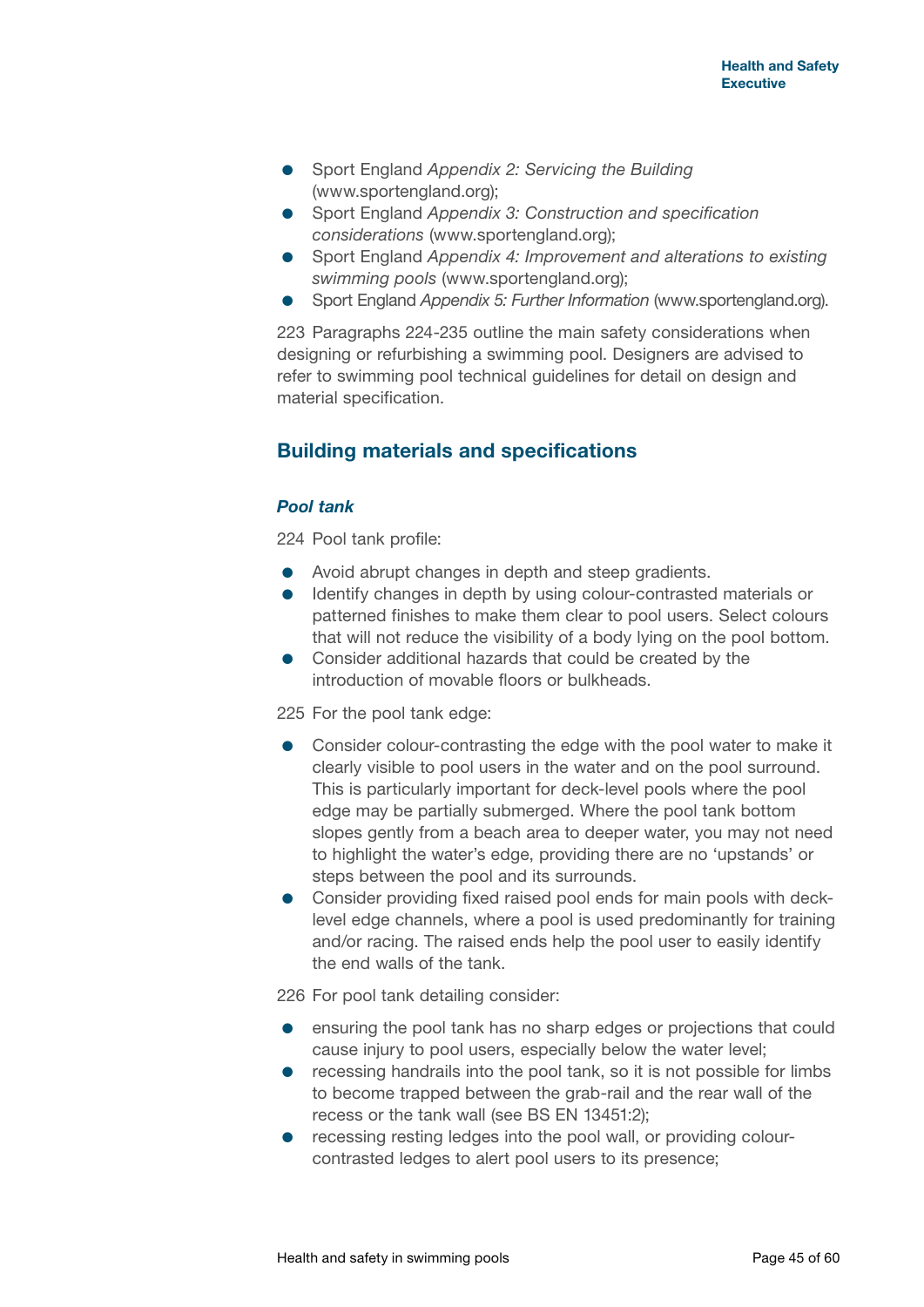providing suitable protective covers or grilles for wave machine openings, sumps, or inlets and outlets of the pool water circulation system, that are designed to prevent limbs and fingers getting trapped.

227 Pool tank bottom:

- Consider providing a slip-resistant, non-abrasive finish on the end walls of the pool as a turning pad to aid tumble turns or for swimmers starting backstroke events.
- $\bullet$  Provide a slip-resistant, non-abrasive finish on the beach area of leisure pools and other shallow water areas where pool users may become unbalanced, for example when a wave machine or other feature is operating.
- Avoid pool floor patterns which would make it more difficult to recognise a body at the bottom of the pool.

#### *Access to the pool and the pool hall*

228 Circulation in 'wet' areas and around the pool: So far as reasonably practicable:

- $\bullet$  avoid abrupt changes in floor level, including steps, to prevent slips;
- use non-slip floor covering:
- design access to the pool hall from changing rooms or pre-swim shower areas to present the bather with shallower water;
- **•** locate access stairs to slides to minimise the possibility of pool users queuing near deeper water;
- design the pool surrounds and other circulation areas to ensure the free flow of bathers and the avoidance of congestion, to take account of how the pool is used.

229 Access to the pool tank: Consider providing:

- a barrier where access from the changing/shower areas is directly adjacent to the pool tank to prevent running from that area straight into the pool;
- built-in steps or ladders, appropriate to the pool design, to provide easy and safe entry to, and exit from, the water. See BS EN 13451–2, for recommended dimensions;
- ramps to give less-abled pool users easier access to the pool. If a ramp is provided in a main pool, ensure it does not protrude into the bathing/swimming area.

#### *Floors and finishes*

230 Slip resistance: Specify:

- slip-resistant floor finishes, considering gradient, surface roughness, moisture displacement, the profile and surface pattern of the finish and foot grip;
- **•** floor gullies, gutters and valleys that do not constitute a tripping hazard, with drainage outlets without sharp edges, and that are easy to maintain and clean.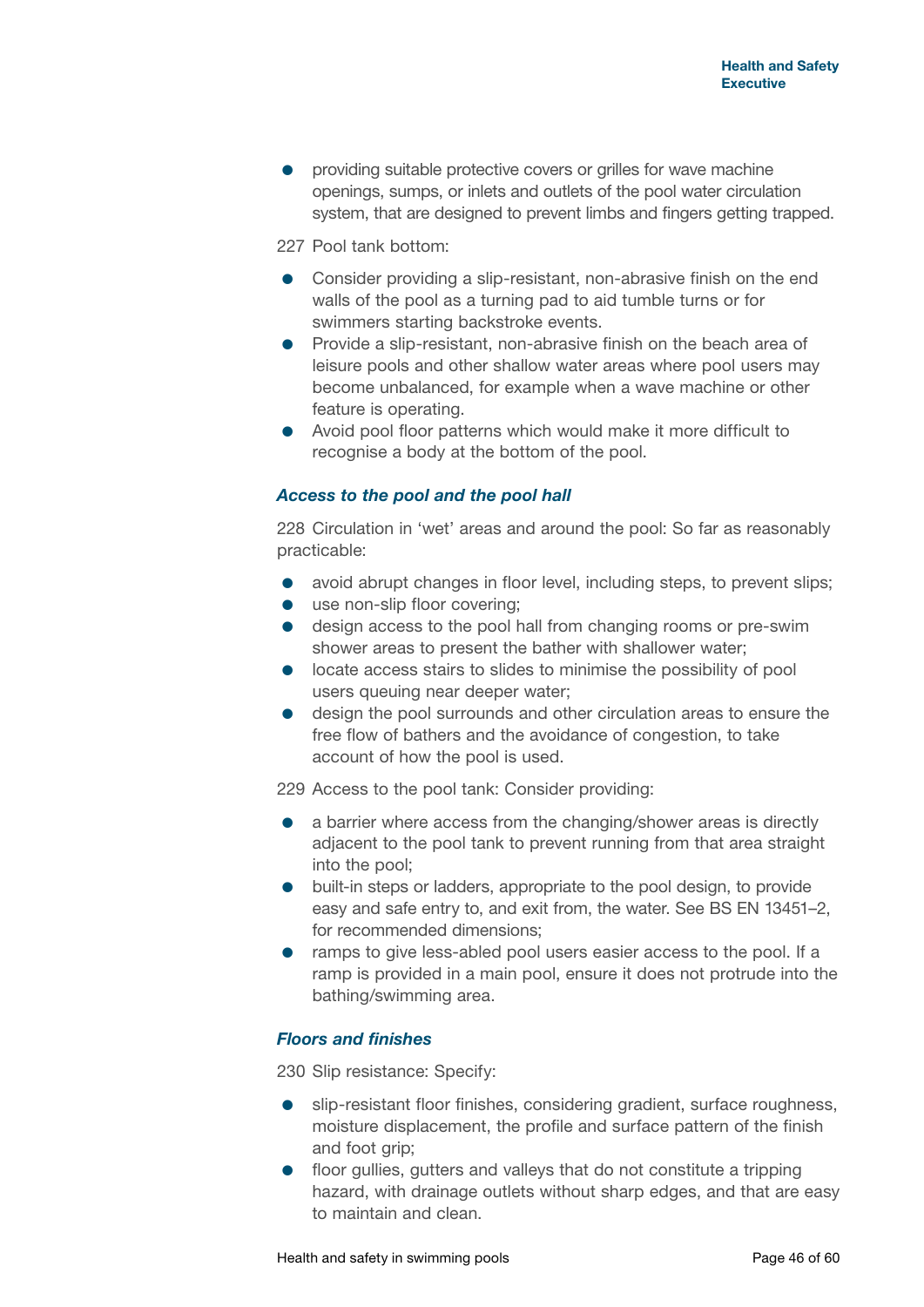231 Walls: Consider:

- providing wall finishes to circulation areas which are smooth to above head height;
- designing any projecting piers or columns with a rounded or bull-nosed edge.

232 Glazing:

- **•** Provide glazing of the appropriate specification to ensure it can withstand body impact (BS 6262: Part 4).
- Protect windows against ball impact, for instance through the use of impact-resistant toughened glass or polycarbonate sheeting or netting, if the pool is used for ball sports.
- Minimise the amount of reflection and glare caused by the glazing which could affect the view of lifeguards and pool users. This problem is frequently cited as a cause of the lifeguards' inability to safely supervise the pool.

#### **Specialised pool design elements**

233 Many swimming pools contain a number of features (for example diving boards, starting platforms, water slides, wave machines, movable floors, bulk heads, inner tube rides, slow and fast river rides, falling rapids and spas) which present their own particular requirements to ensure safe operation.

234 References to design advice for such features are given in Appendix 1 of Sport England's *Swimming Pool Design Guide*.

#### **Managing design problems**

235 While good design will eliminate many potential hazards in a new pool, you may have responsibility for an existing pool, where you cannot make changes to its layout or major features. The risk assessment process can be used to identify any physical or procedural changes or management measures to enable the pool to be used safely.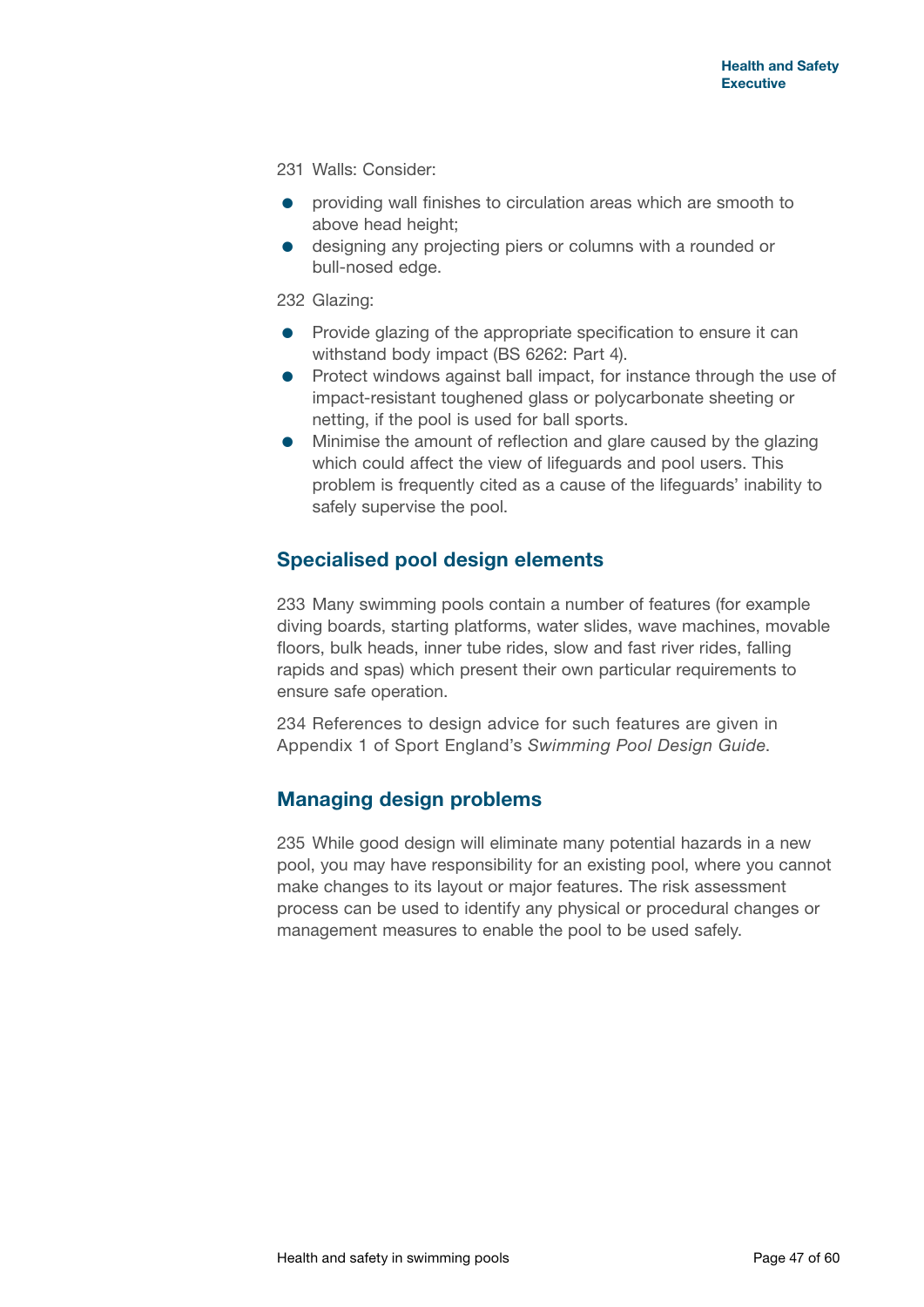## The pool water treatment system

236 This section aims to protect employees, contractors and pool users from risks from operating pool water treatment systems. These include:

- **•** irritation of skin, eyes and the respiratory system by chemical disinfectants and disinfection by-products;
- infection due to inadequate control of micro-organisms;
- **e** delivery and storage issues;
- the possibility of fire due to some disinfectants being strong oxidising agents;
- **e** leaks of toxic gases. The most serious being the uncontrolled escape of chlorine gas, following inadvertent mixing of a chlorinebased disinfectant with acids;
- working in confined spaces;
- use of inappropriate or defective electrical equipment.

237 Treatment of pool water is essential to ensure that employees and pool users are not exposed to risks of infection from contamination of the pool water by microbiological organisms. Detailed technical guidance on types and efficacy of pool water treatment systems and associated risks is contained in the PWTAG Code of Practice and the *Swimming Pool Water Book* [\(http://pwtag.org/the](http://pwtag.org/the)-swimming-pool-water-book).

238 Hot and cold water systems also present a foreseeable risk of exposure to legionella bacteria if not properly managed. See <www.hse.gov.uk/healthservices/legionella.htm>.

239 All showers should be managed in accordance with HSE's L8 *Legionnaires' disease. The control of legionella bacteria in water systems*  [\(www.hse.gov.uk/pubns/books/l8.htm\)](www.hse.gov.uk/pubns/books/l8.htm).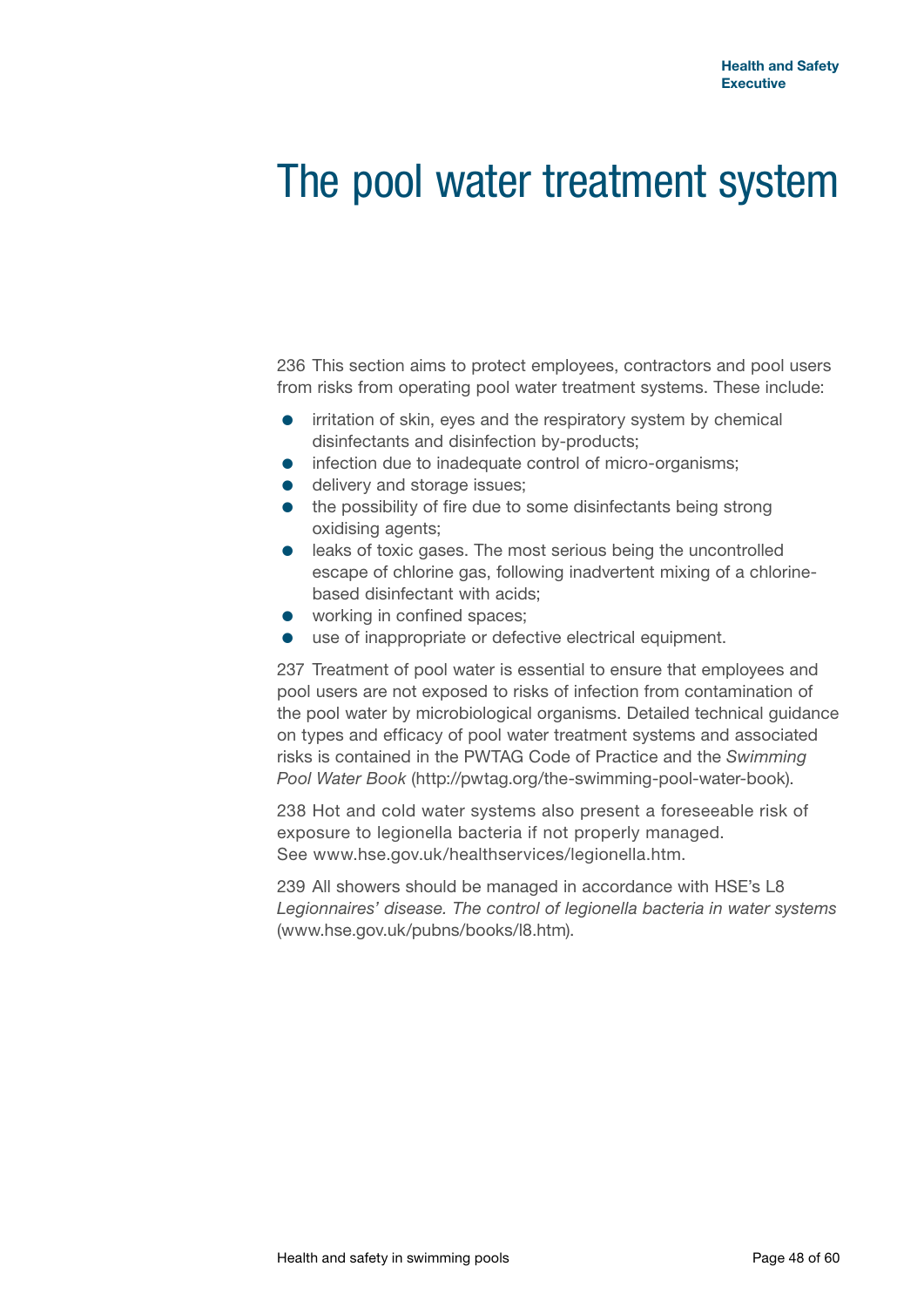## **Control of Substances Hazardous to Health Regulations (COSHH)**

240 COSHH requires employers to control substances that are hazardous to health. These can take many forms and include chemicals, mists, vapours, fumes, gases and asphyxiating gases and germs that cause diseases [\(www.hse.gov.uk/biosafety/infection.htm](www.hse.gov.uk/biosafety/infection.htm)). Typical hazardous substances include:

- **•** sodium hypochlorite;
- **•** calcium hypochlorite;
- **•** chlorinated isocyanurates;
- acids:
- **•** bromochlorodimethylhydantoin:
- **•** bromine:
- microbiological organisms in pool water, for example, legionella and cryptosporidium (due to contamination from a failure to manage pool water quality and hot and cold water systems or a breakdown of existing control measures. Faecal fouling will also introduce risk of infection from harmful organisms).
- 241 See <www.hse.gov.uk/coshh>for more information.

#### *Training on hazardous substances*

242 Pool operators must provide information, training and instruction for employees who work with substances hazardous to health [\(www.hse.gov.uk/coshh/basics/training.htm\)](www.hse.gov.uk/coshh/basics/training.htm). This includes cleaning and maintenance staff.

243 Pool operators should also ensure that contractors understand their responsibilities and follow procedures. Pool operators should monitor compliance with procedures and review them periodically and after any incidents. There is more information on managing contractors at [www.hse.gov.uk/managing/delivering/do/organising/managing-contractors.htm.](www.hse.gov.uk/managing/delivering/do/organising/managing-contractors.htm)

## **Delivery, storage and handling of chemicals**

#### *The Dangerous Substances and Explosive Atmospheres Regulations (DSEAR)*

244 Dangerous substances are any substances used or present at work that could, if not properly controlled, cause harm to people as a result of a fire or explosion. They can be found in nearly all workplaces and include chemicals used for pool water treatment such as calcium hypochlorite and<bromochlorodimethylhydantoin.There> is more guidance on DSEAR at [www.hse.gov.uk/fireandexplosion/dsear.](www.hse.gov.uk/fireandexplosion/dsear)

245 Advice on delivery, storage and handling of chemicals is given in the PWTAG publication *Swimming pool water – treatment and quality standards*.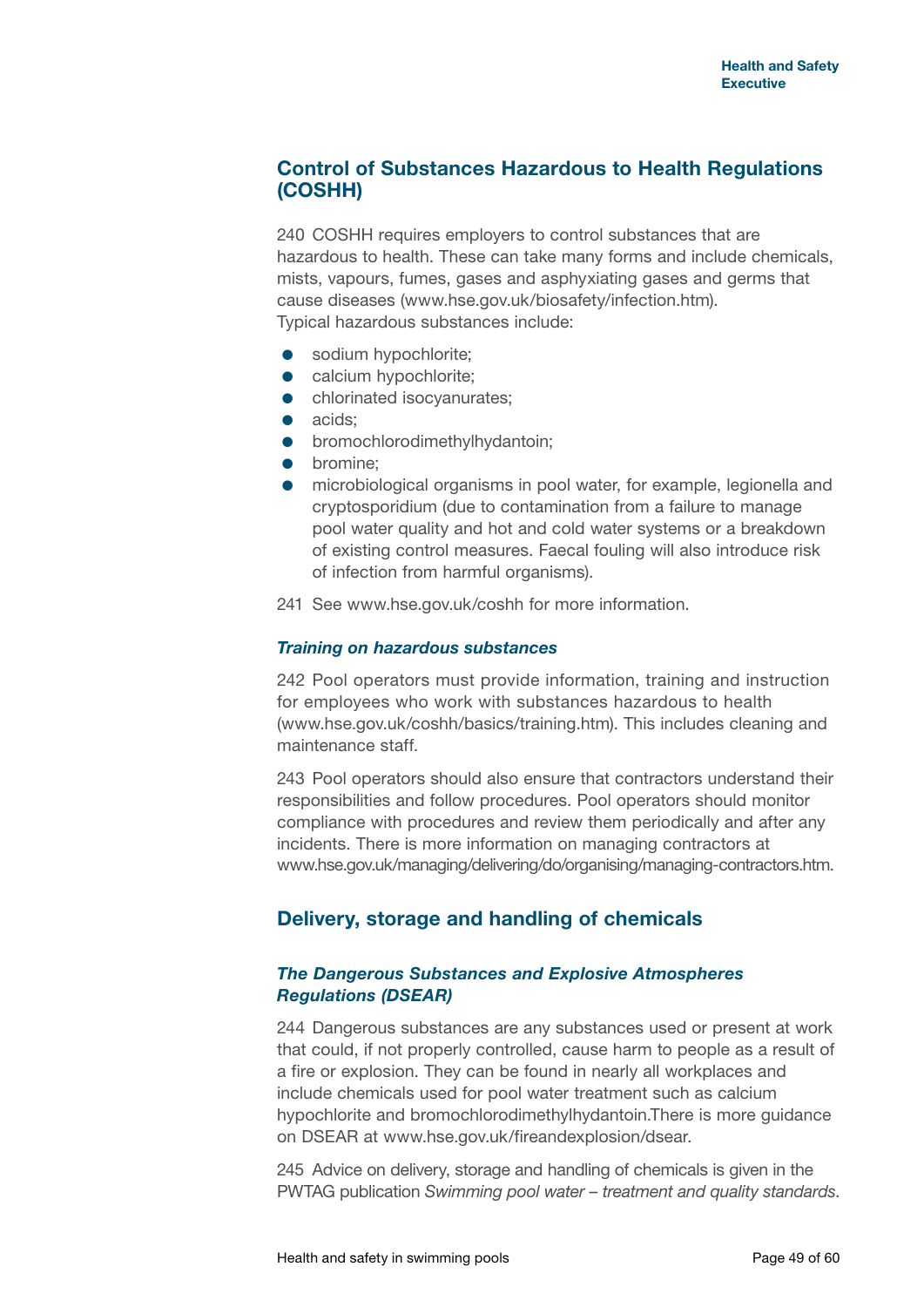#### *Delivery on site*

246 When materials are delivered, make sure there is enough space for manoeuvring and parking close to the storage area. Take precautions (for example supervision, warning signs, or barriers) to protect the public or workers who may have access to the delivery area. Move materials into storage as soon as possible, and do not leave them unattended in a public area.

247 Pool operators must have safe systems of work in place to ensure that bulk deliveries of chemicals are properly managed. This will include:

- a delivery procedure agreed with the supplier and haulage company;
- **•** procedures to ensure that incompatible materials are effectively segregated;
- designated pipework with connections that are easily identifiable and unique in size and/or shape so as to prevent inadvertent misconnection;
- making sure employees wear any required Personal Protective Equipment (PPE);
- making sure emergency procedures are in place if there is a spillage.

248 For bulk deliveries, a written delivery procedure should be agreed with the supplier, in accordance with hazard data sheets. Incompatible materials (for example acid and alkali), if delivered in the same vehicle, should be effectively segregated. Where sodium hypochlorite is delivered from a tanker to a day tank, the pipework and connections should be specific to that delivery, to prevent delivery hoses being incorrectly connected up. Loading points should be clearly labelled.

249 Further information is available in *A guide to workplace transport safety* [\(www.hse.gov.uk/pubns/priced/hsg136.pdf\)](www.hse.gov.uk/pubns/priced/hsg136.pdf).

#### *Storage*

250 See<www.hse.gov.uk/chemicals> for guidance on storage of chemicals.

#### *Plant room*

251 The plant room should be a secure area for authorised staff only. Plant rooms should be adequately sized and not used for general storage, or for storing hazardous chemicals, unless appropriate precautions are taken.

252 The pool operator must provide suitable information, instruction and training for employees operating pool water treatment plant and equipment and ensure that a risk assessment of the plant room is carried out.

253 The plant room should contain:

- an eyewash station;
- a nose and mouth respirator (EN 140:1998 and EN 141:2000);
- rubber gloves (BS 1651);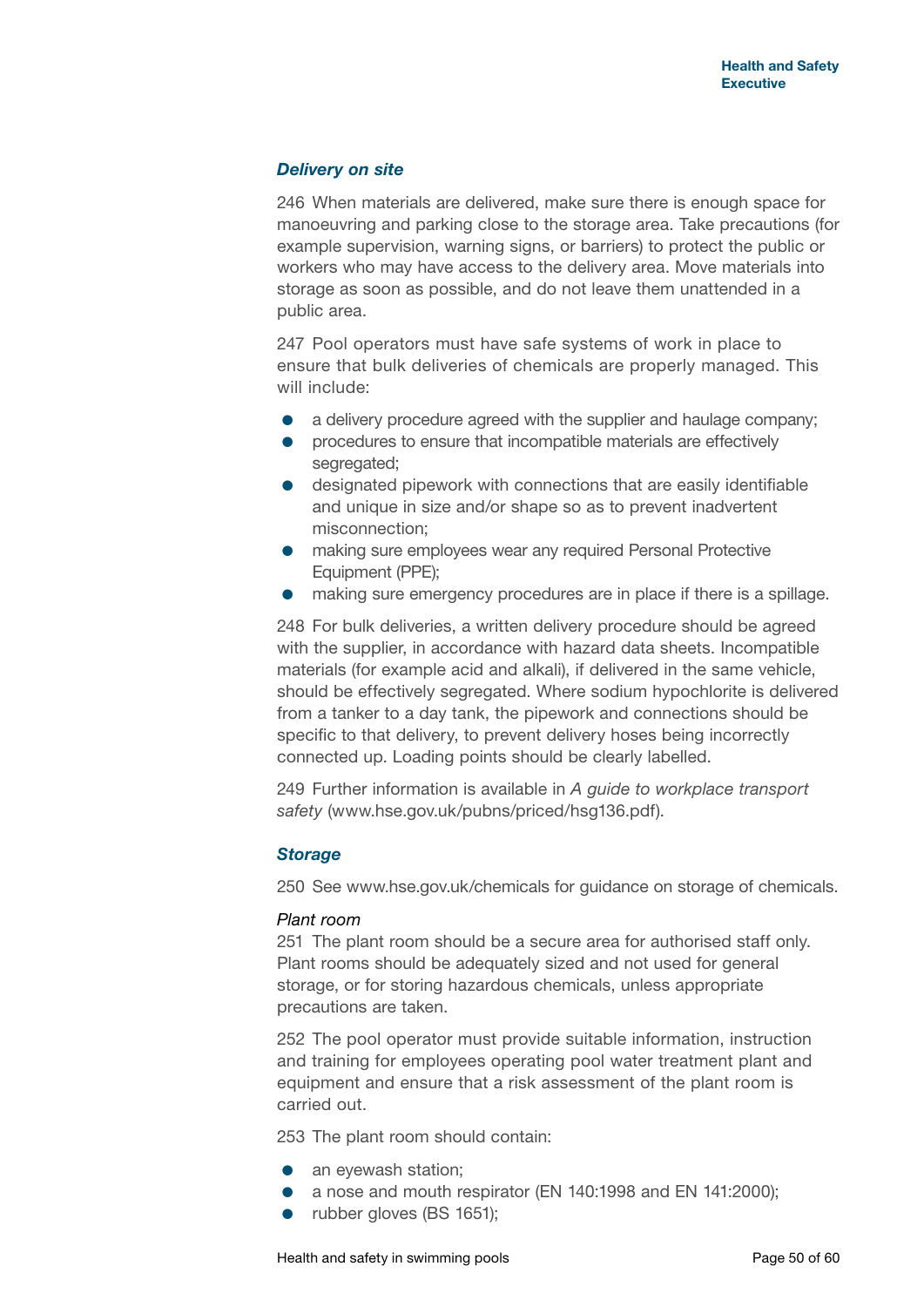- qoggles or face shield (BS 2092);
- wellington boots (BS 1870);
- apron or overalls (BS 1870):
- a full-face respirator, to Chemical Works Regulation 1922.

254 Information on plant room protocol can be found in the PWTAG code of practice.

#### *Handling*

#### *Personal Protective Equipment (PPE)*

255 Where it is reasonably practicable to do so, engineering controls, such as automatic dosing systems, must be used in preference to PPE. PPE must only be used as a last resort, but even where engineering controls and safe systems of work have been applied, some hazards might remain. If so, pool operators must identify the PPE required for specific tasks and the level of protection it provides. Suppliers of equipment and chemicals will be able to provide advice on the technical specifications of their PPE. See <www.hse.gov.uk/toolbox/ppe.htm>for more information.

#### *Respiratory Protective Equipment (RPE)*

256 Employees who have to work with the chemicals should be personally issued with respirators. The type of respirator, training, instructions and maintenance arrangements must be determined as part of the COSHH assessment.

257 Canister respirators can only deal with low concentrations of toxic gases. Pool operators must have suitable emergency procedures for more serious leaks, where appropriate in consultation with the fire authorities.

258 RPE must fit the wearer and provide adequate protection from exposure to the hazardous substance.

259 As people come in all sorts of shapes and sizes it is unlikely that one particular type or size of RPE facepiece will fit everyone. Fit testing will ensure that the equipment selected is suitable for the wearer. See <www.hse.gov.uk/respiratory>-protective-equipment for more information.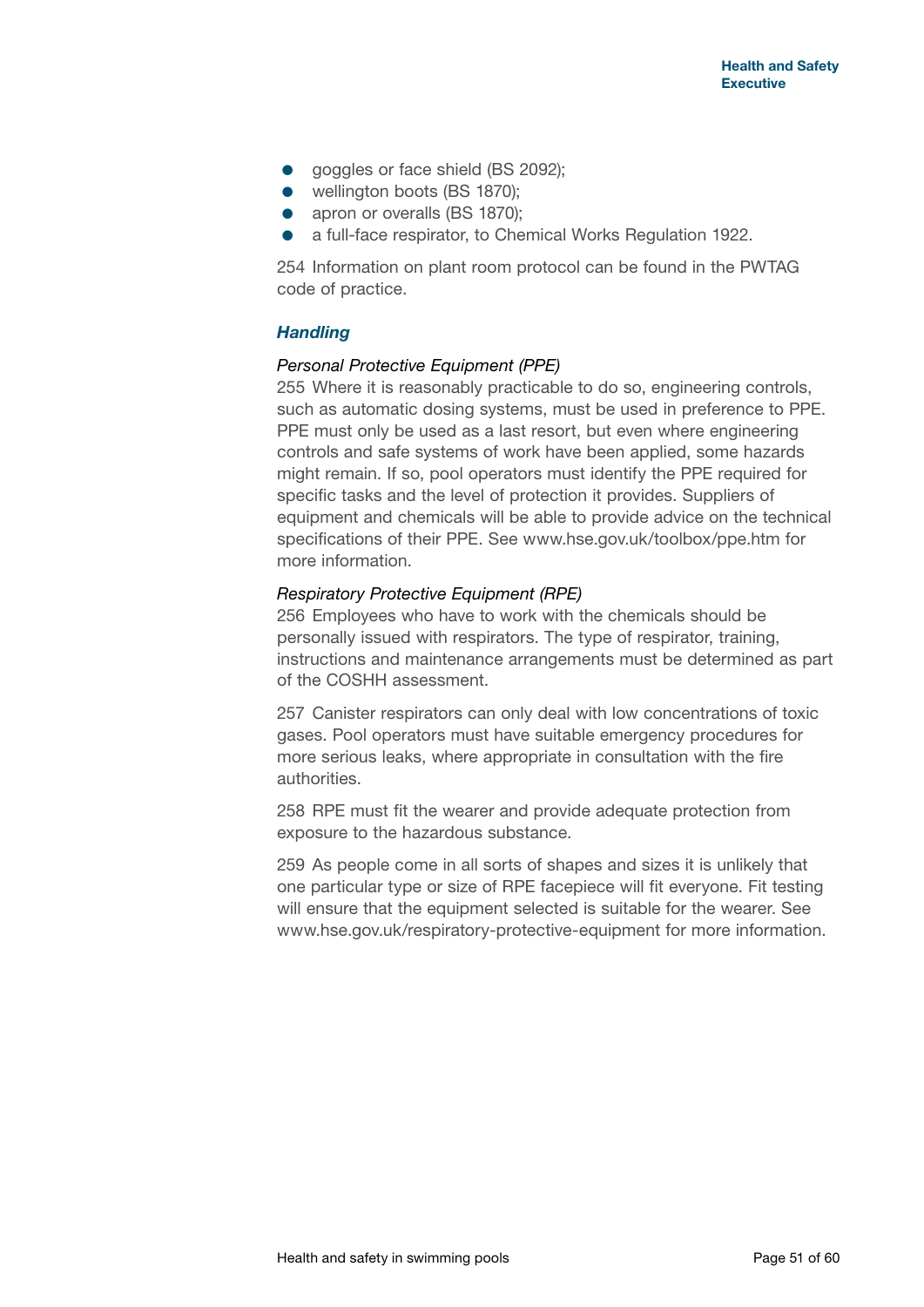## **Faecal fouling**

260 A significant risk associated with using swimming pools, particularly those used by babies and very young children, is the hazard caused by faecal fouling. Pool operators must have procedures to cover faecal fouling incidents. Staff must be trained in these procedures.

261 For detailed guidance on dealing with faecal fouling see PWTAG Technical Note 1229 [\(http://pwtag.org/technicalnotes/1229](http://pwtag.org/technicalnotes/1229)).

#### **Other hazards associated with the disinfection system**

#### *Hypochlorite and acid systems*

262 Pool water treatment systems that dose the pool water, either automatically or manually controlled, with either calcium or sodium hypochlorite and acid, have on occasions resulted in the release of chlorine gas into the atmosphere.

263 Most incidents have happened when water circulation has stopped or been reduced but the automatic dosing system has continued to operate. This produces a build-up of hypochlorite and acid which react together to produce chlorine gas. The gas is then discharged into the pool hall when water circulation is restored. This possibility must be taken into account in the EAP.

264 The loss of water circulation or reduced flow can be caused by failure of the pumps, loss of prime, manual isolation of the pumps during maintenance, or the operation of bypass valves (which reduce water flow within the pipeline).

265 Further guidance on controlling the risks from chlorine is available in *Safety advice for bulk chlorine installations* [\(www.hse.gov.uk/pubns/books/hsg28.htm\)](www.hse.gov.uk/pubns/books/hsg28.htm) and in *Safe handling of chlorine from drums and cylinders* [\(www.hse.gov.uk/pubns/priced/hsg40.pdf\)](www.hse.gov.uk/pubns/priced/hsg40.pdf). Detailed information on the different chemicals that are available for use in swimming pools, with advice to help you choose can be found in PWTAG's *Swimming pool water: Treatment and quality standards for pools and spas* [\(www.pwtag.org.uk\)](www.pwtag.org.uk).

#### *Chemical spillage*

266 Any spillage should be cleared away using a safe method. The method for clearing spillage recommended by the supplier and the pool operator should be displayed on a notice together with the provision of the necessary equipment and its location. Care should be taken to prevent any chemical entering a drain unless it is safe to do so.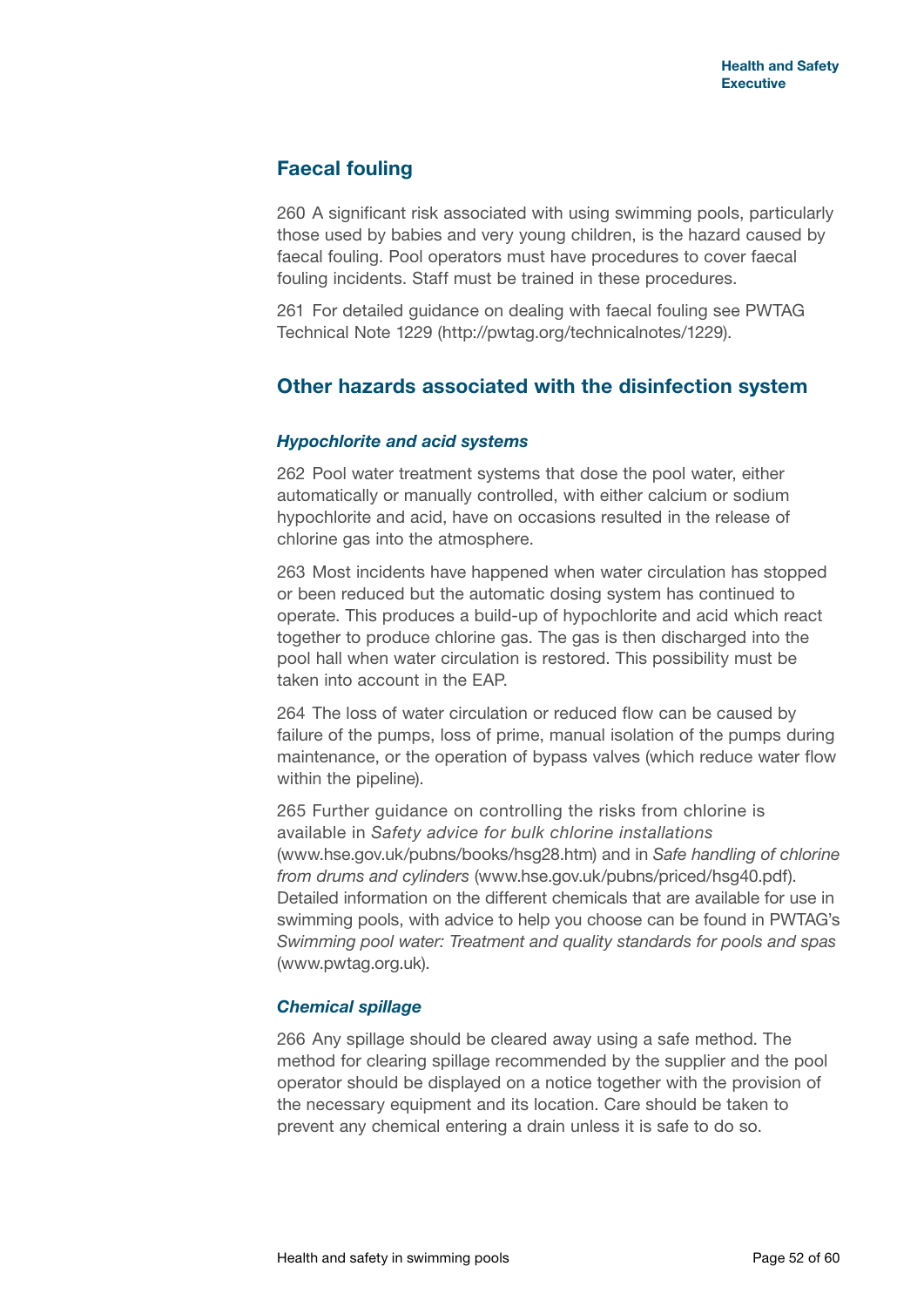#### *Leak of toxic gases*

267 There should be an EAP for dealing with any major release of toxic gas. The procedure should include arrangements for:

- evacuating the whole site, if necessary;
- co-ordinating with the emergency services, including informing them immediately of hazardous substances present (unless they already have this information).

#### *Chemical dosing*

268 Pool chemicals can be used as supplied or mixed before dosing. Whatever system is used, it is important that it is carried out by competent staff. Chapter 9 of PWTAG's *Swimming pool water: Treatment and quality standards for pools and spas* [\(www.pwtag.org.uk\)](www.pwtag.org.uk) provides information on:

- **•** principles and practice;
- dilution and dissolving:
- $\bullet$  dosing strengths and amounts;
- $\bullet$  equipment types and operation;
- automatic control:
- chlorine gas;
- **circulation feeders.**

269 Chapter 16 deals with maintenance of the equipment.

## **Other risks**

#### *Confined spaces*

270 Cleaning or maintenance activities may require employees or contractors to enter confined spaces. A confined space is a place which is substantially enclosed (though not always entirely, for example a pool tank after it is emptied), and where serious injury can occur from hazardous substances or conditions within the space or nearby (for example lack of oxygen).

271 If work is required on plant or equipment in confined spaces, pool operators must have arrangements in place to ensure the work can be done safely. The following principles apply:

- avoid working in a confined space whenever possible, for example by doing the work outside;
- **•** follow a safe system of work if working inside:
- make appropriate arrangements for rescue in an emergency.

272 There is detailed guidance on managing the risks from work in confined spaces at <www.hse.gov.uk/confinedspace>.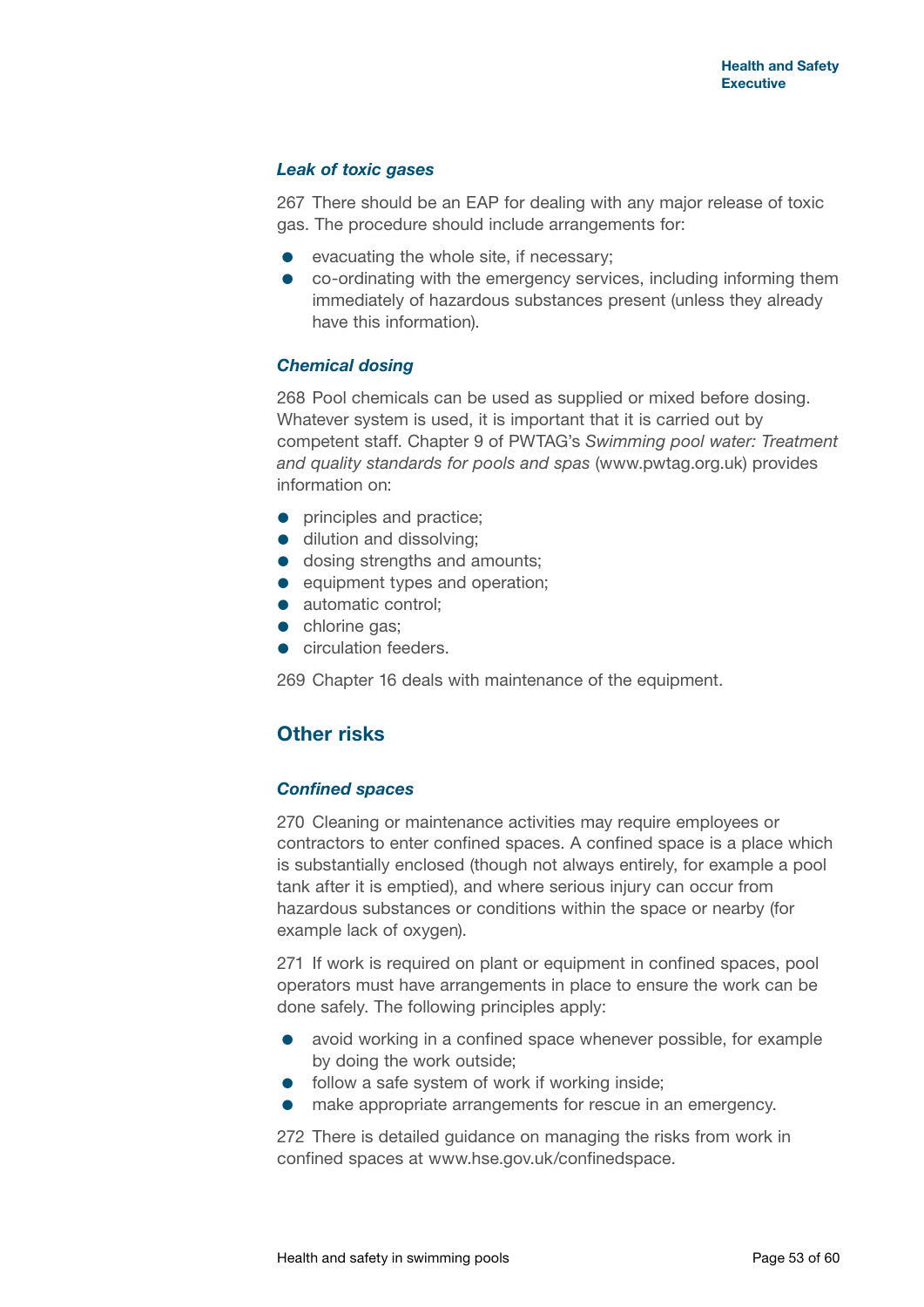## Emergency procedures

273 Initiating emergency procedures at the earliest stage of an incident can significantly reduce the impact on people, premises and the environment. You should develop a procedure for dealing with emergencies. Consider the range of possible events, taking into account the following:

- $\bullet$  the nature and quantities of the dangerous substances stored;
- the location of the storage facility and its design:
- the people, both on-site and off-site, who may be affected;
- **•** possible environmental impacts.

274 Pool operators must have procedures in place to respond to emergencies. The level of detail of these procedures should be proportionate to the risk. These should be detailed in an EAP and must be in place for:

- **toxic chemical spillage;**
- release of toxic gas;
- **•** fire and explosion.

275 Pool operators' emergency procedures should include:

- **•** containing and controlling incidents so as to minimise the effects and to limit danger to people, the environment and property;
- implementing the measures necessary to protect people and the environment;
- a description of the actions which should be taken to control the conditions at events and limit their consequences, including a description of the safety equipment and resources available;
- **•** arrangements for training staff in the duties they will be expected to perform;
- arrangements for informing local authorities and emergency services.

276 The emergency plan should be simple and straightforward, flexible and achieve necessary compliance with legislative requirements. Separate on-site and off-site emergency plans should be prepared.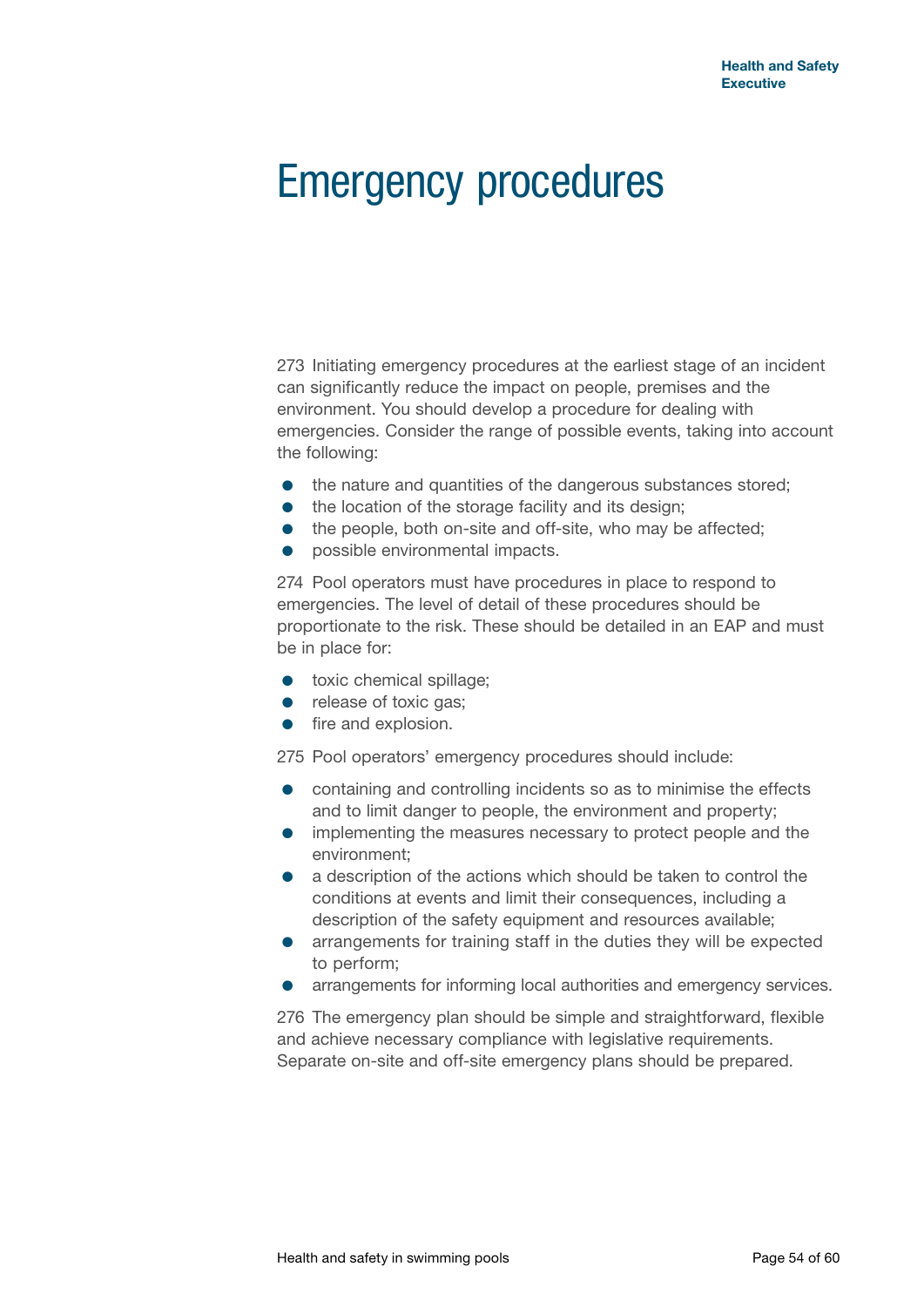#### **Emergency operating procedures/training**

277 Emergency procedures should include instructions for dealing with fires, leaks and spills. The procedures should describe how to:

- raise the alarm and call the fire brigade;
- tackle a fire or control spills and leaks (when it is safe to do so);
- evacuate the site, and, if necessary, nearby premises.

#### **Area evacuation**

278 Evacuation of areas if there is a fire or toxic gas emission should be addressed in an emergency evacuation procedure. This should specify designated safe areas, assembly points and toxic gas shelters. The procedure should also identify responsible staff whose duties during area evacuation include:

- **•** responsibility for a specific area;
- **e** ensuring roll calls are undertaken to identify missing persons;
- communication of missing persons to central emergency services.

279 In certain exceptional circumstances premises may be subject to COMAH where threshold quantities of dangerous substances identified in the regulations are kept or used. Further information is available at <www.hse.gov.uk/comah/index.htm>.

## **First-aid provision for direct contact with chemicals**

280 Pool operators' first-aid arrangements should include equipment close to the hazard for dealing with the consequences of direct contact with chemicals, for example:

- eyewash bottles in case of chemicals coming into contact with the eyes;
- a wash basin with running water in case of chemicals coming into contact with the skin;
- where there is a risk of full body contamination, operators should provide an emergency drench shower to allow staff to immerse themselves.

281 The delivery of water should be at high volume but low pressure to reduce the risk of injury or further contamination. The volume should be sufficient to immediately drench the person (for showers, typically 75 l/min, for eye-wash 1.5 l/min) and there should be sufficient flow to last around 15 minutes. Consequently, simply using hoses connected to mains water is not suitable.

282 Employees must been trained in the proper use of such equipment and it should be maintained in accordance with the manufacturer's instructions and tested weekly.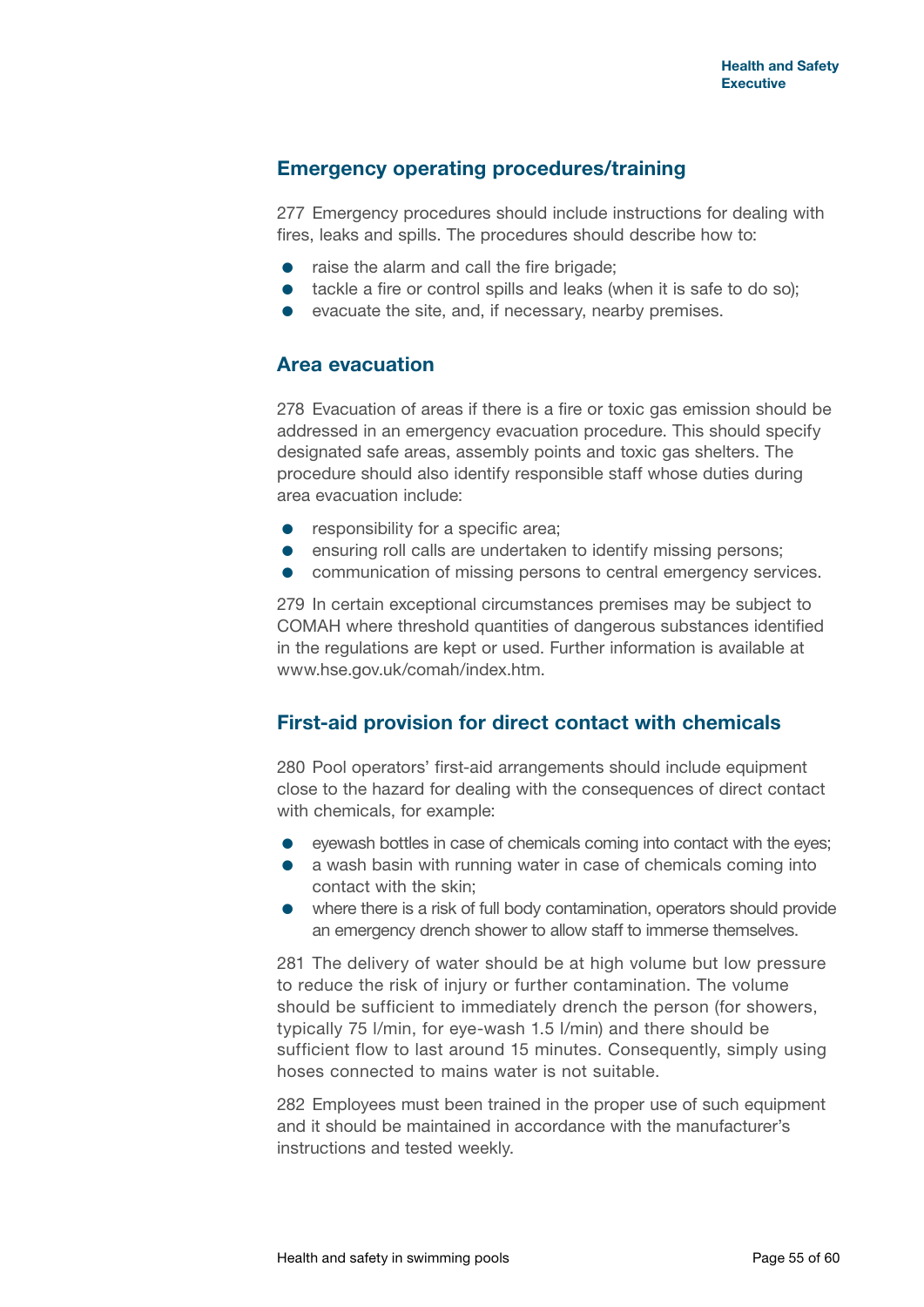## **Danger of contamination**

283 All chemicals generating chlorine on contact with water (calcium and chlorinated isocyanurate and bromochlorodimethylhydantoin) need to be kept cool (temperatures should not exceed 30˚C), in closed containers and away from dampness and contamination by organic materials such as grease. Ammonia is particularly dangerous in contact with chlorinating agents. Some chemicals react with strong acids and some with alkalis or even each other. Do not attempt to mix chemicals, even apparently similar types. Only use chemicals in the specific circulation feeder designed for them.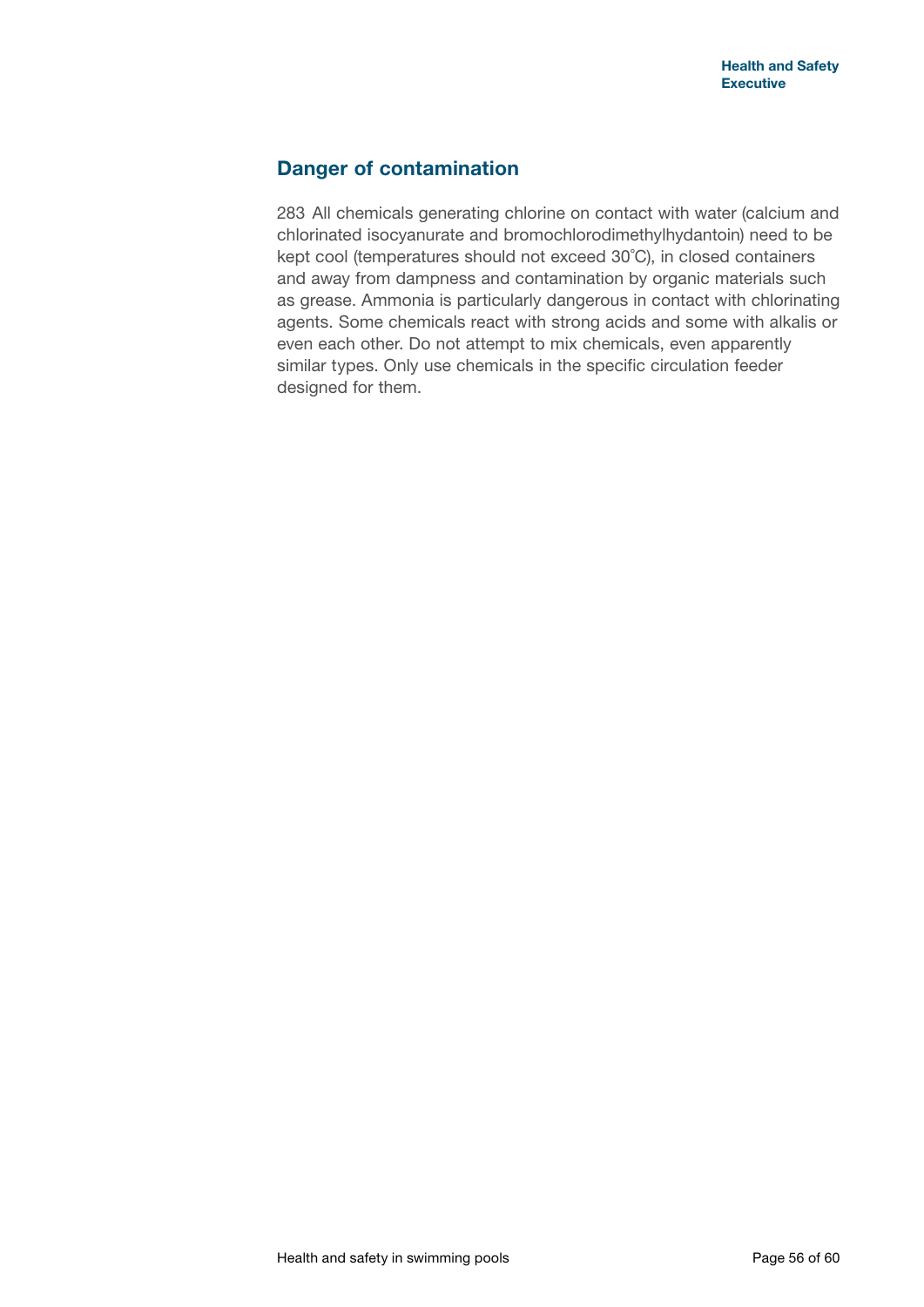## Appendix 1 Further legislation

## **Corporate Manslaughter and Corporate Homicide Act**

1 This legislation ensures that companies and organisations can be found guilty of corporate manslaughter as a result of serious management failures resulting in a gross breach of a duty of care. Although the offence is not part of health and safety law, it represents an important element in the corporate management of health and safety.

2 The act, which came into force on 6 April 2008, clarifies the criminal liabilities of companies, including large organisations, where serious failures in the management of health and safety result in a fatality. The Ministry of Justice leads on the act. There is more information on the Corporate Manslaughter page of the CPS website at [www.cps.gov.uk.](www.cps.gov.uk)

## **Workplace (Health, Safety and Welfare) Regulations**

3 The Workplace (Health, Safety and Welfare) Regulations cover a wide range of basic health, safety and welfare issues such as lighting, temperature, cleanliness and ventilation. They apply to most workplaces and expand on the general duties under the HSW Act. See <www.hse.gov.uk/pUbns/priced/l24.htm>.

## **Provision and Use of Work Equipment Regulations**

4 The Provision and Use of Work Equipment Regulations (PUWER) expands on the general duties of the HSW Act and require that work equipment supplied to employees is suitable, used safely and properly maintained. PUWER makes more explicit the general duties already placed on employers, the self-employed and people in control to provide safe plant and equipment. See [www.hse.gov.uk/work-equipment](www.hse.gov.uk/work-equipment-machinery/index.htm)[machinery/index.htm.](www.hse.gov.uk/work-equipment-machinery/index.htm)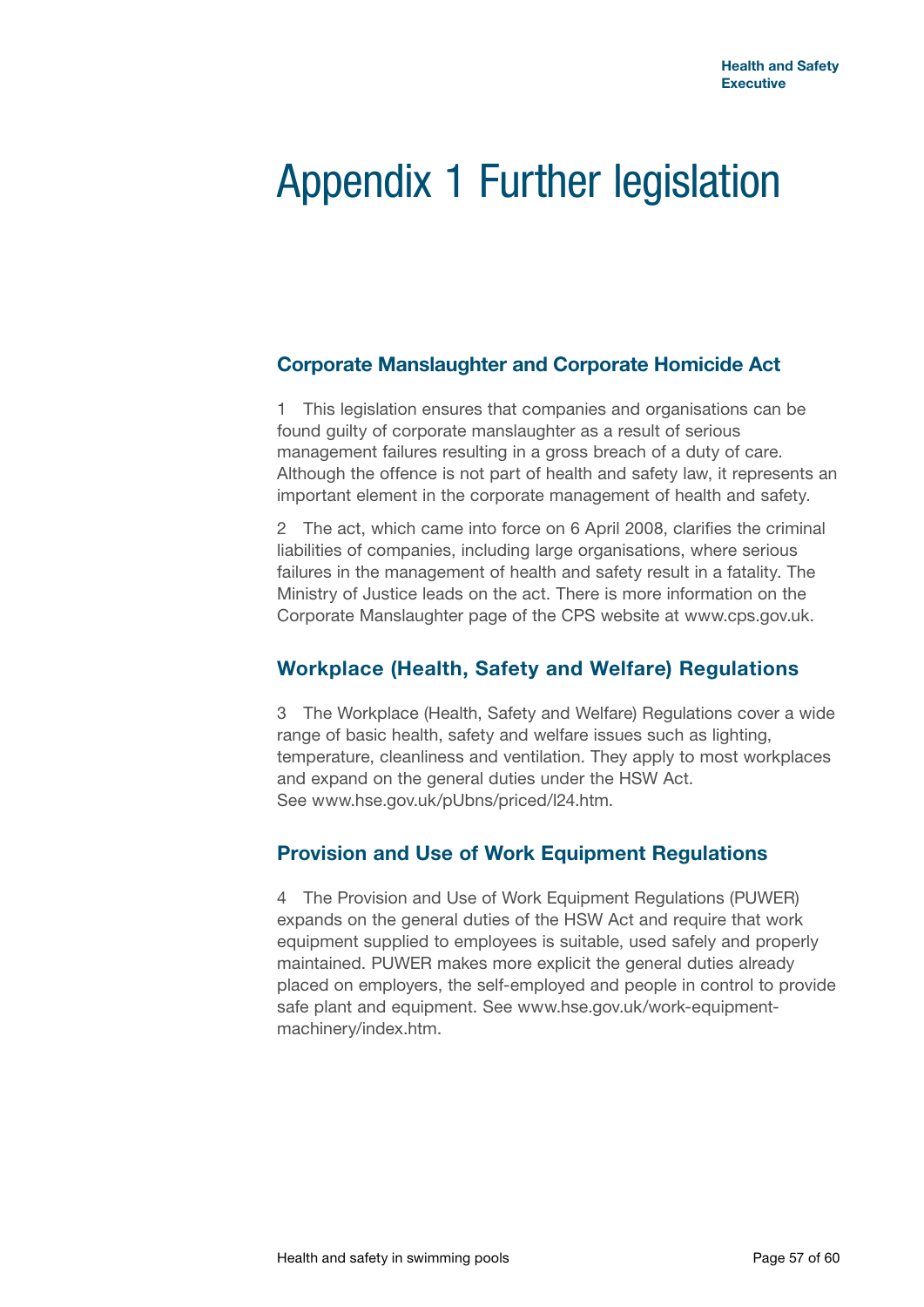## **Construction (Design and Management) Regulations**

5 The Construction (Design and Management) Regulations (CDM) apply to construction projects (including, for example, refurbishment and demolition).

6 The regulations place duties on clients, designers and contractors,and require suitable management arrangements to be in place for construction work from concept to completion. Guidance on the regulations can be found at<www.hse.gov.uk/pubns/books/l153.htm>.

## **Electricity at Work Regulations**

7 The Electricity at Work Regulations cover health and safety duties for the safe use of electricity at work. The regulations require that electrical installations and equipment are properly constructed, maintained and fit for the purpose and environment in which they are used. This is particularly important in the humid or wet environments associated with swimming pools. For further details see [www.hse.gov.uk/pUbns/priced/](www.hse.gov.uk/pUbns/priced/hsr25.htm) [hsr25.htm.](www.hse.gov.uk/pUbns/priced/hsr25.htm)

## **Manual Handling Operations Regulations**

8 Manual handling is the transporting or supporting of loads by hand or by bodily force.

9 Pool operators must consider the risks from manual handling to the health and safety of their employees. If risks exist, the Manual Handling Operations Regulations apply, see [www.hse.gov.uk/msd/backpain/](www.hse.gov.uk/msd/backpain/employers/mhor.htm) [employers/mhor.htm.](www.hse.gov.uk/msd/backpain/employers/mhor.htm)

## **Diving at Work Regulations**

10 The Diving at Work Regulations cover all dives when one or more divers undertake work activities. The regulations apply to everyone, from the client, who commissions the work, to the diver undertaking the work. Everyone involved has a responsibility to ensure the health and safety of those taking part in the diving project. The regulations seek to control, through risk assessment, the hazards and risks associated with diving. The employer has a responsibility, so far as is reasonably practicable, to plan and manage the work to protect the health and safety of everyone taking part. See <www.hse.gov.uk/diving/index.htm>.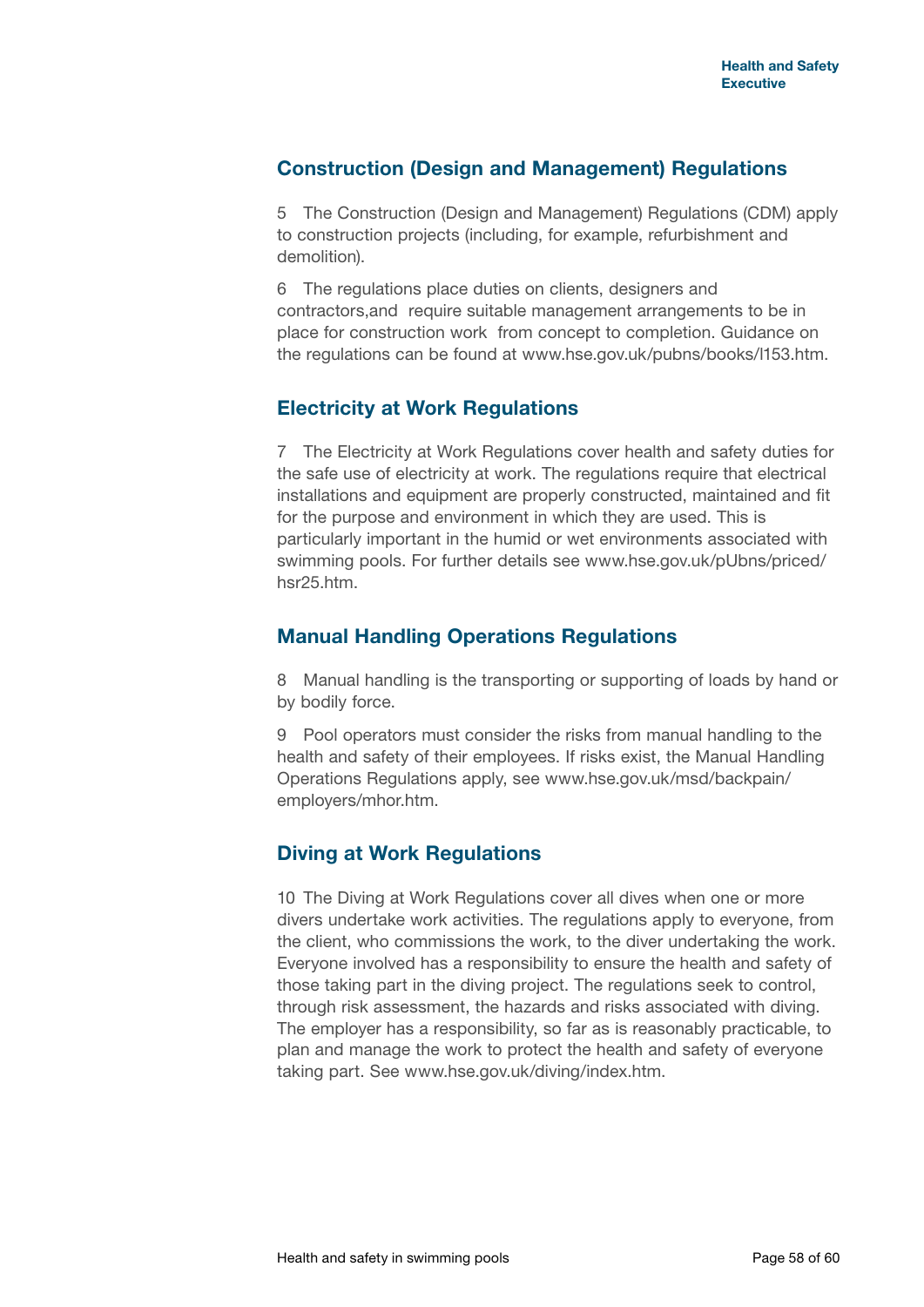## **Regulatory Reform (Fire Safety) Order and Fire (Scotland) Act**

11 These replace most fire safety legislation and require that people who have some level of control in premises must take reasonable steps to reduce the risk of fire and make sure people can escape safely if there is a fire. Pool operators, like any other employer, have a duty to comply with them. Where you or another employer do not have control over parts of the workplace, there is a responsibility on the person who does (usually the owner or landlord) to make sure those parts comply with the regulations. See [www.hse.gov.uk/toolbox/fire.htm.](www.hse.gov.uk/toolbox/fire.htm)

## **Confined Spaces Regulations**

12 These regulations apply in all premises and work situations in Great Britain subject to the HSW Act, with the exception of diving operations and below ground in a mine (there is specific legislation dealing with confined spaces in these cases). See <www.hse.gov.uk/confinedspace>/.

## **The Work at Height Regulations**

13 The purpose of these regulations is to prevent death and injury caused by a fall from height. If you are an employer or you control work at height (for example facilities managers or building owners who may contract others to work at height) the regulations apply to you. See [www.hse.gov.uk/work-at-height/index.htm.](www.hse.gov.uk/work-at-height/index.htm)